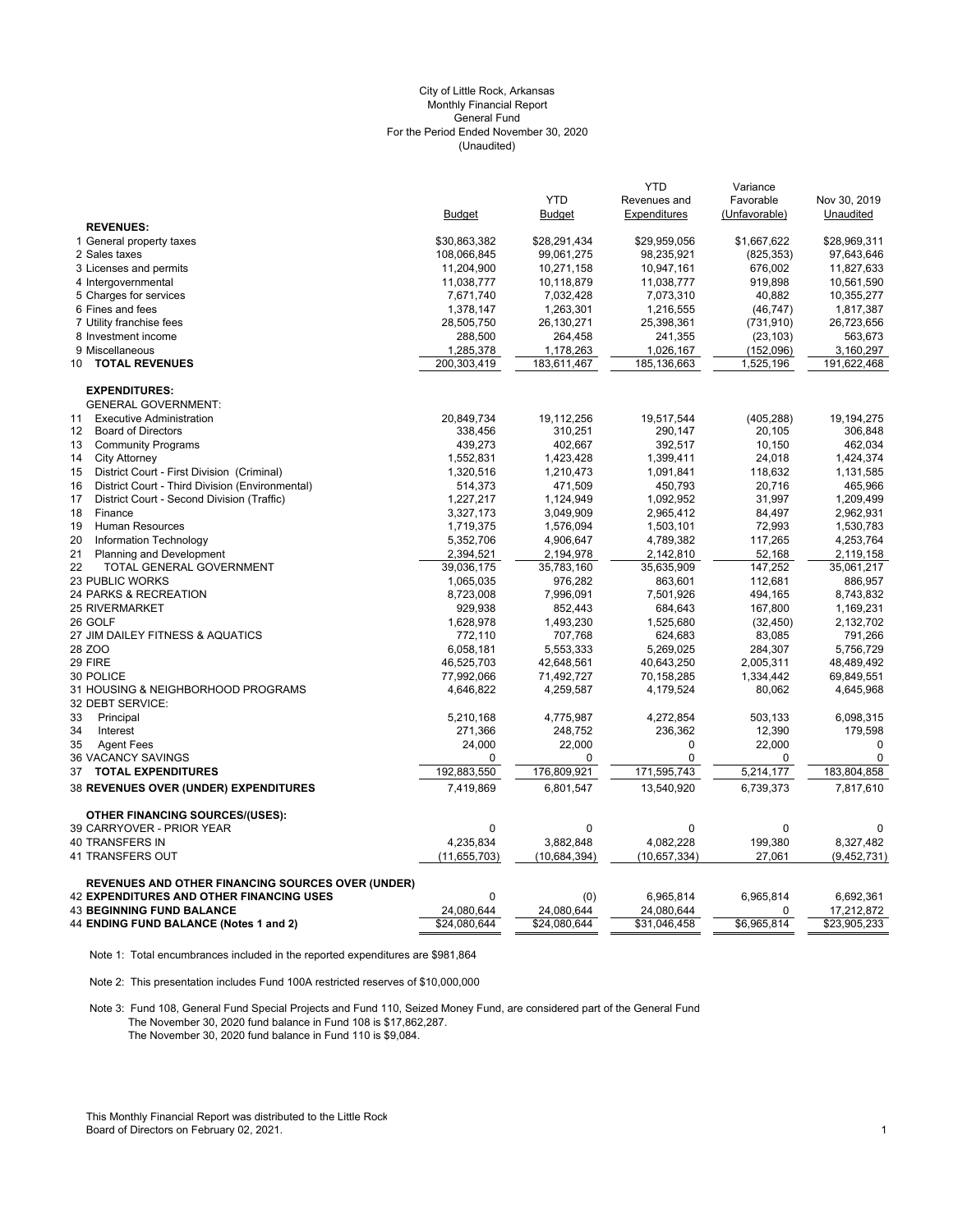## (Unaudited) City of Little Rock, Arkansas Monthly Financial Report General Fund Special Projects Fund For the Period Ended November 30, 2020

|                                                          |               | <b>YTD</b>    | <b>YTD</b>                   | Variance<br>Favorable |                           |
|----------------------------------------------------------|---------------|---------------|------------------------------|-----------------------|---------------------------|
|                                                          | <b>Budget</b> |               | Revenues and<br>Expenditures | (Unfavorable)         | Nov 30, 2019<br>Unaudited |
| <b>REVENUES:</b>                                         |               | <b>Budget</b> |                              |                       |                           |
| 1 Charges for services                                   | \$0           | \$0           | \$104,261                    | \$104,261             | \$169,863                 |
| 2 Fines and fees                                         | 0             | $\mathbf 0$   | 31,790                       | 31,790                | 36,956                    |
| 3 Intergovernmental                                      | 0             | $\mathbf 0$   | 0                            | 0                     | 235                       |
| 4 Interest income                                        | 0             | $\mathbf{0}$  | 0                            | $\Omega$              | $\Omega$                  |
| 5 Miscellaneous                                          | 0             | $\mathbf 0$   | 707,398                      | 707,398               | 353,152                   |
| <b>TOTAL REVENUES</b><br>6                               | $\Omega$      | $\Omega$      | 843.449                      | 843.449               | 560.205                   |
| <b>EXPENDITURES:</b>                                     |               |               |                              |                       |                           |
| 7 Executive Administration                               | 0             | 0             | 4,058,800                    | (4,058,800)           | 929,661                   |
| 8 City Attorney                                          | 0             | $\mathbf{0}$  | 68,277                       | (68, 277)             | 0                         |
| 9 Finance                                                | 0             | $\mathbf 0$   | 1,236                        | (1,236)               | 4,889                     |
| 10 Information Technology                                | 0             | 0             | 187,365                      | (187, 365)            | 553,243                   |
| 12 Human Resources                                       | 0             | 0             | 58,326                       | (58, 326)             | 68,923                    |
| 13 Planning                                              | $\Omega$      | $\mathbf{0}$  | 14,033                       | (14, 033)             | 166,095                   |
| 14 Community Programs                                    | $\Omega$      | $\Omega$      | 1,705,501                    | (1,705,501)           | 4,724,844                 |
| 15 Public Works                                          | $\Omega$      | $\mathbf 0$   | 470,132                      | (470, 132)            | 854,604                   |
| 16 Parks and Recreation                                  | 0             | 0             | 581,420                      | (581, 420)            | 1,596,162                 |
| 17 Jim Dailey Fitness and Aquatics                       | 0             | 0             | 72,416                       | (72, 416)             | 72,416                    |
| 18 Fire                                                  | $\Omega$      | $\Omega$      | 6,320                        | (6,320)               | 2,570                     |
| 19 Police                                                | $\Omega$      | $\Omega$      | 429,664                      | (429, 664)            | 3,693                     |
| 20 Housing                                               | 0             | $\mathbf{0}$  | 645,716                      | (645, 716)            | 784,128                   |
| 21 Fleet                                                 | 0             | $\mathbf{0}$  | 369,972                      | (369, 972)            | 81,762                    |
| 22 Zoo                                                   | 0             | 0             | 114,671                      | (114, 671)            | 184,036                   |
| 23 TOTAL EXPENDITURES                                    | 0             | $\mathbf 0$   | 8,783,851                    | (8,783,851)           | 10,027,025                |
| 24 REVENUES OVER (UNDER) EXPENDITURES                    | 0             | 0             | (7,940,402)                  | (7,940,402)           | (9,466,820)               |
| <b>OTHER FINANCING SOURCES (USES):</b>                   |               |               |                              |                       |                           |
| 25 Transfers In                                          | 0             | 0             | 11,256,152                   | 11,256,152            | 9.396.815                 |
| 26 Transfers Out                                         | $\Omega$      | 0             | (482, 290)                   | (482, 290)            | (2,465,089)               |
| <b>REVENUES AND OTHER FINANCING SOURCES OVER (UNDER)</b> |               |               |                              |                       |                           |
| 27 EXPENDITURES AND OTHER FINANCING USES                 | 0             | 0             | 2,833,460                    | 2,833,460             | (2,535,094)               |
| <b>28 BEGINNING FUND BALANCE</b>                         | 0             | 0             | 15,028,827                   | 15,028,827            | 16,420,899                |
| 29 ENDING FUND BALANCE (Note 1)                          | \$0           | \$0           | \$17,862,287                 | \$17,862,287          | \$13,885,805              |
|                                                          |               |               |                              |                       |                           |

Note 1: As of November 30, 2020, fund balance is composed of 180 projects utilizing full fund balance.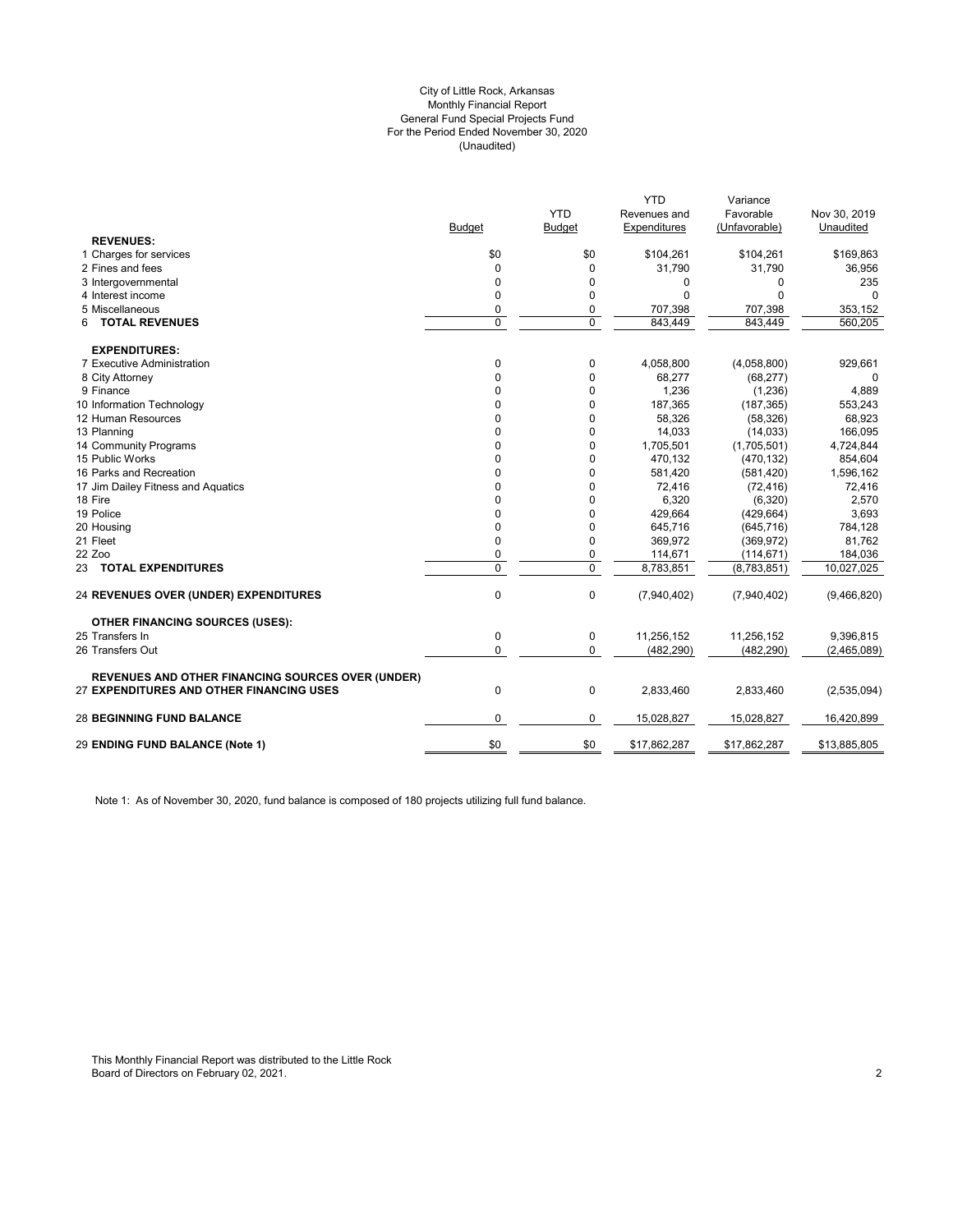#### City of Little Rock, Arkansas Monthly Financial Report Franchise Fee Collection Fund For the Period Ended November 30, 2020 (Unaudited)

|                                                          |          | <b>YTD</b>    | <b>YTD</b><br>Revenues and | Variance<br>Favorable | Nov 30, 2019 |
|----------------------------------------------------------|----------|---------------|----------------------------|-----------------------|--------------|
|                                                          | Budget   | <b>Budget</b> | Expenditures               | (Unfavorable)         | Unaudited    |
| <b>REVENUES:</b>                                         |          |               |                            |                       |              |
| 1 Utility franchise fees                                 | \$0      | \$0           | \$508,000                  | \$508,000             | \$600,000    |
| 2 Interest income                                        |          | ŋ             |                            |                       |              |
| 3 Miscellaneous                                          |          | 0             |                            |                       |              |
| <b>TOTAL REVENUES</b>                                    | $\Omega$ | 0             | 508,000                    | 508,000               | 600,000      |
|                                                          |          |               |                            |                       |              |
| <b>EXPENDITURES:</b>                                     |          |               |                            |                       |              |
| 5 General Government                                     | 0        | 0             | 0                          | 0                     | 0            |
| <b>TOTAL EXPENDITURES</b><br>6.                          | $\Omega$ | 0             | $\Omega$                   | 0                     | 0            |
| 7 REVENUES OVER (UNDER) EXPENDITURES                     | 0        | 0             | 508,000                    | 508,000               | 600,000      |
| <b>OTHER FINANCING SOURCES (USES):</b>                   |          |               |                            |                       |              |
| 8 Transfers In                                           | 0        | 0             | 0                          | $\Omega$              | 0            |
| 9 Transfers Out                                          | $\Omega$ | 0             | $\Omega$                   | <sup>0</sup>          | 0            |
|                                                          |          |               |                            |                       |              |
| <b>REVENUES AND OTHER FINANCING SOURCES OVER (UNDER)</b> |          |               |                            |                       |              |
| <b>10 EXPENDITURES AND OTHER FINANCING USES</b>          | 0        | 0             | 508,000                    | 508,000               | 600,000      |
| <b>11 BEGINNING FUND BALANCE</b>                         | 0        | 0             | (1)                        | (1)                   | (1)          |
| <b>12 ENDING FUND BALANCE</b>                            | \$0      | \$0           | \$507,999                  | \$507,999             | \$599,999    |

NOTE: Franchise revenues pledged to the 2017 Capital Improvement Revenue Refunding Bonds are initially deposited into the Franchise Fee Collection Fund. The debt service requirement is transferred on a monthly basis to the Trustee for deposit in the 2017 Capital Improvement Revenue Refunding Bond Debt Service Fund. After the monthly debt service requirement is met, franchise revenues are transferred into the General Fund.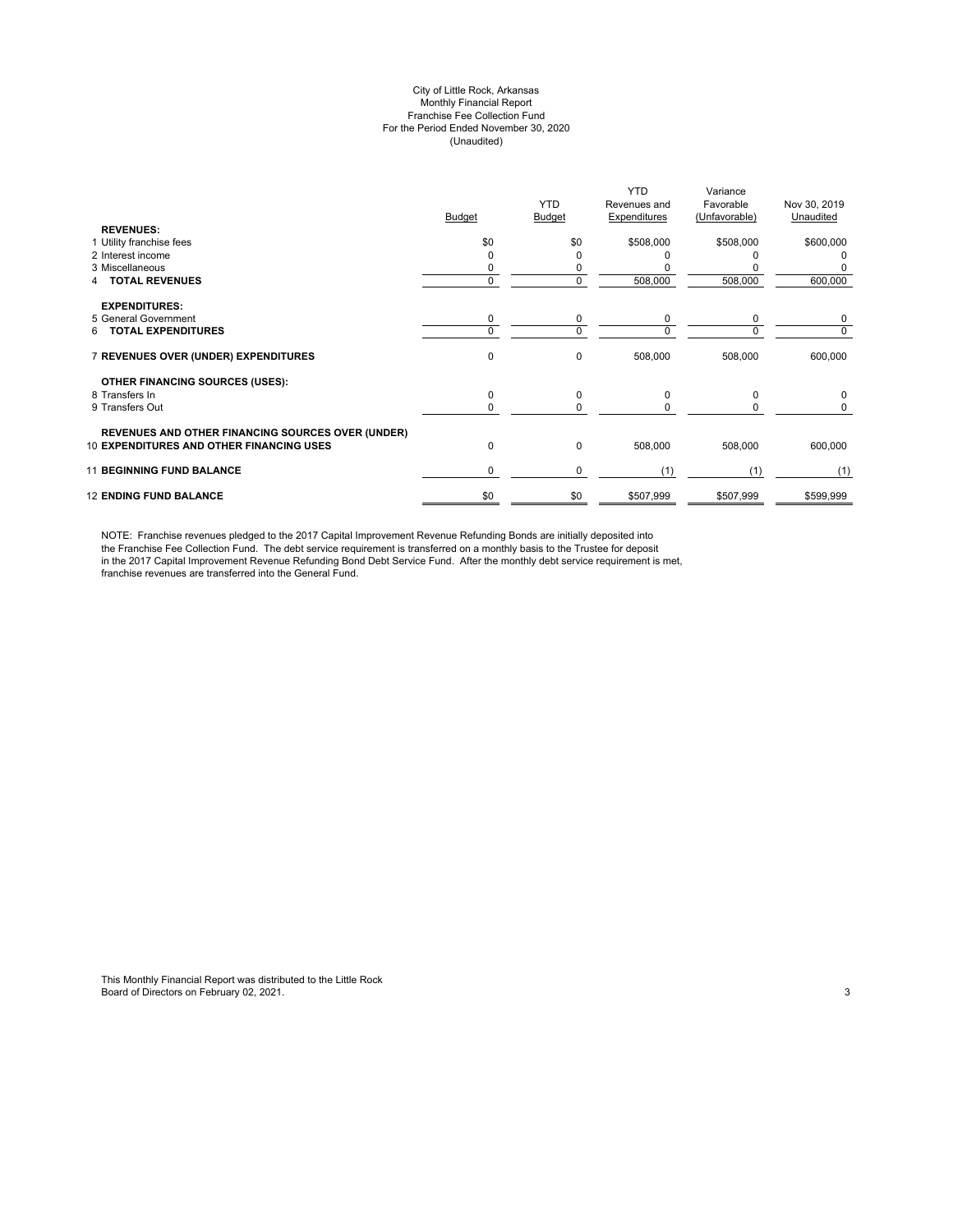## City of Little Rock, Arkansas (Unaudited) For the Period Ended November 30, 2020 Seized Money Fund Monthly Financial Report

| <b>REVENUES:</b>                                         | <b>Budget</b> | <b>YTD</b><br><b>Budget</b> | <b>YTD</b><br>Revenues and<br>Expenditures | Variance<br>Favorable<br>(Unfavorable) | Nov 30, 2019<br>Unaudited |
|----------------------------------------------------------|---------------|-----------------------------|--------------------------------------------|----------------------------------------|---------------------------|
| 1 Charges for services                                   | \$0           | \$0                         | \$0                                        | \$0                                    | \$0                       |
| 2 Interest income                                        |               | 0                           | 2,898                                      | 2,898                                  | 6,641                     |
| 3 Miscellaneous                                          |               | 0                           | 21,432                                     | 21,432                                 | 46,987                    |
| <b>4 TOTAL REVENUES</b>                                  |               | 0                           | 24,329                                     | 24,329                                 | 53,628                    |
| <b>EXPENDITURES:</b>                                     |               |                             |                                            |                                        |                           |
| 5 Police                                                 | 0             | 0                           | 85,751                                     | (85, 751)                              | 173,601                   |
| <b>TOTAL EXPENDITURES</b><br>6                           |               | 0                           | 85,751                                     | (85, 751)                              | 173,601                   |
| 7 REVENUES OVER (UNDER) EXPENDITURES                     | $\mathbf 0$   | 0                           | (61, 422)                                  | (61, 422)                              | (119, 973)                |
| <b>OTHER FINANCING SOURCES (USES):</b>                   |               |                             |                                            |                                        |                           |
| 8 Transfers In                                           | 0             | 0                           | 0                                          | $\mathbf 0$                            | 0                         |
| 9 Transfers Out                                          | 0             | 0                           | 0                                          | 0                                      | 0                         |
| <b>REVENUES AND OTHER FINANCING SOURCES OVER (UNDER)</b> |               |                             |                                            |                                        |                           |
| <b>10 EXPENDITURES AND OTHER FINANCING USES</b>          | $\mathbf 0$   | 0                           | (61, 422)                                  | (61, 422)                              | (119, 973)                |
| <b>11 BEGINNING FUND BALANCE</b>                         | 0             | 0                           | 70,507                                     | 70,507                                 | 115,726                   |
| <b>12 ENDING FUND BALANCE</b>                            | \$0           | \$0                         | \$9,084                                    | \$9,084                                | (\$4,247)                 |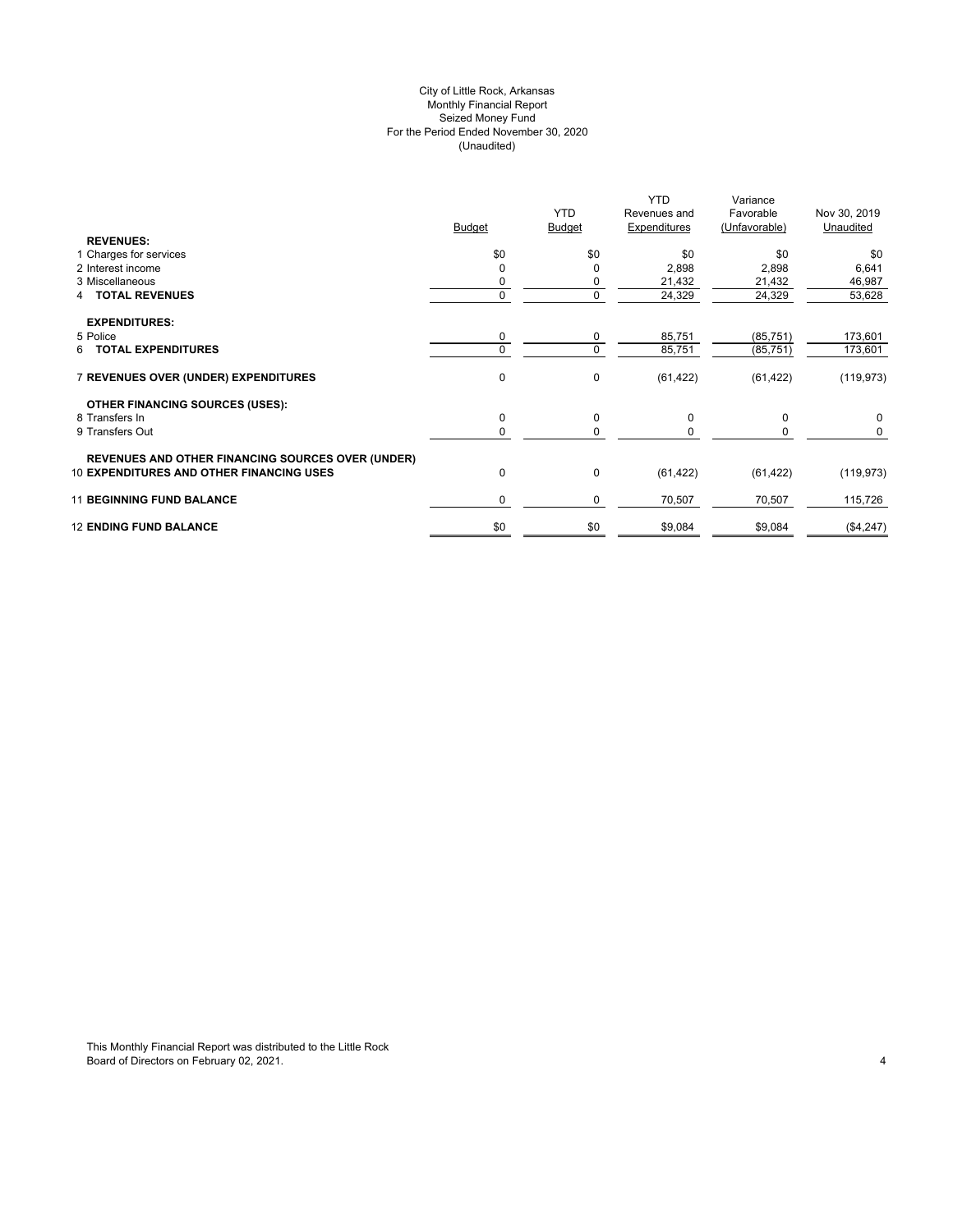#### (Unaudited) City of Little Rock, Arkansas Monthly Financial Report Street Fund For the Period Ended November 30, 2020

|                                                          |               |               | <b>YTD</b>    | Variance      |              |
|----------------------------------------------------------|---------------|---------------|---------------|---------------|--------------|
|                                                          |               | <b>YTD</b>    | Revenues and  | Favorable     | Nov 30, 2019 |
|                                                          | <b>Budget</b> | Budget        | Expenditures  | (Unfavorable) | Unaudited    |
| <b>REVENUES:</b>                                         |               |               |               |               |              |
| 1 General property taxes                                 | \$6,263,603   | \$5,741,636   | \$6,192,173   | \$450,537     | \$5,986,992  |
| 2 Licenses and permits                                   | 14,400        | 13,200        | 21,860        | 8,660         | 14,330       |
| 3 Intergovernmental                                      | 14,388,000    | 13,189,000    | 13,300,069    | 111,069       | 12,911,932   |
| 4 Charges for services                                   | 16.700        | 15,308        | 23,066        | 7,758         | 15,789       |
| 5 Investment income                                      | 250,000       | 229,167       | 221,623       | (7, 543)      | 562,953      |
| 6 Miscellaneous                                          | 42,200        | 38,683        | 42,149        | 3,465         | 47,537       |
| <b>7 TOTAL REVENUES</b>                                  | 20,974,903    | 19,226,994    | 19,800,940    | 573,945       | 19,539,532   |
| <b>EXPENDITURES:</b>                                     |               |               |               |               |              |
| Public Works:                                            |               |               |               |               |              |
| 8<br><b>General Administration</b>                       | 2,907,525     | 2,665,231     | 2,524,899     | 140,332       | 2,291,409    |
| 9<br><b>Operations Administration</b>                    | 678,277       | 621,754       | 499,587       | 122,167       | 509,382      |
| Street & Drainage Maintenance<br>10                      | 6,997,628     | 6,414,492     | 5,367,470     | 1,047,023     | 5,506,944    |
| 11<br>Storm Drainage Maintenance                         | 1,093,479     | 1,002,356     | 809,548       | 192,808       | 776,572      |
| 12<br><b>Work Pool</b>                                   | 148,680       | 136,290       | 85,547        | 50,743        | 84,625       |
| Resource Control & Scheduling<br>13                      | 401,628       | 368,159       | 337,702       | 30,457        | 348,984      |
| 14<br><b>Control Devices</b>                             | 939,043       | 860,789       | 774,782       | 86,007        | 787,338      |
| 15<br>Signals                                            | 960,159       | 880,146       | 758,062       | 122,084       | 821,569      |
| 16<br><b>Parking Meters</b>                              | 118,453       | 108,582       | 105,325       | 3,257         | 102,156      |
| 17<br><b>Civil Engineering</b>                           | 1,610,827     | 1,476,591     | 1,299,106     | 177,486       | 1,501,212    |
| <b>Traffic Engineering</b><br>18                         | 3,149,529     | 2,887,068     | 2,862,914     | 24,155        | 2,935,369    |
| Parking Enforcement<br>19                                | 311,200       | 285,267       | 208,622       | 76,644        | 231,206      |
| <b>TOTAL EXPENDITURES</b><br>20                          | 19,316,428    | 17,706,726    | 15,633,563    | 2,073,163     | 15,896,766   |
| 21 REVENUES OVER (UNDER) EXPENDITURES                    | 1,658,475     | 1,520,269     | 4, 167, 377   | 2,647,108     | 3,642,766    |
| <b>OTHER FINANCING SOURCES (USES):</b>                   |               |               |               |               |              |
| 22 Transfers In                                          | 467.700       | 428,725       | 467,700       | 38,975        | 467,700      |
| 23 Transfers Out                                         | (6,648,605)   | (6,094,555)   | (6, 561, 092) | (466, 537)    | (2,933,717)  |
| <b>REVENUES AND OTHER FINANCING SOURCES OVER (UNDER)</b> |               |               |               |               |              |
| 24 EXPENDITURES AND OTHER FINANCING USES                 | (4,522,430)   | (4, 145, 561) | (1,926,015)   | 2,219,546     | 1,176,749    |
| <b>25 BEGINNING FUND BALANCE</b>                         | 19,853,242    | 19,853,242    | 19,853,242    | 0             | 18,310,719   |
| 26 ENDING FUND BALANCE (Note 1)                          | \$15,330,812  | \$15,707,681  | \$17,927,227  | \$2,219,546   | \$19,487,468 |

Note 1: Fund 205, Street Special Projects Fund, is considered part of the Street Fund. The November 30, 2020 fund balance in Fund 205 is \$6,837,882.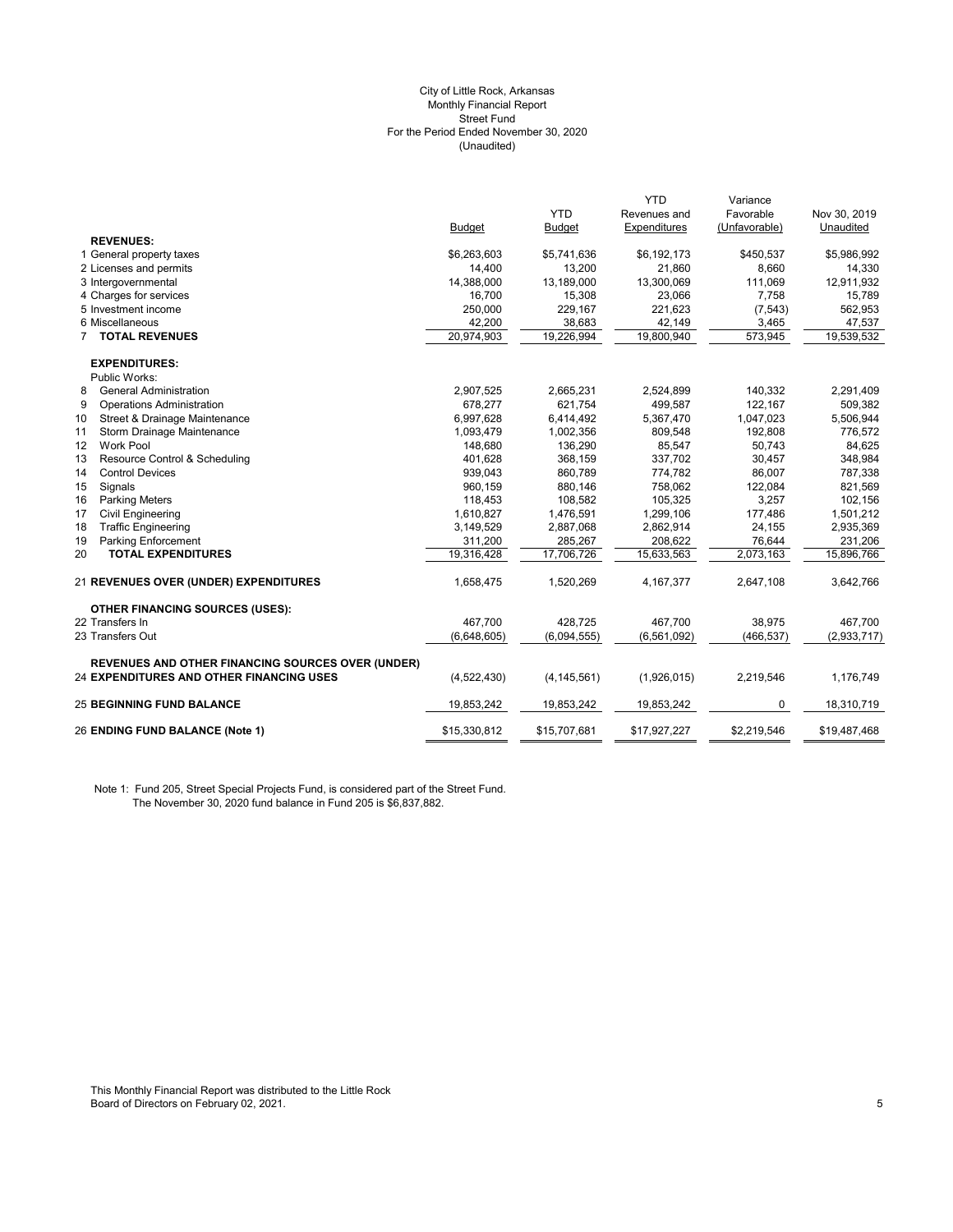## (Unaudited) City of Little Rock, Arkansas Monthly Financial Report Street Fund Special Projects Fund For the Period Ended November 30, 2020

|                                                          |             |                | <b>YTD</b>   | Variance      |               |
|----------------------------------------------------------|-------------|----------------|--------------|---------------|---------------|
|                                                          |             | <b>YTD</b>     | Revenues and | Favorable     | Nov 30, 2019  |
|                                                          | Budget      | <b>Budget</b>  | Expenditures | (Unfavorable) | Unaudited     |
| <b>REVENUES:</b>                                         |             |                |              |               |               |
| 1 Charges for services                                   | \$0         | \$0            | \$0          | \$0           | \$0           |
| 2 Interest income                                        |             | $\Omega$       |              |               |               |
| 3 Miscellaneous                                          | 0           | 0              | 72,401       | 72,401        | 23,634        |
| <b>TOTAL REVENUES</b><br>4                               | $\mathbf 0$ | $\overline{0}$ | 72,401       | 72,401        | 23,634        |
|                                                          |             |                |              |               |               |
| <b>EXPENDITURES:</b>                                     |             |                |              |               |               |
| 5 Public Works                                           | 0           | 0              | 2,803,745    | (2,803,745)   | 4,201,955     |
| <b>TOTAL EXPENDITURES</b><br>6                           | 0           | $\mathbf 0$    | 2,803,745    | (2,803,745)   | 4,201,955     |
|                                                          |             |                |              |               |               |
| 7 REVENUES OVER (UNDER) EXPENDITURES                     | 0           | 0              | (2,731,343)  | (2,731,343)   | (4, 178, 321) |
|                                                          |             |                |              |               |               |
| <b>OTHER FINANCING SOURCES (USES):</b>                   |             |                |              |               |               |
| 8 Transfers In                                           | 0           | 0              | 6,093,220    | 6,093,220     | 2,440,000     |
| 9 Transfers Out                                          | 0           | 0              | (1,318)      | (1,318)       | 0             |
|                                                          |             |                |              |               |               |
| <b>REVENUES AND OTHER FINANCING SOURCES OVER (UNDER)</b> |             |                |              |               |               |
| <b>10 EXPENDITURES AND OTHER FINANCING USES</b>          | 0           | 0              | 3,360,559    | 3,360,559     | (1,738,321)   |
|                                                          |             |                |              |               |               |
| <b>11 BEGINNING FUND BALANCE</b>                         | $\Omega$    | 0              | 3,477,323    | 3,477,323     | 4,193,257     |
|                                                          |             |                |              |               |               |
| 12 ENDING FUND BALANCE (Note 1)                          | \$0         | \$0            | \$6,837,882  | \$6,837,882   | \$2,454,936   |
|                                                          |             |                |              |               |               |

Note 1: As of November 30, 2020, special project commitments for 30 projects utilizing full fund balance.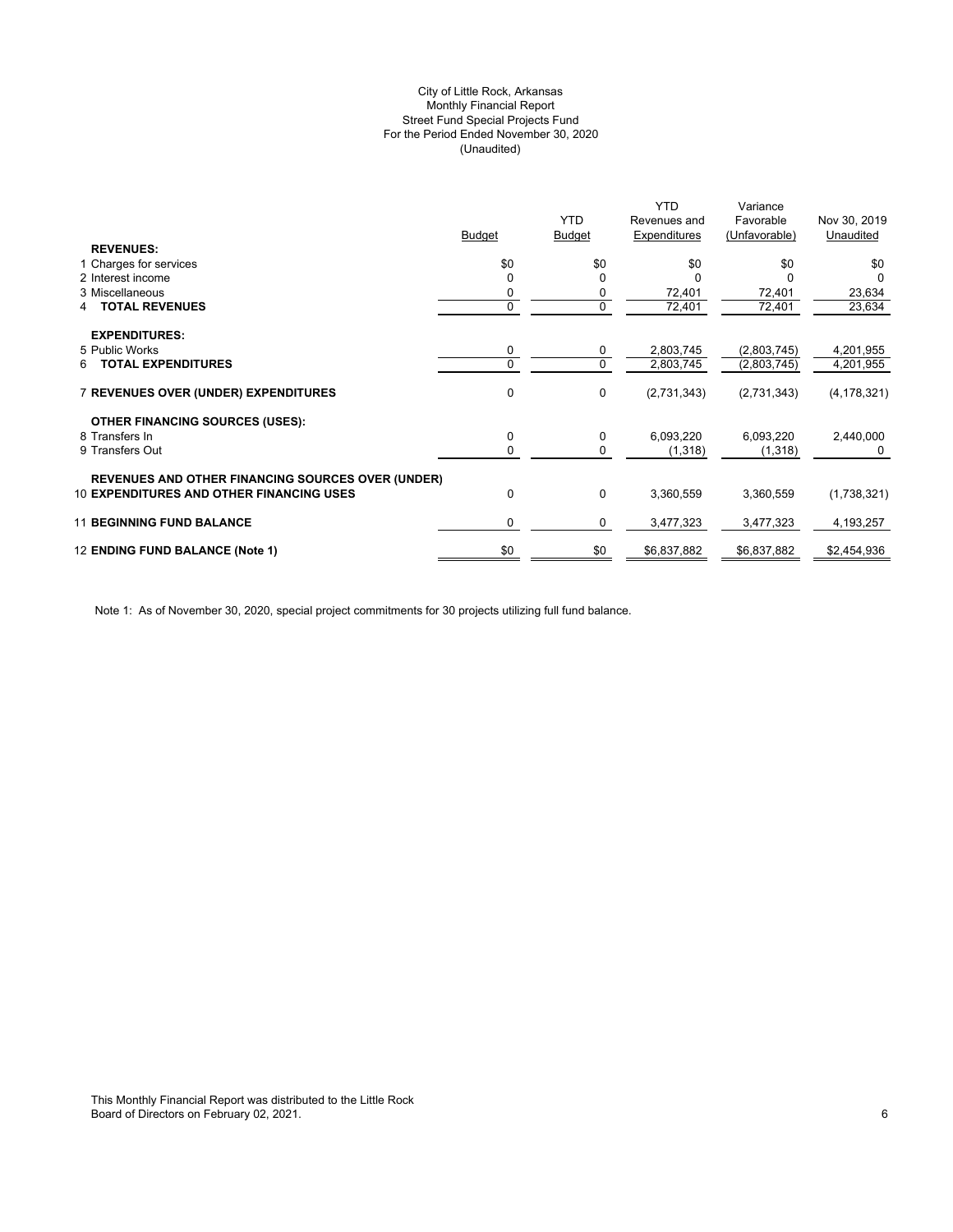#### City of Little Rock, Arkansas (Unaudited) For the Period Ended November 30, 2020 Special Projects Fund Monthly Financial Report

|                                                          |               |            | <b>YTD</b>   | Variance      |              |
|----------------------------------------------------------|---------------|------------|--------------|---------------|--------------|
|                                                          |               | <b>YTD</b> | Revenues and | Favorable     | Nov 30, 2019 |
|                                                          | <b>Budget</b> | Budget     | Expenditures | (Unfavorable) | Unaudited    |
| <b>REVENUES:</b>                                         |               |            |              |               |              |
| 1 Licenses and permits                                   | \$0           | \$0        | \$58,578     | \$58,578      | \$73,659     |
| 2 Intergovernmental                                      | $\mathbf 0$   | 0          | 595,928      | 595,928       | 561,655      |
| 3 Charges for services                                   | $\Omega$      | $\Omega$   | 706,960      | 706,960       | 1,184,479    |
| 4 Fines and fees                                         | $\mathbf 0$   | 0          | 417,140      | 417,140       | 626,779      |
| 5 Interest income                                        | 0             | 0          | 11,200       | 11,200        | 40,445       |
| 6 Miscellaneous                                          | 0             | 0          | 1,370,482    | 1,370,482     | 1,171,176    |
| 7 TOTAL REVENUES                                         | 0             | 0          | 3,160,287    | 3,160,287     | 3,658,194    |
| <b>EXPENDITURES:</b>                                     |               |            |              |               |              |
| 8 Executive Administration                               | 0             | 0          | 92,838       | (92, 838)     | 43,826       |
| 9 Community Programs                                     | $\mathbf 0$   | 0          | 0            | 0             | 0            |
| 10 City Attorney                                         | $\mathbf 0$   | 0          | 0            | $\Omega$      | $\Omega$     |
| 11 District Court - First Division (Criminal)            | 0             | 0          | 327          | (327)         | 9,436        |
| 12 District Court - Second Division (Traffic)            | 0             | 0          | 29,741       | (29, 741)     | 10,232       |
| 13 District Court - Third Division (Environmental)       | 0             | 0          | 1,077        | (1,077)       | 0            |
| 14 Finance                                               | 0             | 0          | 355,195      | (355, 195)    | 368,995      |
| 15 Human Resources                                       | 0             | 0          | 63,996       | (63,996)      | 167,345      |
| 16 Information Technology                                | $\Omega$      | $\Omega$   | $\Omega$     | 0             | 0            |
| 17 Planning                                              | $\Omega$      | 0          | 58,817       | (58, 817)     | 109,099      |
| 18 Fleet                                                 | $\Omega$      | 0          | 1,079,688    | (1,079,688)   | 706,741      |
| 19 Public Works                                          | $\Omega$      | 0          | 9,902        | (9,902)       | 22,704       |
| 20 Parks and Recreation                                  | $\mathbf 0$   | 0          | 1,064,695    | (1,064,695)   | 1,429,550    |
| 21 Jim Dailey Fitness & Aquatics                         | 0             | 0          | $\mathbf{0}$ | $\Omega$      | 0            |
| 22 Fire                                                  | $\Omega$      | $\Omega$   | 328,658      | (328, 658)    | 733,037      |
| 23 Police                                                | $\mathbf 0$   | 0          | 47,620       | (47, 620)     | 100,408      |
| 24 Housing                                               | $\mathbf 0$   | 0          | 147,884      | (147, 884)    | 304,679      |
| 25 Zoo                                                   | 0             | 0          | 4,037        | (4,037)       | 4,069        |
| <b>26 TOTAL EXPENDITURES</b>                             | $\mathbf 0$   | 0          | 3,284,474    | (3, 284, 474) | 4,010,120    |
| 27 REVENUES OVER (UNDER) EXPENDITURES                    | $\mathbf 0$   | 0          | (124, 187)   | (124, 187)    | (351, 927)   |
| <b>OTHER FINANCING SOURCES (USES):</b>                   |               |            |              |               |              |
| 28 Transfers In                                          | $\mathbf 0$   | 0          | $\mathbf 0$  | $\Omega$      | 0            |
| 29 Transfers Out                                         | $\mathbf 0$   | 0          | (9, 345)     | (9, 345)      | (272, 238)   |
| <b>REVENUES AND OTHER FINANCING SOURCES OVER (UNDER)</b> |               |            |              |               |              |
| <b>30 EXPENDITURES AND OTHER FINANCING USES</b>          | $\mathbf 0$   | 0          | (133, 532)   | (133, 532)    | (624, 165)   |
| 31 BEGINNING FUND BALANCE                                | 0             | 0          | 3,852,264    | 3,852,264     | 3,635,419    |
| 32 ENDING FUND BALANCE (Note 1)                          | \$0           | \$0        | \$3,718,732  | \$3,718,732   | \$3,011,254  |

Note 1: Fund balance is comprised of 107 special projects with appropriations totaling \$6,022,067 and 14 special projects with negative balances of \$2,303,335.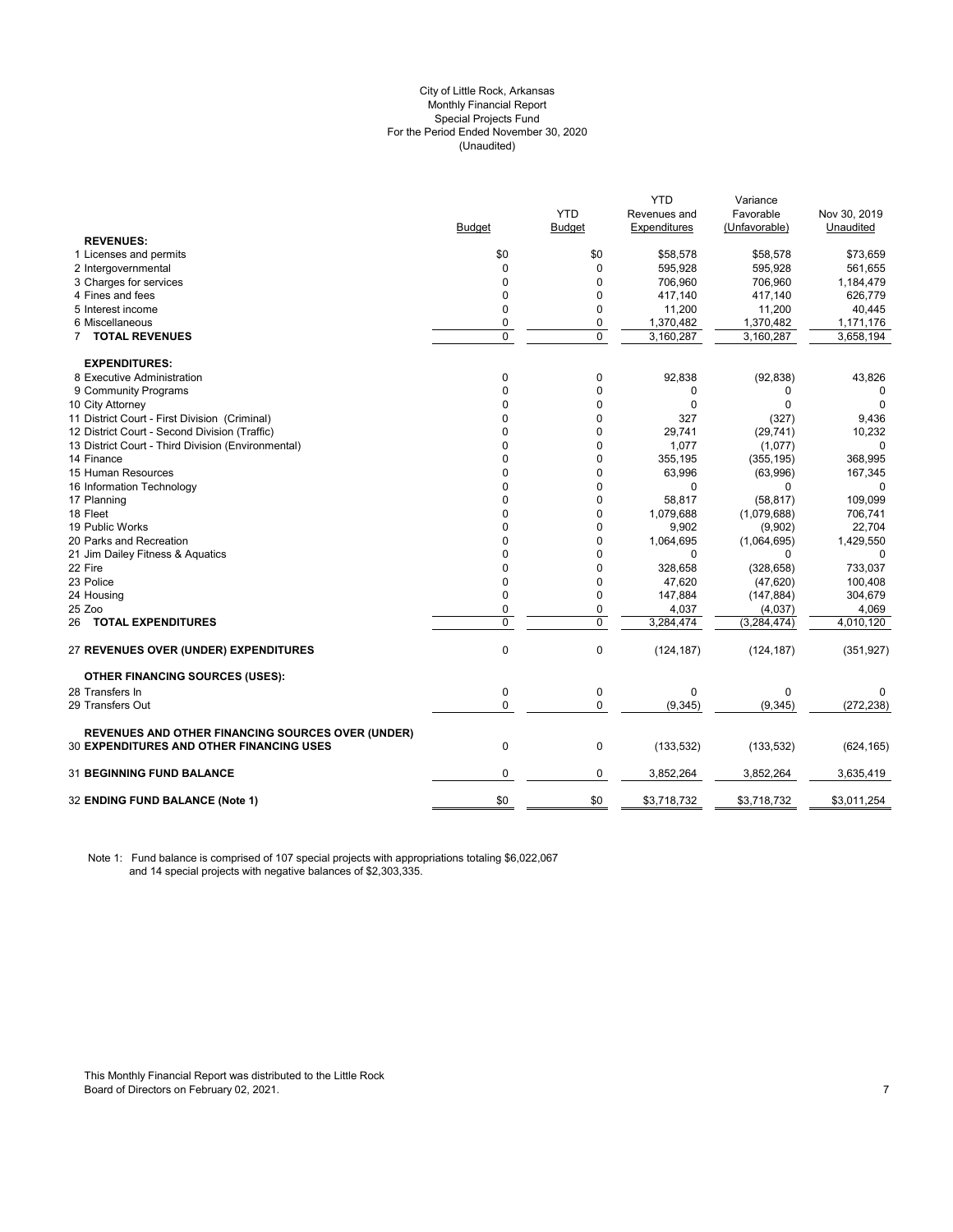## (Unaudited) City of Little Rock, Arkansas Monthly Financial Report Grant Fund For the Period Ended November 30, 2020

|              | <b>YTD</b>                                                                | <b>YTD</b><br>Revenues and                                     | Variance<br>Favorable                                                    | Nov 30, 2019                                                                            |
|--------------|---------------------------------------------------------------------------|----------------------------------------------------------------|--------------------------------------------------------------------------|-----------------------------------------------------------------------------------------|
|              |                                                                           |                                                                |                                                                          | Unaudited                                                                               |
|              |                                                                           |                                                                |                                                                          |                                                                                         |
|              |                                                                           |                                                                |                                                                          | \$5,644,290                                                                             |
|              |                                                                           |                                                                |                                                                          | 0<br>11,852                                                                             |
|              |                                                                           |                                                                |                                                                          | 0                                                                                       |
|              |                                                                           |                                                                |                                                                          | (98, 228)                                                                               |
|              |                                                                           |                                                                |                                                                          | 5,557,914                                                                               |
|              |                                                                           |                                                                |                                                                          |                                                                                         |
|              |                                                                           |                                                                |                                                                          |                                                                                         |
| $\Omega$     | 0                                                                         | 2,018,008                                                      | (2,018,008)                                                              | 1,325,905                                                                               |
|              | 0                                                                         | 3,993,726                                                      | (3,993,726)                                                              | 8,646,006                                                                               |
|              | 0                                                                         | 554,947                                                        | (554, 947)                                                               | 968,503                                                                                 |
|              | 0                                                                         | 0                                                              | 0                                                                        | 0                                                                                       |
| $\Omega$     | 0                                                                         | 8,396,939                                                      | (8,396,939)                                                              | 47,854                                                                                  |
| $\Omega$     | 0                                                                         | 1,017,388                                                      | (1,017,388)                                                              | 898,656                                                                                 |
| $\mathbf 0$  | 0                                                                         | 40,522                                                         | (40, 522)                                                                | 132,325                                                                                 |
| $\Omega$     | $\mathbf 0$                                                               | 16,021,531                                                     | (16,021,531)                                                             | 12,019,249                                                                              |
| $\Omega$     | 0                                                                         | (1,955,910)                                                    | (1,955,910)                                                              | (6,461,335)                                                                             |
|              |                                                                           |                                                                |                                                                          |                                                                                         |
| 0            | 0                                                                         | 0                                                              | 0                                                                        | 0                                                                                       |
| $\mathbf{0}$ | $\mathbf 0$                                                               | $\Omega$                                                       | 0                                                                        | 0                                                                                       |
|              |                                                                           |                                                                |                                                                          |                                                                                         |
| 0            | $\mathbf 0$                                                               | (1,955,910)                                                    | (1,955,910)                                                              | (6,461,335)                                                                             |
| $\Omega$     | 0                                                                         | 99,534                                                         | 99,534                                                                   | 98,014                                                                                  |
| \$0          | \$0                                                                       | (\$1,856,376)                                                  | (\$1,856,376)                                                            | (\$6,363,321)                                                                           |
|              | <b>Budget</b><br>\$0<br>$\Omega$<br>$\Omega$<br>$\Omega$<br>0<br>$\Omega$ | <b>Budget</b><br>\$0<br>$\Omega$<br>0<br>0<br>0<br>$\mathbf 0$ | Expenditures<br>\$13,814,537<br>0<br>7,007<br>U<br>244,078<br>14,065,621 | (Unfavorable)<br>\$13,814,537<br>$\Omega$<br>7,007<br>$\Omega$<br>244,078<br>14,065,621 |

Expenditures include: Expended \$14,131,525 Expended \$14,131,525<br>Encumbered 1,890,006

\$16,021,531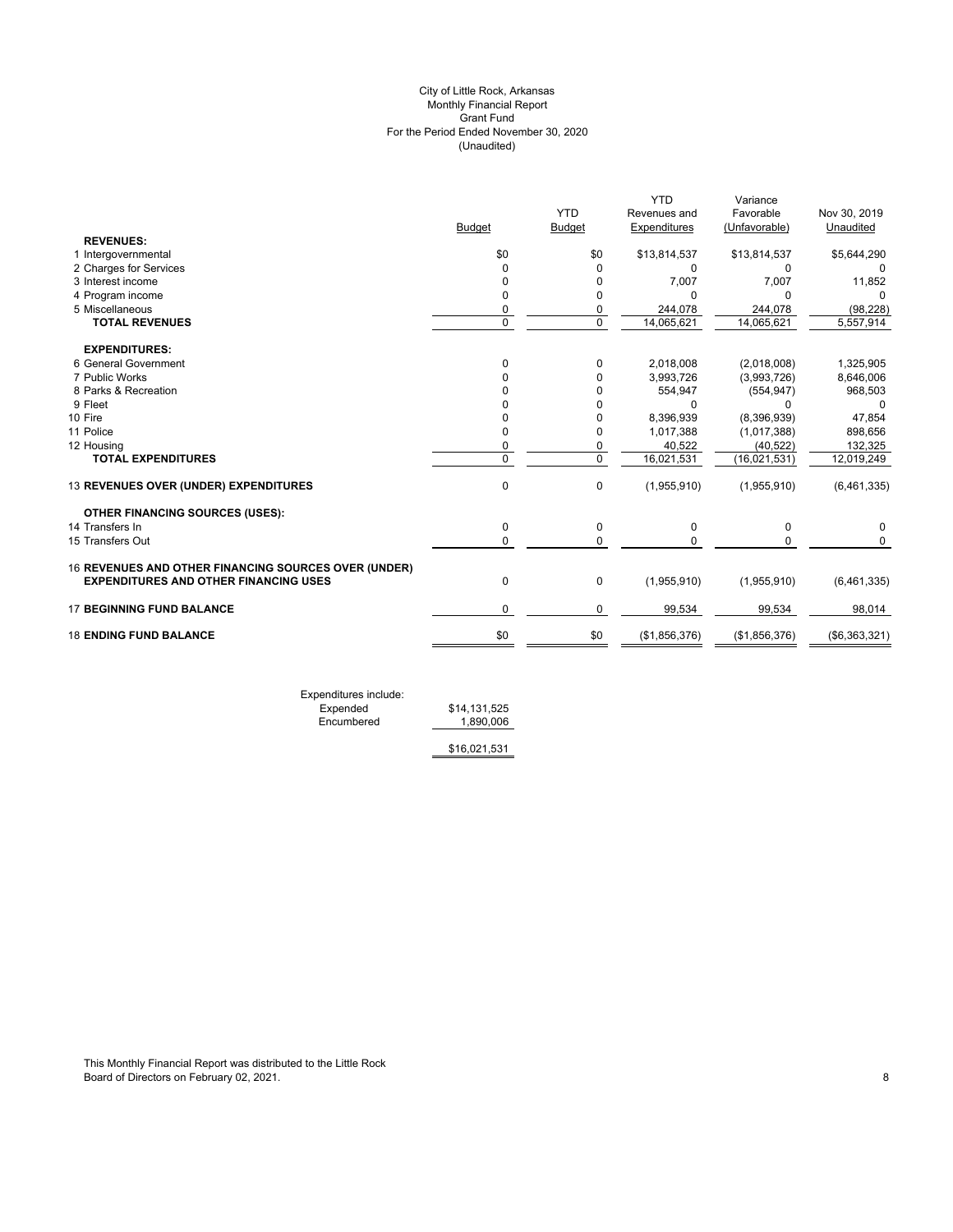## (Unaudited) City of Little Rock, Arkansas Monthly Financial Report Emergency 911 Fund For the Period Ended November 30, 2020

|                                                          | <b>Budget</b> | <b>YTD</b><br><b>Budget</b> | <b>YTD</b><br>Revenues and<br>Expenditures | Variance<br>Favorable<br>(Unfavorable) | Nov 30, 2019<br>Unaudited |
|----------------------------------------------------------|---------------|-----------------------------|--------------------------------------------|----------------------------------------|---------------------------|
| <b>REVENUES:</b><br>1 Charges for services               | \$0           | \$0                         | \$2,487,756                                | \$2,487,756                            | \$1,034,869               |
| 2 Interest income                                        | $\Omega$      |                             | 12,449                                     | 12,449                                 | 11,649                    |
| 3 Miscellaneous                                          |               | 0                           |                                            |                                        |                           |
| 4 TOTAL REVENUES                                         | 0             | 0                           | 2,500,205                                  | 2,500,205                              | 1,046,518                 |
| <b>EXPENDITURES:</b>                                     |               |                             |                                            |                                        |                           |
| 5 Police                                                 | 0             | 0                           | 1,064,577                                  | (1,064,577)                            | 709,181                   |
| <b>TOTAL EXPENDITURES</b><br>6.                          | $\Omega$      | $\mathbf 0$                 | 1,064,577                                  | (1,064,577)                            | 709,181                   |
| 7 REVENUES OVER (UNDER) EXPENDITURES                     | $\mathbf 0$   | 0                           | 1,435,628                                  | 1,435,628                              | 337,337                   |
| <b>OTHER FINANCING SOURCES (USES):</b>                   |               |                             |                                            |                                        |                           |
| 8 Transfers In                                           | 0             | 0                           | 0                                          | 0                                      | 0                         |
| 9 Transfers Out                                          | 0             | $\Omega$                    |                                            |                                        | 0                         |
| <b>REVENUES AND OTHER FINANCING SOURCES OVER (UNDER)</b> |               |                             |                                            |                                        |                           |
| <b>10 EXPENDITURES AND OTHER FINANCING USES</b>          | 0             | 0                           | 1,435,628                                  | 1,435,628                              | 337,337                   |
| <b>11 BEGINNING FUND BALANCE</b>                         | 0             | 0                           | 1,007,531                                  | 1,007,531                              | 411,620                   |
| <b>12 ENDING FUND BALANCE</b>                            | \$0           | \$0                         | \$2,443,159                                | \$2,443,159                            | \$748,957                 |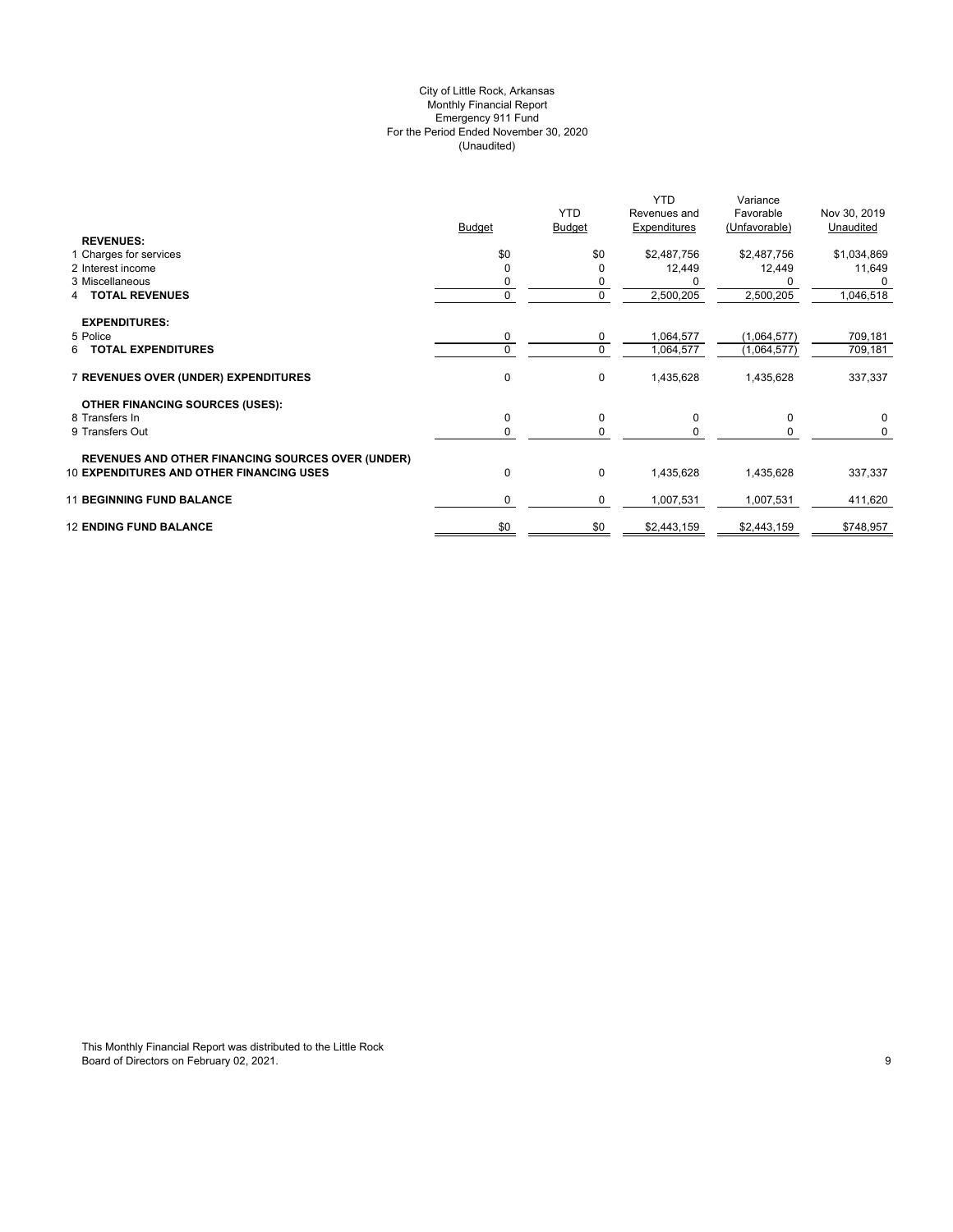## (Unaudited) City of Little Rock, Arkansas Monthly Financial Report Community Development Block Grant Fund For the Period Ended November 30, 2020

|                                                          |             |                             | <b>YTD</b>                   | Variance                   |                           |
|----------------------------------------------------------|-------------|-----------------------------|------------------------------|----------------------------|---------------------------|
|                                                          | Budget      | <b>YTD</b><br><b>Budget</b> | Revenues and<br>Expenditures | Favorable<br>(Unfavorable) | Nov 30, 2019<br>Unaudited |
| <b>REVENUES:</b>                                         |             |                             |                              |                            |                           |
| 1 Intergovernmental                                      | \$0         | \$0                         | \$908,243                    | \$908,243                  | \$1,338,834               |
| 2 Charges for Services                                   | $\Omega$    |                             |                              |                            |                           |
| 3 Miscellaneous                                          | 0           | 0                           |                              |                            | 64                        |
| <b>TOTAL REVENUES</b>                                    | $\mathbf 0$ | $\mathbf 0$                 | 908,243                      | 908,243                    | 1,338,898                 |
| <b>EXPENDITURES:</b>                                     |             |                             |                              |                            |                           |
| 5 General Government                                     | 0           | $\Omega$                    | $\Omega$                     | C                          | 0                         |
| 6 Housing                                                | 0           | 0                           | 1,139,247                    | (1, 139, 247)              | 1,372,412                 |
| <b>TOTAL EXPENDITURES</b>                                | 0           | $\Omega$                    | 1,139,247                    | (1, 139, 247)              | 1,372,412                 |
| 8 REVENUES OVER (UNDER) EXPENDITURES                     | 0           | 0                           | (231,004)                    | (231,004)                  | (33, 514)                 |
| <b>OTHER FINANCING SOURCES (USES):</b>                   |             |                             |                              |                            |                           |
| 9 Transfers In                                           | 0           | $\Omega$                    | $\Omega$                     | 0                          | 0                         |
| 10 Transfers Out                                         | 0           | 0                           |                              | 0                          | 0                         |
| <b>REVENUES AND OTHER FINANCING SOURCES OVER (UNDER)</b> |             |                             |                              |                            |                           |
| <b>11 EXPENDITURES AND OTHER FINANCING USES</b>          | 0           | 0                           | (231,004)                    | (231,004)                  | (33, 514)                 |
| <b>12 BEGINNING FUND BALANCE</b>                         | 0           | 0                           | 889,273                      | 889,273                    | 878,767                   |
| <b>13 ENDING FUND BALANCE</b>                            | \$0         | \$0                         | \$658,269                    | \$658,269                  | \$845,253                 |
|                                                          |             |                             |                              |                            |                           |

Expenditures include: Expended \$1,013,185 Encumbered 126,062

\$1,139,247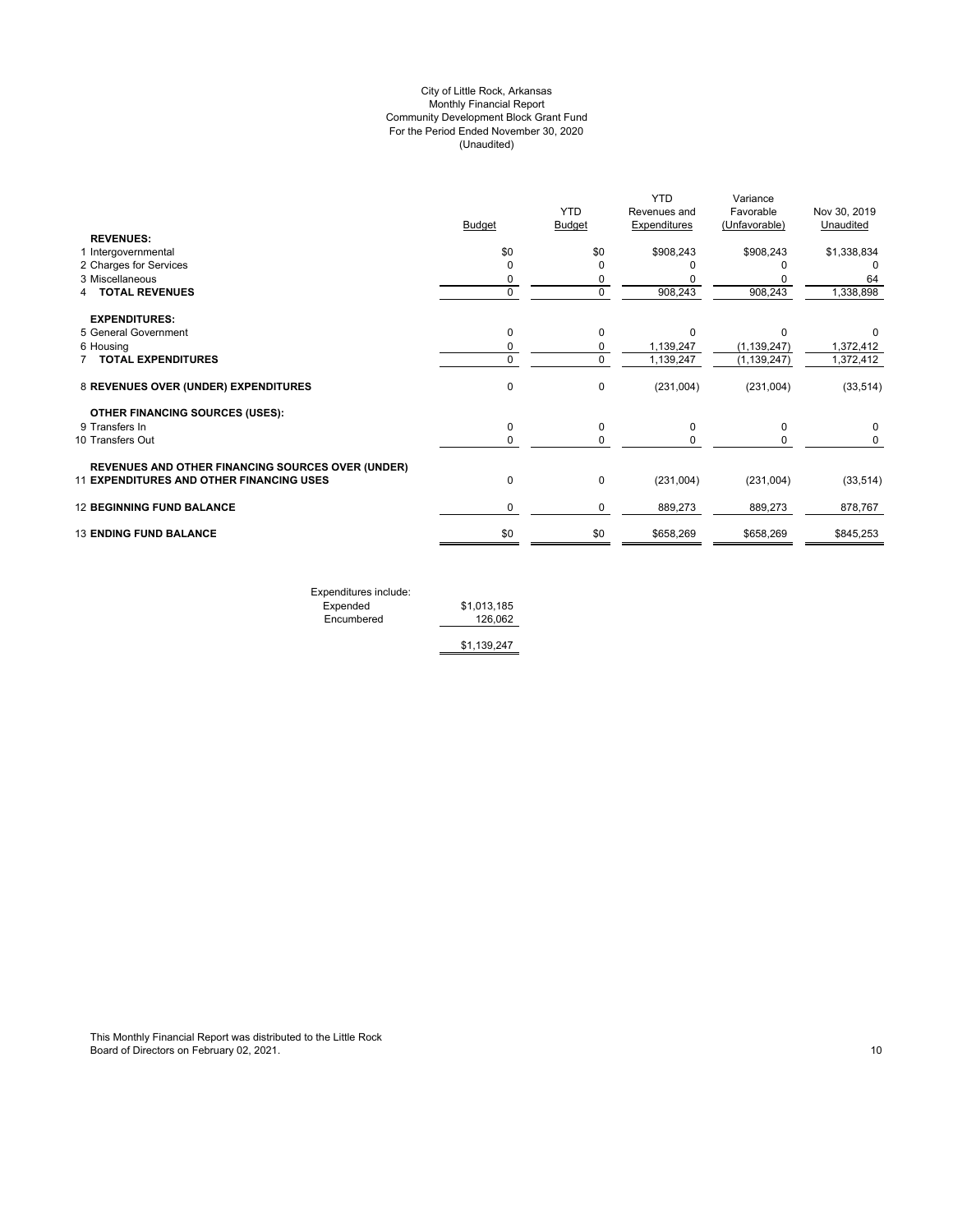#### (Unaudited) City of Little Rock, Arkansas Monthly Financial Report HIPP Fund For the Period Ended November 30, 2020

|                                                          | <b>Budget</b> | <b>YTD</b><br>Budget | <b>YTD</b><br>Revenues and<br>Expenditures | Variance<br>Favorable<br>(Unfavorable) | Nov 30, 2019<br>Unaudited |
|----------------------------------------------------------|---------------|----------------------|--------------------------------------------|----------------------------------------|---------------------------|
| <b>REVENUES:</b>                                         |               |                      |                                            |                                        |                           |
| 1 Intergovernmental                                      | \$0           | \$0                  | \$1,015,160                                | \$1,015,160                            | \$1,542,877               |
| 2 Charges for Services<br>3 Miscellaneous                | $\mathbf 0$   | 0                    | O                                          |                                        |                           |
|                                                          | 0             | 0                    | (391)                                      | (391)                                  |                           |
| <b>TOTAL REVENUES</b>                                    | $\mathbf 0$   | 0                    | 1,014,769                                  | 1,014,769                              | 1,542,877                 |
| <b>EXPENDITURES:</b>                                     |               |                      |                                            |                                        |                           |
| 5 General Government                                     | $\mathbf 0$   | $\Omega$             | $\Omega$                                   | $\Omega$                               | 0                         |
| 6 Housing                                                | 0             | 0                    | 982,198                                    | (982, 198)                             | 1,104,635                 |
| <b>TOTAL EXPENDITURES</b>                                | 0             | $\Omega$             | 982,198                                    | (982, 198)                             | 1,104,635                 |
| 8 REVENUES OVER (UNDER) EXPENDITURES                     | $\mathbf 0$   | $\Omega$             | 32,571                                     | 32,571                                 | 438,242<br>\$             |
| <b>OTHER FINANCING SOURCES (USES):</b>                   |               |                      |                                            |                                        |                           |
| 9 Transfers In                                           | $\mathbf 0$   | $\Omega$             | $\Omega$                                   | $\Omega$                               |                           |
| 10 Transfers Out                                         | 0             | 0                    | 0                                          | 0                                      | 0                         |
| <b>REVENUES AND OTHER FINANCING SOURCES OVER (UNDER)</b> |               |                      |                                            |                                        |                           |
| <b>11 EXPENDITURES AND OTHER FINANCING USES</b>          | 0             | $\mathbf 0$          | 32,571                                     | 32,571                                 | 438,242                   |
| <b>12 BEGINNING FUND BALANCE</b>                         | 0             | 0                    | 1,245,703                                  | 1,245,703                              | 901,811                   |
| <b>13 ENDING FUND BALANCE</b>                            | \$0           | \$0                  | \$1,278,274                                | \$1,278,274                            | \$1,340,053               |
|                                                          |               |                      |                                            |                                        |                           |

| Expenditures include: |           |
|-----------------------|-----------|
| Expended              | \$806,773 |
| Encumbered            | 175.425   |
|                       | \$982,198 |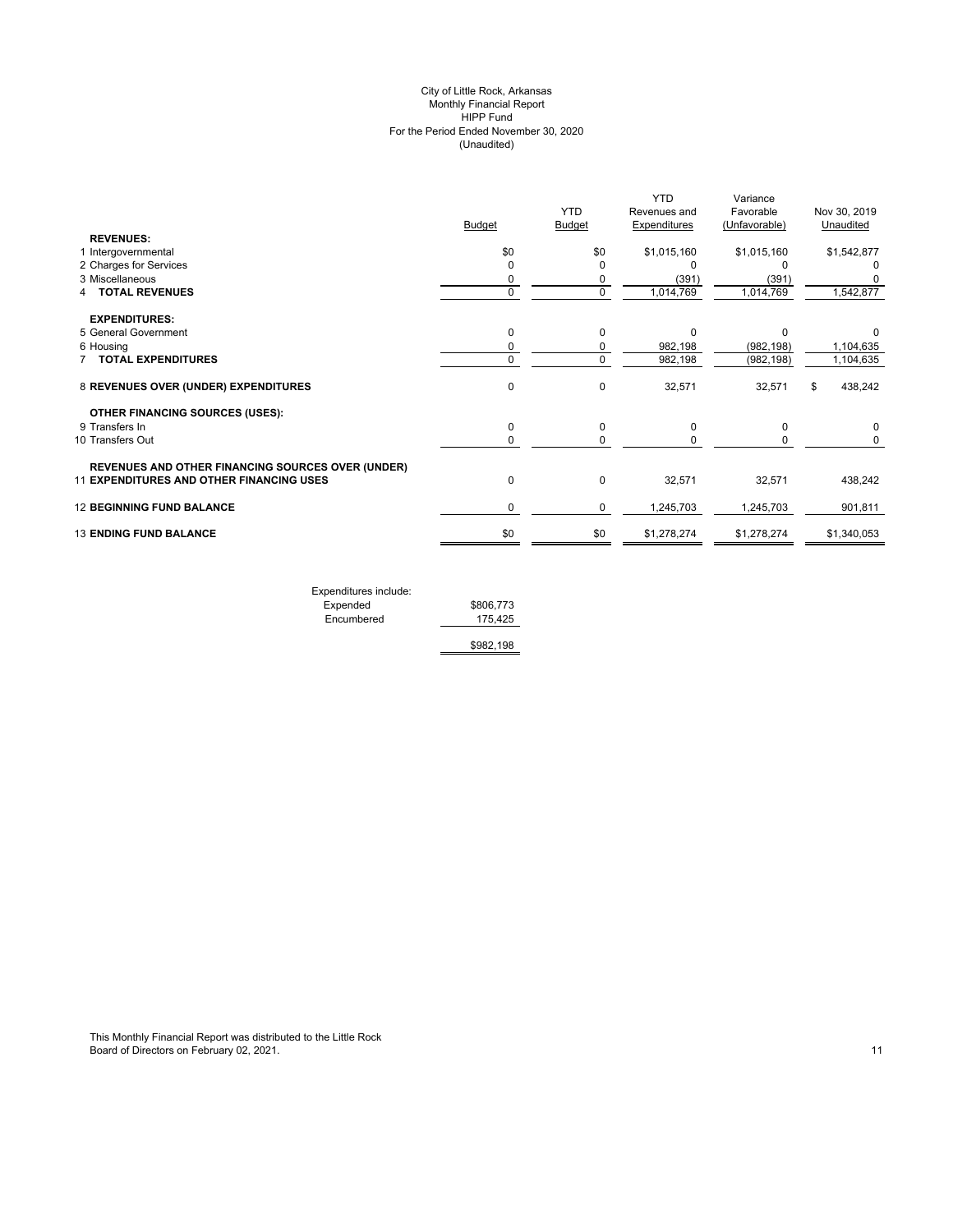## (Unaudited) City of Little Rock, Arkansas Monthly Financial Report NHSP Fund For the Period Ended November 30, 2020

|                                                          |               |               | <b>YTD</b>          | Variance      |              |
|----------------------------------------------------------|---------------|---------------|---------------------|---------------|--------------|
|                                                          |               | <b>YTD</b>    | Revenues and        | Favorable     | Nov 30, 2019 |
|                                                          | <b>Budget</b> | <b>Budget</b> | <b>Expenditures</b> | (Unfavorable) | Unaudited    |
| <b>REVENUES:</b>                                         |               |               |                     |               |              |
| 1 Intergovernmental                                      | \$0           | \$0           | \$59,881            | \$59,881      | \$325        |
| 2 Charges for Services                                   | $\Omega$      |               |                     |               | $\Omega$     |
| 3 Miscellaneous                                          | 0             |               |                     |               | 41           |
| <b>TOTAL REVENUES</b><br>4                               | $\mathbf 0$   | $\mathbf 0$   | 59,881              | 59,881        | 366          |
| <b>EXPENDITURES:</b>                                     |               |               |                     |               |              |
| 5 General Government                                     | 0             | 0             | $\Omega$            | $\Omega$      | 0            |
| 6 Housing                                                | 0             | 0             | 67,454              | (67, 454)     | 11,301       |
| 7 TOTAL EXPENDITURES                                     | 0             | $\mathbf 0$   | 67,454              | (67, 454)     | 11,301       |
| 8 REVENUES OVER (UNDER) EXPENDITURES                     | $\pmb{0}$     | $\mathbf 0$   | (7, 573)            | (7, 573)      | (10, 935)    |
| <b>OTHER FINANCING SOURCES (USES):</b>                   |               |               |                     |               |              |
| 9 Loan Proceeds                                          | 0             | $\Omega$      | ŋ                   |               | 0            |
| 10 Transfers In                                          | 0             | O             |                     |               | $\Omega$     |
| 11 Transfers Out                                         | 0             |               |                     |               | 0            |
| <b>REVENUES AND OTHER FINANCING SOURCES OVER (UNDER)</b> |               |               |                     |               |              |
| 12 EXPENDITURES AND OTHER FINANCING USES                 | $\pmb{0}$     | $\mathbf 0$   | (7, 573)            | (7, 573)      | (10, 935)    |
| <b>13 BEGINNING FUND BALANCE</b>                         | 0             | 0             | 17,086              | 17,086        | 28,379       |
| <b>14 ENDING FUND BALANCE</b>                            | \$0           | \$0           | \$9,512             | \$9,512       | \$17,444     |
|                                                          |               |               |                     |               |              |

| Expenditures include: |          |
|-----------------------|----------|
| Expended              | \$59,803 |
| Encumbered            | 7.651    |
|                       |          |
|                       | \$67.454 |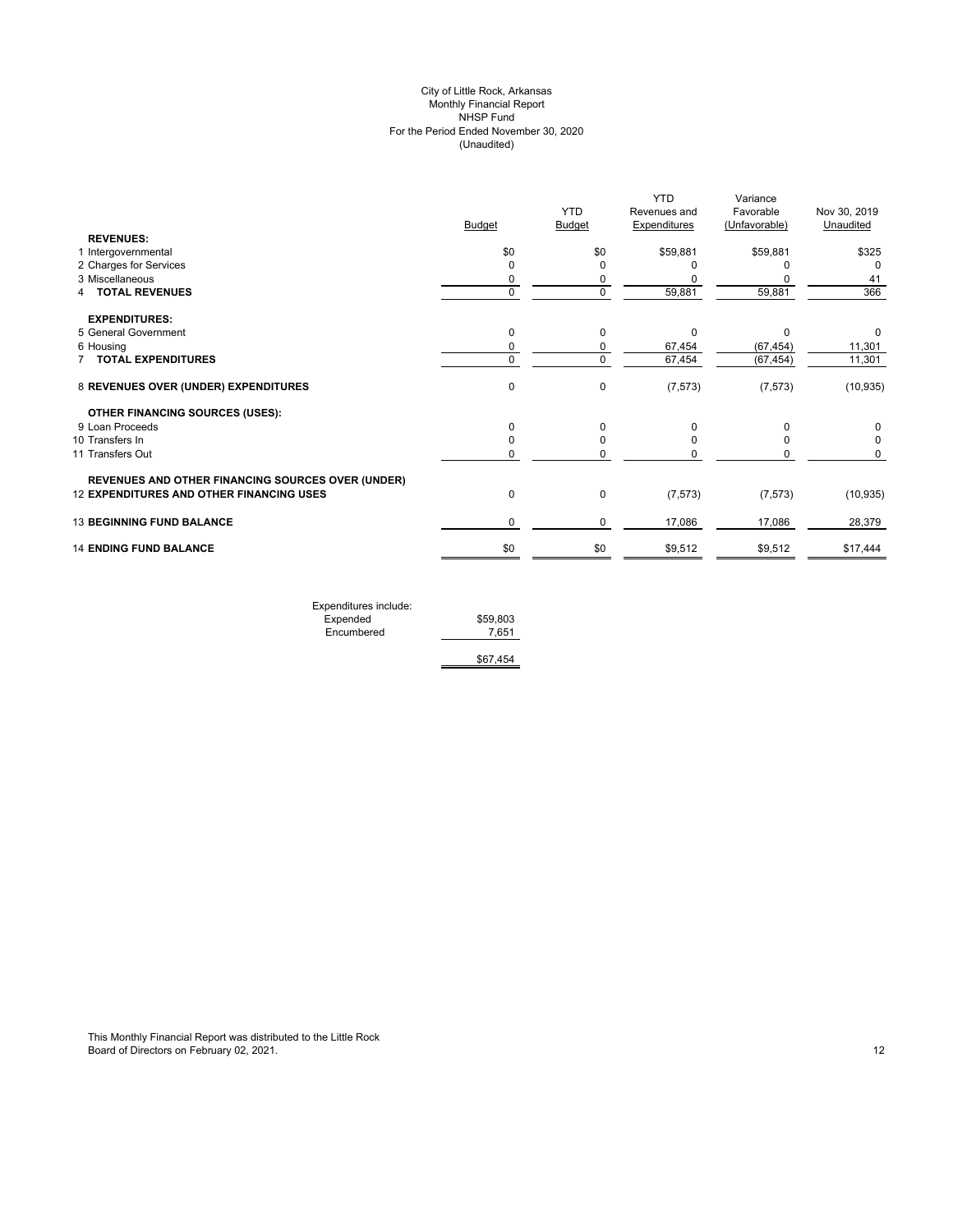#### For the Period Ended November 30, 2020 (Unaudited) City of Little Rock, Arkansas Monthly Financial Report Short Term Capital Fund

|                                                          |               | <b>YTD</b>    | <b>YTD</b><br>Revenues and | Variance<br>Favorable | Nov 30, 2019 |
|----------------------------------------------------------|---------------|---------------|----------------------------|-----------------------|--------------|
|                                                          | <b>Budget</b> | <b>Budget</b> | <b>Expenditures</b>        | (Unfavorable)         | Unaudited    |
| <b>REVENUES:</b>                                         |               |               |                            |                       |              |
| 1 Charges for Services                                   | \$0           | \$0           | \$0                        | \$0                   | \$0          |
| 2 Interest income                                        | $\Omega$      | 0             | 31,057                     | 31,057                | 30,951       |
| 3 Donations                                              |               | 0             | <sup>0</sup>               | 0                     | <sup>0</sup> |
| <b>4 TOTAL REVENUES</b>                                  | 0             | $\mathbf 0$   | 31,057                     | 31,057                | 30,951       |
| <b>EXPENDITURES:</b>                                     |               |               |                            |                       |              |
| 5 General Government                                     | $\Omega$      | $\Omega$      | 2,416                      | (2, 416)              | 6,416        |
| 6 Public Works                                           |               | <sup>0</sup>  | 0                          |                       |              |
| 7 Parks and Recreation                                   |               |               | <sup>0</sup>               |                       | <sup>0</sup> |
| 8 Fire                                                   |               |               | 609,880                    | (609, 880)            | 198,020      |
| 9 Police                                                 |               | 0             | 2,047,115                  | (2,047,115)           | 4,489,357    |
| 10 Fleet                                                 |               | 0             | 1,309,435                  | (1,309,435)           | $\Omega$     |
| 11 TOTAL EXPENDITURES                                    | $\Omega$      | $\Omega$      | 3,968,846                  | (3,968,846)           | 4,693,794    |
| 12 REVENUES OVER (UNDER) EXPENDITURES                    | 0             | $\mathbf 0$   | (3,937,788)                | (3,937,788)           | (4,662,843)  |
| <b>OTHER FINANCING SOURCES (USES):</b>                   |               |               |                            |                       |              |
| 13 Temporary Note Proceeds                               | 0             | $\Omega$      | $\Omega$                   | 0                     | 5,650,000    |
| 14 Capital Lease                                         | 0             | 0             | 1,309,435                  | 1,309,435             | 0            |
| 14 Transfers Out                                         | 0             | 0             | $\Omega$                   | 0                     | $\Omega$     |
| <b>REVENUES AND OTHER FINANCING SOURCES OVER (UNDER)</b> |               |               |                            |                       |              |
| <b>15 EXPENDITURES AND OTHER FINANCING USES</b>          | 0             | 0             | (2,628,353)                | (2,628,353)           | 987,157      |
| <b>16 BEGINNING FUND BALANCE</b>                         | 0             | 0             | 3,285,177                  | 3,285,177             | 252,858      |
| <b>17 ENDING FUND BALANCE</b>                            | \$0           | \$0           | \$656,823                  | \$656,823             | \$1,240,015  |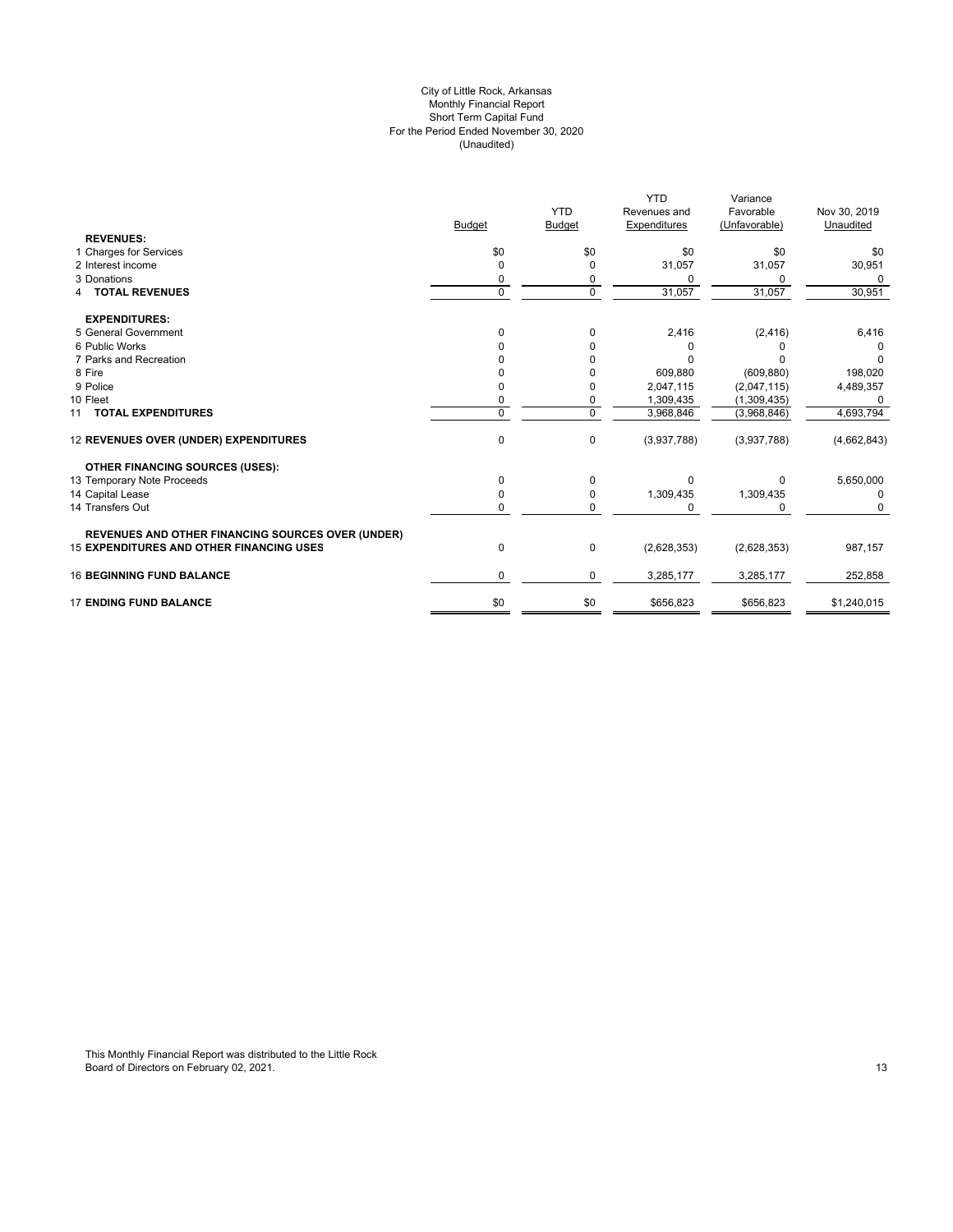## For the Period Ended November 30, 2020 (Unaudited) City of Little Rock, Arkansas Monthly Financial Report 2012-2021 Capital Project Fund

|                                                          |                |               | <b>YTD</b>   | Variance      |               |
|----------------------------------------------------------|----------------|---------------|--------------|---------------|---------------|
|                                                          |                | <b>YTD</b>    | Revenues and | Favorable     | Nov 30, 2019  |
|                                                          | <b>Budget</b>  | <b>Budget</b> | Expenditures | (Unfavorable) | Unaudited     |
| <b>REVENUES:</b>                                         |                |               |              |               |               |
| 1 3/8 Cent Sales Tax                                     | \$0            | \$0           | \$18,078,535 | \$18,078,535  | \$18,211,467  |
| 2 Interest income                                        | $\Omega$       | $\Omega$      | 295,234      | 295,234       | 676,768       |
| 3 Miscellaneous Income                                   | 0              | 0             | U            | 0             | 0             |
| <b>4 TOTAL REVENUES</b>                                  | $\overline{0}$ | $\Omega$      | 18,373,769   | 18,373,769    | 18,888,235    |
| <b>EXPENDITURES:</b>                                     |                |               |              |               |               |
| 5 General Government                                     | $\Omega$       | 0             | 2,890,070    | (2,890,070)   | 4,935,968     |
| 6 Housing                                                | O              | 0             | 0            | $\Omega$      | 64,746        |
| 7 Public Works                                           | U              | $\Omega$      | 3,332,502    | (3,332,502)   | 9,777,933     |
| 8 Parks and Recreation                                   |                | 0             | 1,639,725    | (1,639,725)   | 2,086,129     |
| 9 Fire                                                   |                | $\Omega$      | 533,901      | (533, 901)    | 3,364,974     |
| 10 Police                                                | O              | 0             | 1,165,128    | (1, 165, 128) | 112,211       |
| 11 Fleet                                                 | 0              | 0             | 1,254,525    | (1, 254, 525) | 929,210       |
| 12 Zoo                                                   | 0              | 0             | 877,023      | (877, 023)    | 992,816       |
| 13 TOTAL EXPENDITURES                                    | $\overline{0}$ | $\mathbf 0$   | 11,692,875   | (11,692,875)  | 22,263,987    |
| 14 REVENUES OVER (UNDER) EXPENDITURES                    | $\mathbf 0$    | 0             | 6,680,894    | 6,680,894     | (3,375,752)   |
| <b>OTHER FINANCING SOURCES (USES):</b>                   |                |               |              |               |               |
| 15 Temporary Note Proceeds                               | $\mathbf 0$    | 0             | 0            | 0             | 0             |
| 16 Transfers In                                          | $\Omega$       | $\Omega$      | U            | O             | O             |
| 17 Transfers Out                                         | $\Omega$       | $\Omega$      | (1,689,710)  | (1,689,710)   | (2,270,979)   |
| <b>REVENUES AND OTHER FINANCING SOURCES OVER (UNDER)</b> |                |               |              |               |               |
| <b>18 EXPENDITURES AND OTHER FINANCING USES</b>          | $\mathbf 0$    | $\mathbf 0$   | 4,991,184    | 4,991,184     | (6, 151, 393) |
| <b>19 BEGINNING FUND BALANCE</b>                         | 0              | 0             | 30,194,882   | 30,194,882    | 28,874,214    |
| <b>20 ENDING FUND BALANCE</b>                            | \$0            | \$0           | \$35,186,066 | \$35,186,066  | \$22,722,821  |

| LAPOHURU CJ INGUUC. |              |
|---------------------|--------------|
| Expended            | \$9.225.090  |
| Encumbered          | 2,467,785    |
|                     |              |
| Total               | \$11,692,875 |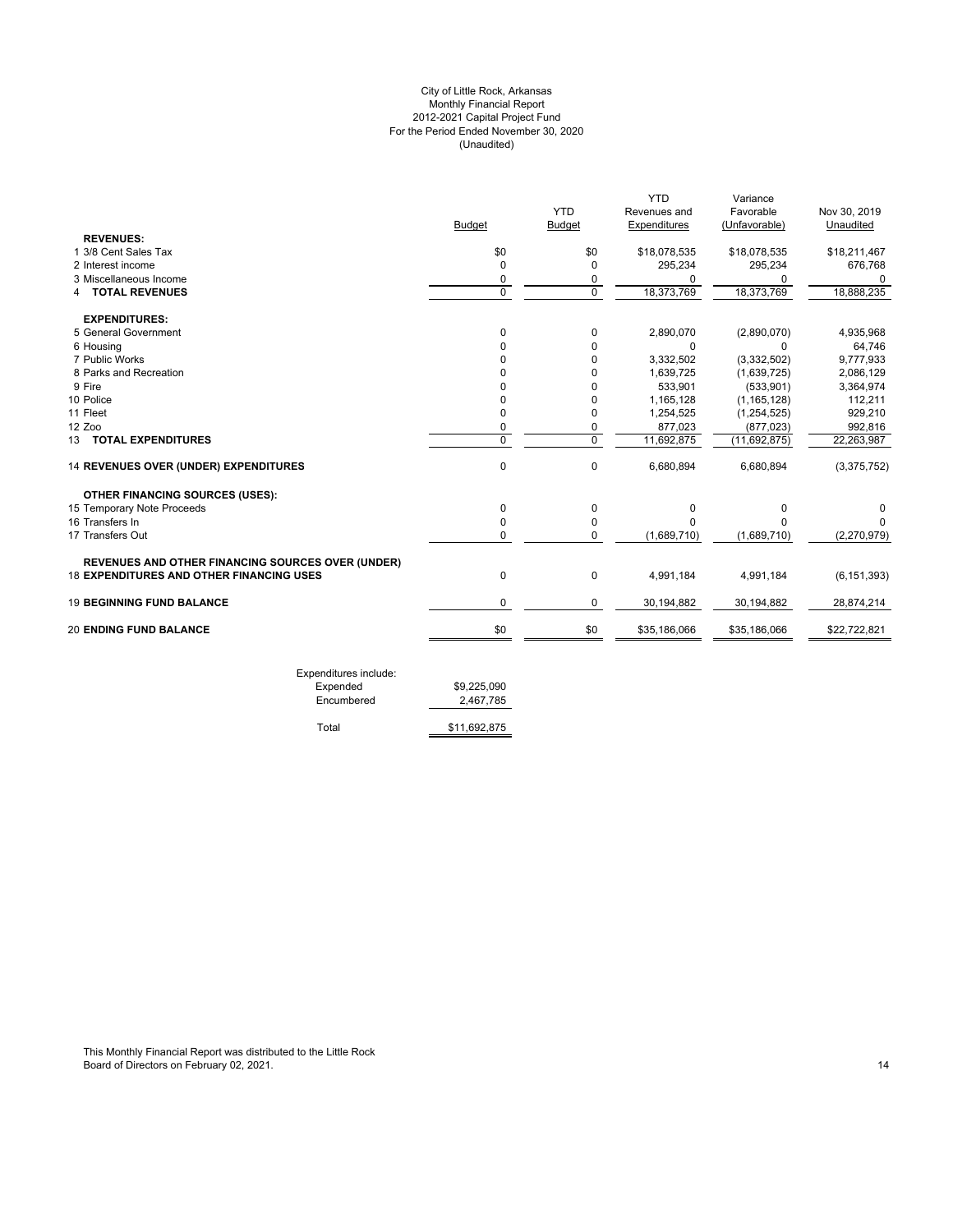## City of Little Rock, Arkansas Monthly Financial Report 2015 Library Improvement Bond For the Period Ended November 30, 2020 (Unaudited)

|                                                          | <b>Budget</b> | <b>YTD</b><br>Budget | <b>YTD</b><br>Revenues and<br><b>Expenditures</b> | Variance<br>Favorable<br>(Unfavorable) | Nov 30, 2019<br>Actual |
|----------------------------------------------------------|---------------|----------------------|---------------------------------------------------|----------------------------------------|------------------------|
| <b>REVENUES:</b><br>1 Interest income                    | \$0           | \$0                  | \$3,129                                           | \$3,129                                |                        |
| 2 Miscellaneous                                          | 0             | 0                    | 0                                                 | 0                                      | \$14,786<br>0          |
| <b>TOTAL REVENUES</b><br>3                               | $\mathbf 0$   | $\mathbf 0$          | 3,129                                             | 3,129                                  | 14,786                 |
| <b>EXPENDITURES:</b>                                     |               |                      |                                                   |                                        |                        |
| 4 General Government                                     | 0             | 0                    | 0                                                 | 0                                      | 756,173                |
| 5 TOTAL EXPENDITURES                                     | 0             | $\Omega$             | $\Omega$                                          | $\Omega$                               | 756,173                |
| <b>6 REVENUES OVER (UNDER) EXPENDITURES</b>              | $\mathbf 0$   | 0                    | 3,129                                             | 3,129                                  | (741, 387)             |
| <b>OTHER FINANCING SOURCES (USES):</b>                   |               |                      |                                                   |                                        |                        |
| 7 Bond Proceeds                                          | $\Omega$      | $\Omega$             | $\Omega$                                          |                                        | 0                      |
| 8 Discount on Bonds Issued                               | O             | n                    | U                                                 |                                        | 0                      |
| 9 Bond Reoffering Premium                                |               |                      |                                                   |                                        | 0                      |
| 10 Other, net                                            |               |                      |                                                   |                                        | 0                      |
| 11 Transfers In                                          | $\Omega$      | <sup>0</sup>         |                                                   |                                        | 0                      |
| 12 Transfers Out                                         | 0             | 0                    |                                                   |                                        | 0                      |
| <b>REVENUES AND OTHER FINANCING SOURCES OVER (UNDER)</b> |               |                      |                                                   |                                        |                        |
| <b>13 EXPENDITURES AND OTHER FINANCING USES</b>          | 0             | 0                    | 3,129                                             | 3,129                                  | (741, 387)             |
| <b>14 BEGINNING FUND BALANCE</b>                         | $\Omega$      | $\Omega$             | 428,233                                           | 428,233                                | 1,176,642              |
| <b>15 ENDING FUND BALANCE</b>                            | \$0           | \$0                  | \$431,361                                         | \$431,361                              | \$435,255              |

Note 1: This fund reflects bond proceeds and interest earnings dedicated to Library improvements.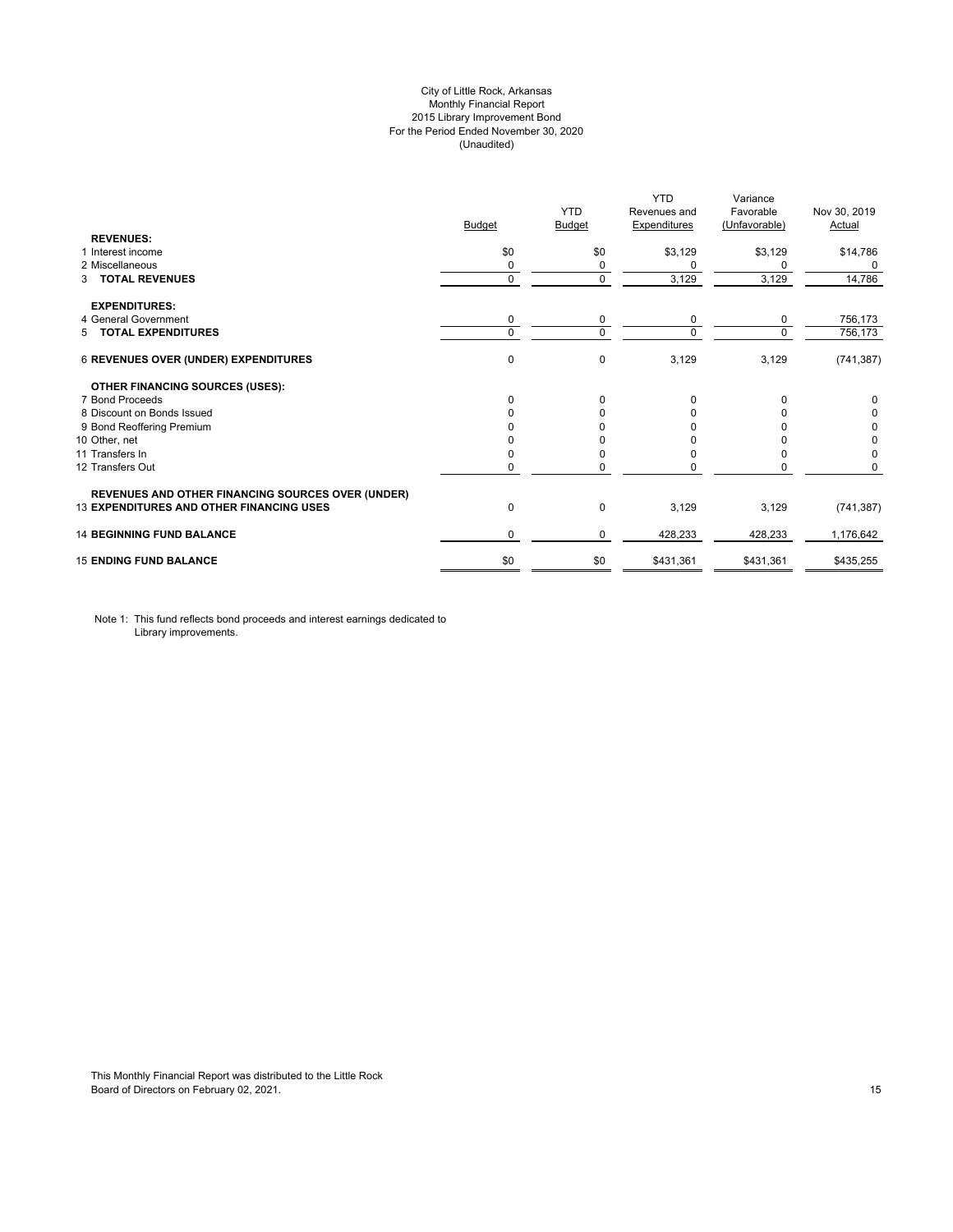## City of Little Rock, Arkansas Monthly Financial Report 2013 Capital Improvement Bonds For the Period Ended November 30, 2020 (Unaudited)

| <b>REVENUES:</b>                                         | <b>Budget</b> | <b>YTD</b><br><b>Budget</b> | <b>YTD</b><br>Revenues and<br><b>Expenditures</b> | Variance<br>Favorable<br>(Unfavorable) | Nov 30, 2019<br>Unaudited |
|----------------------------------------------------------|---------------|-----------------------------|---------------------------------------------------|----------------------------------------|---------------------------|
| 1 Interest income                                        | \$0           | \$0                         | \$0                                               | \$0                                    | \$5,770                   |
| 2 Miscellaneous                                          | 0             | 0                           | 0                                                 | 0                                      | 0                         |
| 3 TOTAL REVENUES                                         | 0             | 0                           | 0                                                 | $\Omega$                               | 5,770                     |
| <b>EXPENDITURES:</b>                                     |               |                             |                                                   |                                        |                           |
| 4 Public Works                                           | 0             | 0                           | 1,485                                             | (1, 485)                               | 259,445                   |
| 5 TOTAL EXPENDITURES                                     | $\Omega$      | 0                           | 1,485                                             | (1, 485)                               | 259,445                   |
| 6 REVENUES OVER (UNDER) EXPENDITURES                     | 0             | 0                           | (1,485)                                           | (1,485)                                | (253, 675)                |
| <b>OTHER FINANCING SOURCES (USES):</b>                   |               |                             |                                                   |                                        |                           |
| 7 Bond Proceeds                                          | $\Omega$      | 0                           | 0                                                 | $\Omega$                               | 0                         |
| 8 Transfers In                                           | O             | 0                           |                                                   |                                        | 0                         |
| 9 Transfers Out                                          | 0             | 0                           | (1,485)                                           | (1, 485)                               | 0                         |
| <b>REVENUES AND OTHER FINANCING SOURCES OVER (UNDER)</b> |               |                             |                                                   |                                        |                           |
| <b>10 EXPENDITURES AND OTHER FINANCING USES</b>          | 0             | 0                           | (1,485)                                           | (1,485)                                | (253, 675)                |
| <b>11 BEGINNING FUND BALANCE</b>                         | 0             | 0                           | 1,485                                             | 1,485                                  | 255,160                   |
| <b>12 ENDING FUND BALANCE</b>                            | \$0           | \$0                         | \$0                                               | \$0                                    | \$1,485                   |
|                                                          |               |                             |                                                   |                                        |                           |

| Expenditures include:<br>Expended<br>Encumbered | \$1.485 |
|-------------------------------------------------|---------|
| Total                                           | \$1,485 |

Note 1: As of November 30, 2020, the fund balance has been allocated to special projects.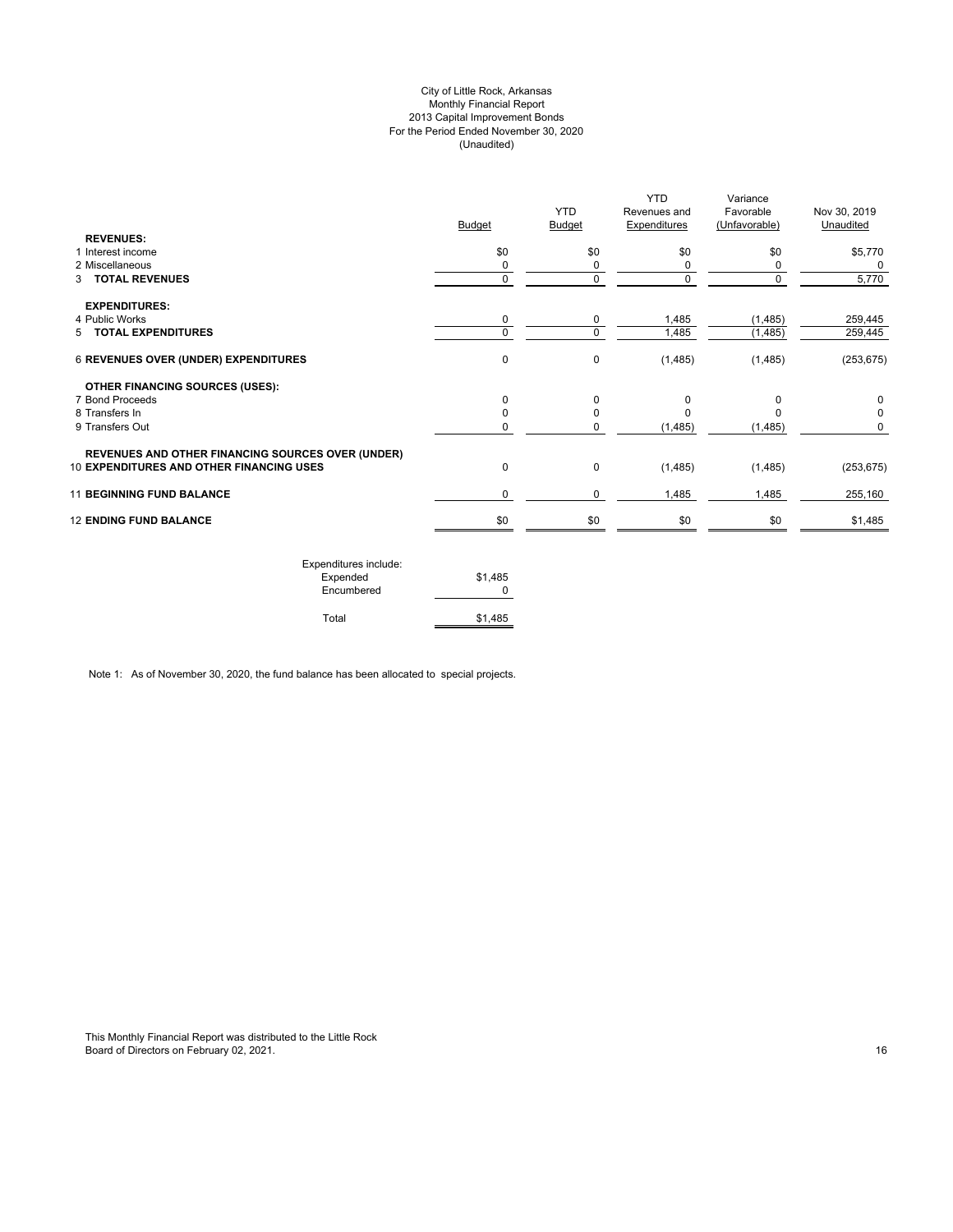#### City of Little Rock, Arkansas Monthly Financial Report 2018 Capital Improvement Bonds For the Period Ended November 30, 2020 (Unaudited)

|                                                          |               | <b>YTD</b>  | <b>YTD</b><br>Revenues and | Variance<br>Favorable | Nov 30, 2019   |
|----------------------------------------------------------|---------------|-------------|----------------------------|-----------------------|----------------|
|                                                          | <b>Budget</b> | Budget      | Expenditures               | (Unfavorable)         | Unaudited      |
| <b>REVENUES:</b>                                         |               |             |                            |                       |                |
| 1 Interest income                                        | \$0           | \$0         | \$595,931                  | \$595,931             | \$1,338,157    |
| 2 Miscellaneous                                          | 0             | 0           | (77, 673)                  | (77, 673)             |                |
| <b>3 TOTAL REVENUES</b>                                  | 0             | $\mathbf 0$ | 518,257                    | 518,257               | 1,338,157      |
| <b>EXPENDITURES:</b>                                     |               |             |                            |                       |                |
| 4 Public Works                                           | 0             | 0           | 24,406,066                 | (24, 406, 066)        | 14,545,400     |
| 5 TOTAL EXPENDITURES                                     | 0             | $\Omega$    | 24,406,066                 | (24, 406, 066)        | 14,545,400     |
| <b>6 REVENUES OVER (UNDER) EXPENDITURES</b>              | 0             | $\pmb{0}$   | (23, 887, 809)             | (23, 887, 809)        | (13, 207, 243) |
| <b>OTHER FINANCING SOURCES (USES):</b>                   |               |             |                            |                       |                |
| 7 Bond Proceeds                                          | 0             | $\Omega$    | 0                          | 0                     | 0              |
| 8 Bond Reoffering Premium                                | 0             | 0           | 0                          | 0                     |                |
| 9 Discount on Bonds Issued                               |               | 0           | O                          | <sup>0</sup>          | 0              |
| 10 Cost of Issuance                                      | 0             | $\Omega$    | $\Omega$                   | <sup>0</sup>          | 0              |
| 11 Transfers In                                          | 0             | 0           | 1,485                      | 1,485                 | $\Omega$       |
| 12 Transfers Out                                         | $\Omega$      | 0           | 0                          | 0                     | 0              |
| <b>REVENUES AND OTHER FINANCING SOURCES OVER (UNDER)</b> |               |             |                            |                       |                |
| <b>13 EXPENDITURES AND OTHER FINANCING USES</b>          | 0             | $\mathbf 0$ | (23,886,324)               | (23,886,324)          | (13, 207, 243) |
| <b>14 BEGINNING FUND BALANCE</b>                         | 0             | 0           | 36,490,617                 | 36,490,617            | 42,827,022     |
| <b>15 ENDING FUND BALANCE</b>                            | \$0           | \$0         | \$12,604,294               | \$12,604,294          | \$29,619,779   |
|                                                          |               |             |                            |                       |                |

| Expenditures include: |              |
|-----------------------|--------------|
| Expended              | \$11.538.866 |
| Encumbered            | 12.867.200   |
| Total                 | \$24,406,066 |

Note 1: As of November 30, 2020, the fund balance has been allocated to 71 special projects.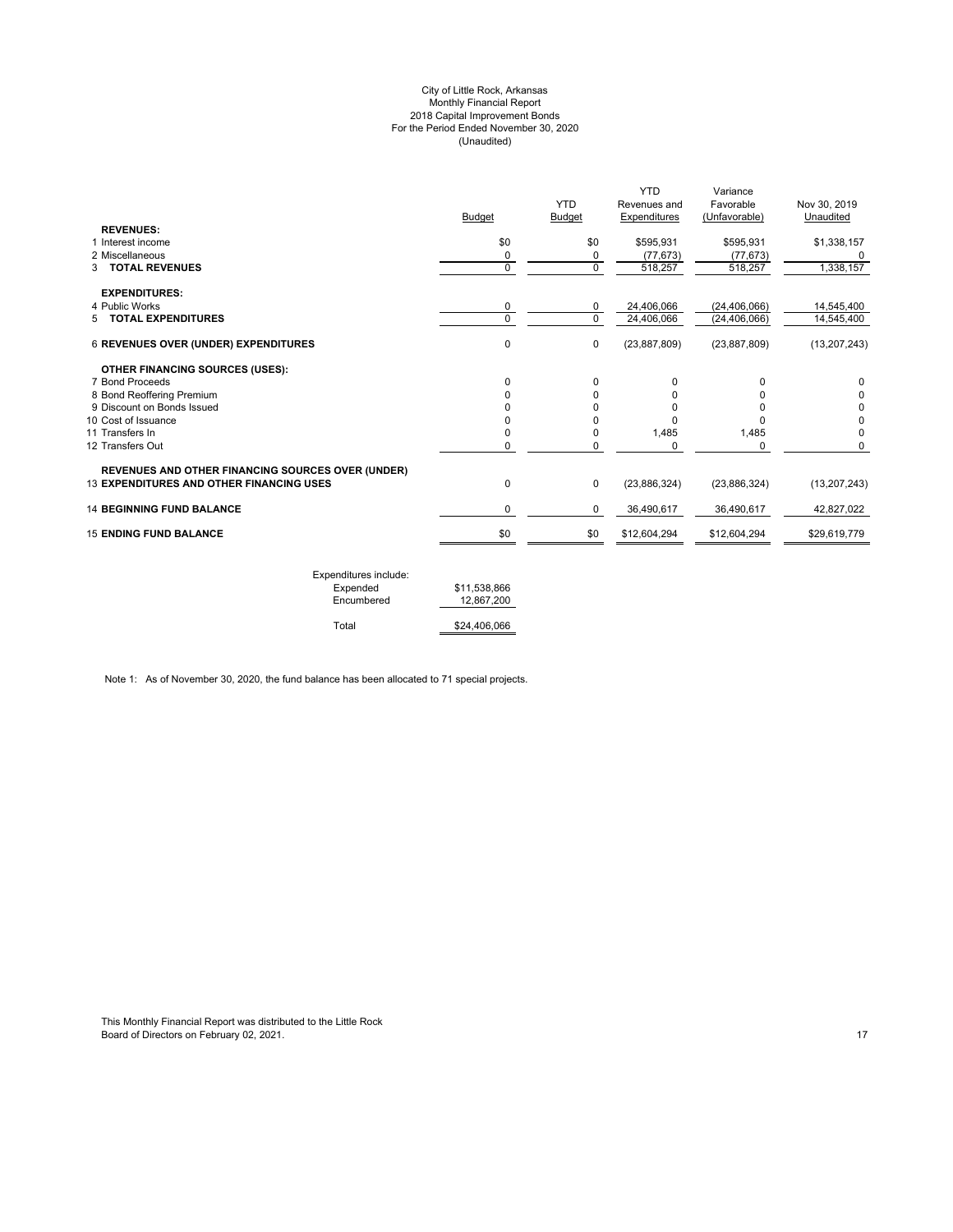#### City of Little Rock, Arkansas Monthly Financial Report TIF - Port Authority Fund For the Period Ended November 30, 2020 (Unaudited)

|                                                          |               | <b>YTD</b>    | <b>YTD</b><br>Revenues and | Variance<br>Favorable | Nov 30, 2019 |
|----------------------------------------------------------|---------------|---------------|----------------------------|-----------------------|--------------|
|                                                          | <b>Budget</b> | <b>Budget</b> | Expenditures               | (Unfavorable)         | Unaudited    |
| <b>REVENUES:</b>                                         |               |               |                            |                       |              |
| 1 General Property Taxes                                 | \$0           | \$0           | \$155,886                  | \$155,886             | \$183,458    |
| 2 Interest income                                        | $\Omega$      |               | 10,918                     | 10,918                | 6,690        |
| 3 Miscellaneous                                          | 0             | 0             | n                          | 0                     | 0            |
| <b>TOTAL REVENUES</b><br>4                               | 0             | $\mathbf 0$   | 166,804                    | 166,804               | 190,148      |
| <b>EXPENDITURES:</b>                                     |               |               |                            |                       |              |
| 5 Street & Drainage                                      | 0             | 0             | 200,000                    | (200, 000)            | 200,000      |
| 6 TOTAL EXPENDITURES                                     | $\mathbf 0$   | $\Omega$      | 200,000                    | (200,000)             | 200,000      |
| 7 REVENUES OVER (UNDER) EXPENDITURES                     | 0             | 0             | (33, 196)                  | (33, 196)             | (9, 852)     |
| <b>OTHER FINANCING SOURCES (USES):</b>                   |               |               |                            |                       |              |
| 8 Bond Proceeds                                          | 0             | 0             | 0                          | $\Omega$              | 0            |
| 9 Transfers In                                           | 0             | $\Omega$      |                            |                       | 0            |
| 10 Transfers Out                                         | 0             | 0             |                            | 0                     | 0            |
| <b>REVENUES AND OTHER FINANCING SOURCES OVER (UNDER)</b> |               |               |                            |                       |              |
| <b>11 EXPENDITURES AND OTHER FINANCING USES</b>          | 0             | 0             | (33, 196)                  | (33, 196)             | (9, 852)     |
| <b>12 BEGINNING FUND BALANCE</b>                         | 0             | 0             | 258,684                    | 258,684               | 243,237      |
| <b>13 ENDING FUND BALANCE</b>                            | \$0           | \$0           | \$225,488                  | \$225,488             | \$233,385    |
|                                                          |               |               |                            |                       |              |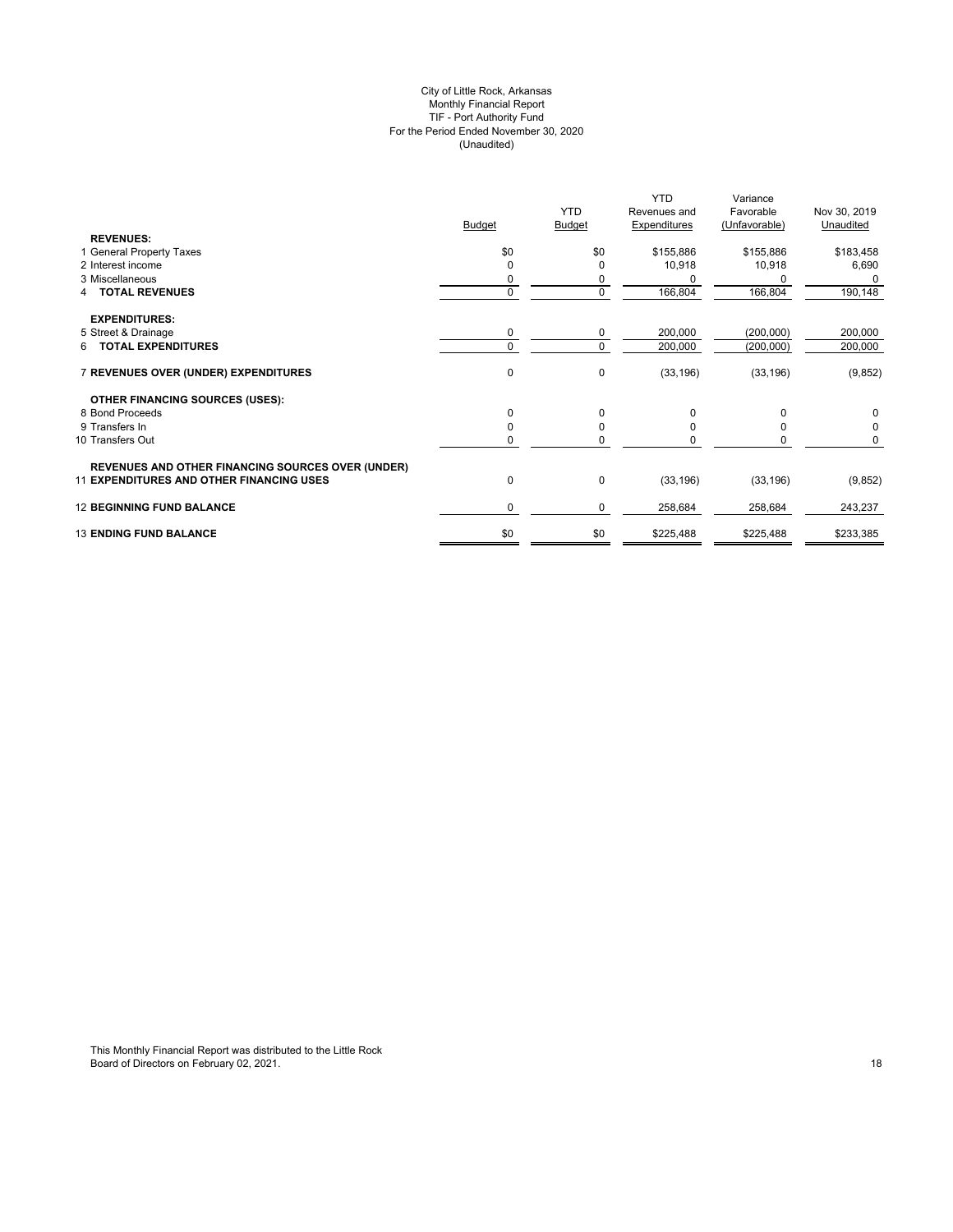#### City of Little Rock, Arkansas Monthly Financial Report 2018 Hotel Gross Receipts Tax For the Period Ended November 30, 2020 (Unaudited)

|                                                          |               |               | YTD          | Variance       |               |
|----------------------------------------------------------|---------------|---------------|--------------|----------------|---------------|
|                                                          |               | <b>YTD</b>    | Revenues and | Favorable      | Nov 30, 2019  |
|                                                          | <b>Budget</b> | <b>Budget</b> | Expenditures | (Unfavorable)  | Unaudited     |
| <b>REVENUES:</b>                                         |               |               |              |                |               |
| 1 Interest income                                        | \$0           | \$0           | \$125,600    | \$125,600      | \$613,702     |
| 2 Miscellaneous                                          | 0             | 0             | $\Omega$     |                |               |
| <b>TOTAL REVENUES</b><br>3                               | $\mathbf 0$   | $\mathbf 0$   | 125,600      | 125,600        | 613,702       |
| <b>EXPENDITURES:</b>                                     |               |               |              |                |               |
| 4 MacArthur Museum                                       | 0             | 0             | $\Omega$     | $\Omega$       |               |
| 5 Art Center Fund                                        | 0             | 0             | 29,112,563   | (29, 112, 563) | 2,895,651     |
| <b>TOTAL EXPENDITURES</b><br>6                           | $\Omega$      | $\Omega$      | 29,112,563   | (29, 112, 563) | 2,895,651     |
| 7 REVENUES OVER (UNDER) EXPENDITURES                     | 0             | 0             | (28,986,963) | (28,986,963)   | (2, 281, 949) |
| OTHER FINANCING SOURCES (USES):                          |               |               |              |                |               |
| 8 Bond Proceeds                                          |               | 0             | $\Omega$     |                | 0             |
| 9 Bond Reoffering Premium                                |               | <sup>0</sup>  |              |                | 0             |
| 10 Discount on Bonds Issued                              |               | ŋ             |              |                | 0             |
| 11 Cost of Issuance                                      |               | n             |              |                | 0             |
| 12 Transfers In                                          |               | 0             |              |                | 0             |
| 13 Transfers Out                                         | 0             | 0             | 0            |                | 0             |
| <b>REVENUES AND OTHER FINANCING SOURCES OVER (UNDER)</b> |               |               |              |                |               |
| <b>14 EXPENDITURES AND OTHER FINANCING USES</b>          | $\Omega$      | 0             | (28,986,963) | (28,986,963)   | (2, 281, 949) |
| <b>15 BEGINNING FUND BALANCE</b>                         | 0             | 0             | 28,996,536   | 28,996,536     | 31,239,980    |
| <b>16 ENDING FUND BALANCE</b>                            | \$0           | \$0           | \$9,573      | \$9,573        | \$28,958,031  |
|                                                          |               |               |              |                |               |

Expenditures include: Expended \$29,112,563 Encumbered 0

Total \$29,112,563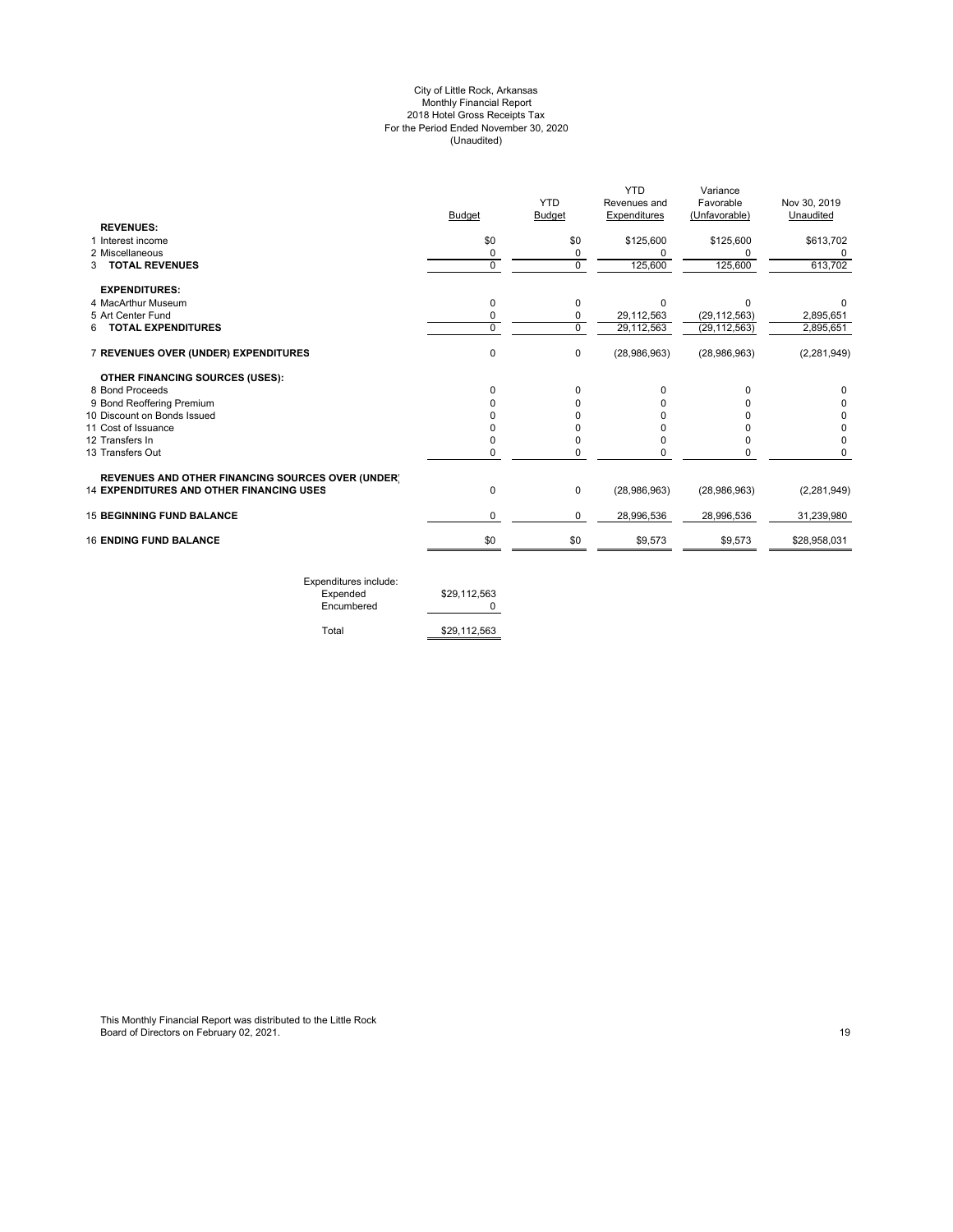## City of Little Rock, Arkansas Monthly Financial Report 2015 Library Improvement Bonds Debt Service Fund For the Period Ended November 30, 2020 (Unaudited)

|                                                          |               |               | <b>YTD</b>   | Variance      |              |
|----------------------------------------------------------|---------------|---------------|--------------|---------------|--------------|
|                                                          |               | <b>YTD</b>    | Revenues and | Favorable     | Nov 30, 2019 |
|                                                          | <b>Budget</b> | <b>Budget</b> | Expenditures | (Unfavorable) | Unaudited    |
| <b>REVENUES:</b>                                         |               |               |              |               |              |
| 1 Property Tax                                           | \$0           | \$0           | \$3,872,835  | \$3,872,835   | \$3,745,954  |
| 2 Interest Income                                        | 0             | 0             | 14,383       | 14,383        | 41,046       |
| <b>TOTAL REVENUES</b><br>3                               | 0             | 0             | 3,887,218    | 3,887,218     | 3,787,000    |
| <b>EXPENDITURES:</b>                                     |               |               |              |               |              |
| 4 Debt Service                                           | 0             | 0             | 3,843,856    | (3,843,856)   | 3,685,013    |
| 5 TOTAL EXPENDITURES                                     |               | $\Omega$      | 3,843,856    | (3,843,856)   | 3,685,013    |
|                                                          |               |               |              |               |              |
| <b>6 REVENUES OVER (UNDER) EXPENDITURES</b>              | 0             | $\mathbf 0$   | 43,362       | 43,362        | 163,937      |
| <b>OTHER FINANCING SOURCES (USES):</b>                   |               |               |              |               |              |
| 7 Bond Proceeds                                          | 0             | $\Omega$      | 0            | $\Omega$      | $\Omega$     |
| 8 Transfers In                                           |               | 0             | 0            | 0             | 0            |
| 9 Transfers Out                                          |               | ŋ             |              |               | 0            |
|                                                          |               |               |              |               |              |
| <b>REVENUES AND OTHER FINANCING SOURCES OVER (UNDER)</b> |               |               |              |               |              |
| <b>10 EXPENDITURES AND OTHER FINANCING USES</b>          | $\Omega$      | 0             | 43,362       | 43,362        | 163,937      |
| <b>11 BEGINNING FUND BALANCE</b>                         | 0             | 0             | 4,124,874    | 4,124,874     | 3,785,867    |
|                                                          |               |               |              |               |              |
| <b>12 ENDING FUND BALANCE</b>                            | \$0           | \$0           | \$4,168,236  | \$4,168,236   | \$3,949,804  |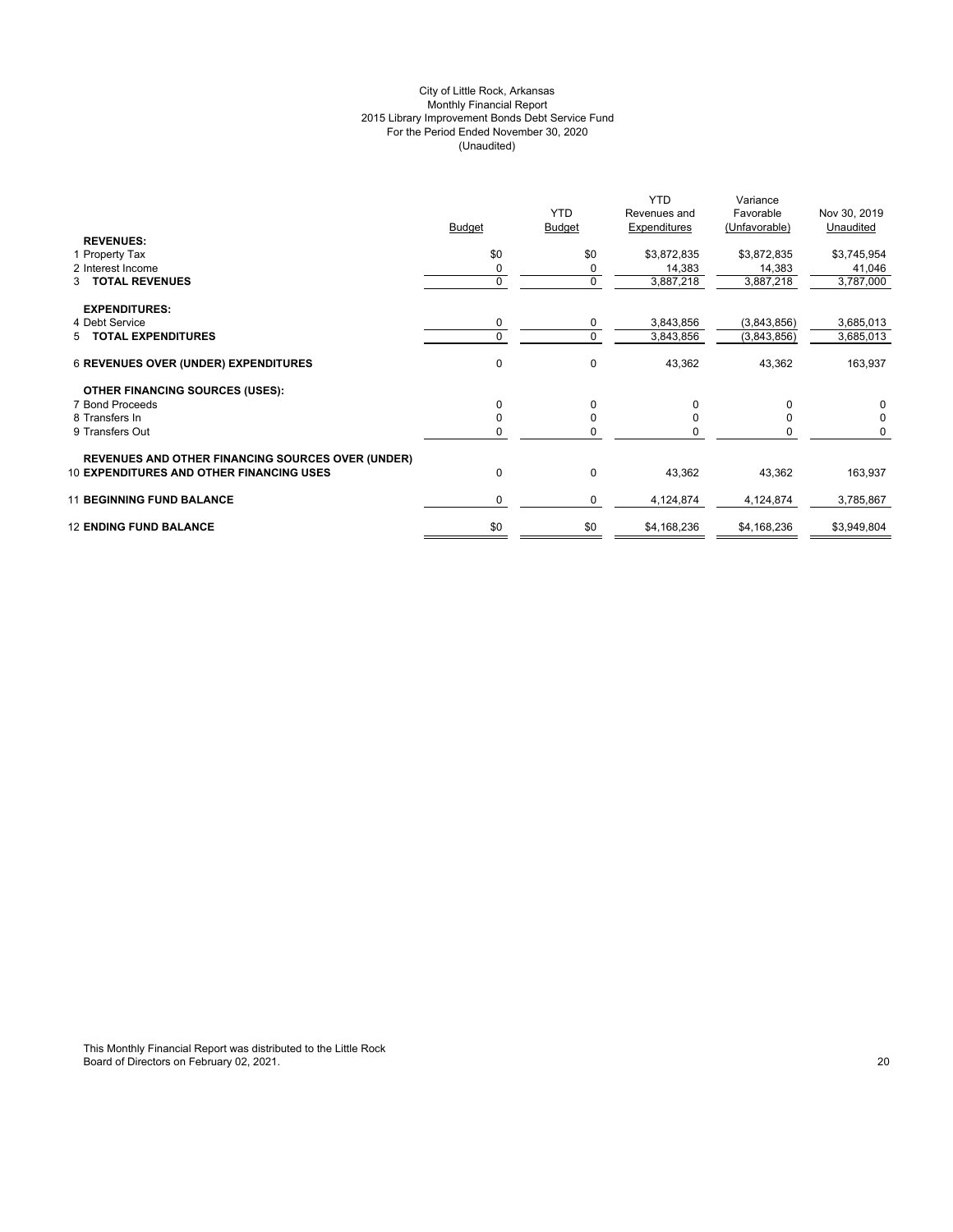## City of Little Rock, Arkansas Monthly Financial Report 2013 & 2018 Capital Improvement Bonds Debt Service Fund For the Period Ended November 30, 2020 (Unaudited)

|                                                          | <b>Budget</b> | <b>YTD</b><br><b>Budget</b> | <b>YTD</b><br>Revenues and<br>Expenditures | Variance<br>Favorable<br>(Unfavorable) | Nov 30, 2019<br>Unaudited |
|----------------------------------------------------------|---------------|-----------------------------|--------------------------------------------|----------------------------------------|---------------------------|
| <b>REVENUES:</b><br>1 Property Tax                       | \$0           | \$0                         | \$12,909,497                               | \$12,909,497                           | \$12,486,520              |
| 2 Interest Income                                        | O             | 0                           | 69,013                                     | 69,013                                 | 200,328                   |
| 3 Miscellaneous                                          | 0             | 0                           |                                            |                                        |                           |
| <b>TOTAL REVENUES</b>                                    | $\mathbf 0$   | $\mathbf 0$                 | 12,978,510                                 | 12,978,510                             | 12,686,848                |
| <b>EXPENDITURES:</b>                                     |               |                             |                                            |                                        |                           |
| 5 Debt Service                                           | $\mathbf 0$   | 0                           | 12,733,388                                 | (12, 733, 388)                         | 12,736,462                |
| <b>6 TOTAL EXPENDITURES</b>                              | $\Omega$      | $\Omega$                    | 12,733,388                                 | (12, 733, 388)                         | 12,736,462                |
| 7 REVENUES OVER (UNDER) EXPENDITURES                     | $\Omega$      | $\mathbf 0$                 | 245,123                                    | 245,123                                | (49, 614)                 |
| <b>OTHER FINANCING SOURCES (USES):</b>                   |               |                             |                                            |                                        |                           |
| 8 Bond Proceeds                                          | $\Omega$      | $\mathbf 0$                 | 0                                          | $\Omega$                               | 0                         |
| 9 Transfers In                                           | $\Omega$      | 0                           | <sup>0</sup>                               | $\Omega$                               | 0                         |
| 10 Transfers Out                                         | 0             | 0                           | O                                          | 0                                      | $\Omega$                  |
| <b>REVENUES AND OTHER FINANCING SOURCES OVER (UNDER)</b> |               |                             |                                            |                                        |                           |
| <b>11 EXPENDITURES AND OTHER FINANCING USES</b>          | 0             | 0                           | 245,123                                    | 245,123                                | (49, 614)                 |
| <b>12 BEGINNING FUND BALANCE</b>                         | $\mathbf 0$   | 0                           | 14,079,717                                 | 14,079,717                             | 13,546,739                |
| <b>13 ENDING FUND BALANCE</b>                            | \$0           | \$0                         | \$14,324,839                               | \$14,324,839                           | \$13,497,125              |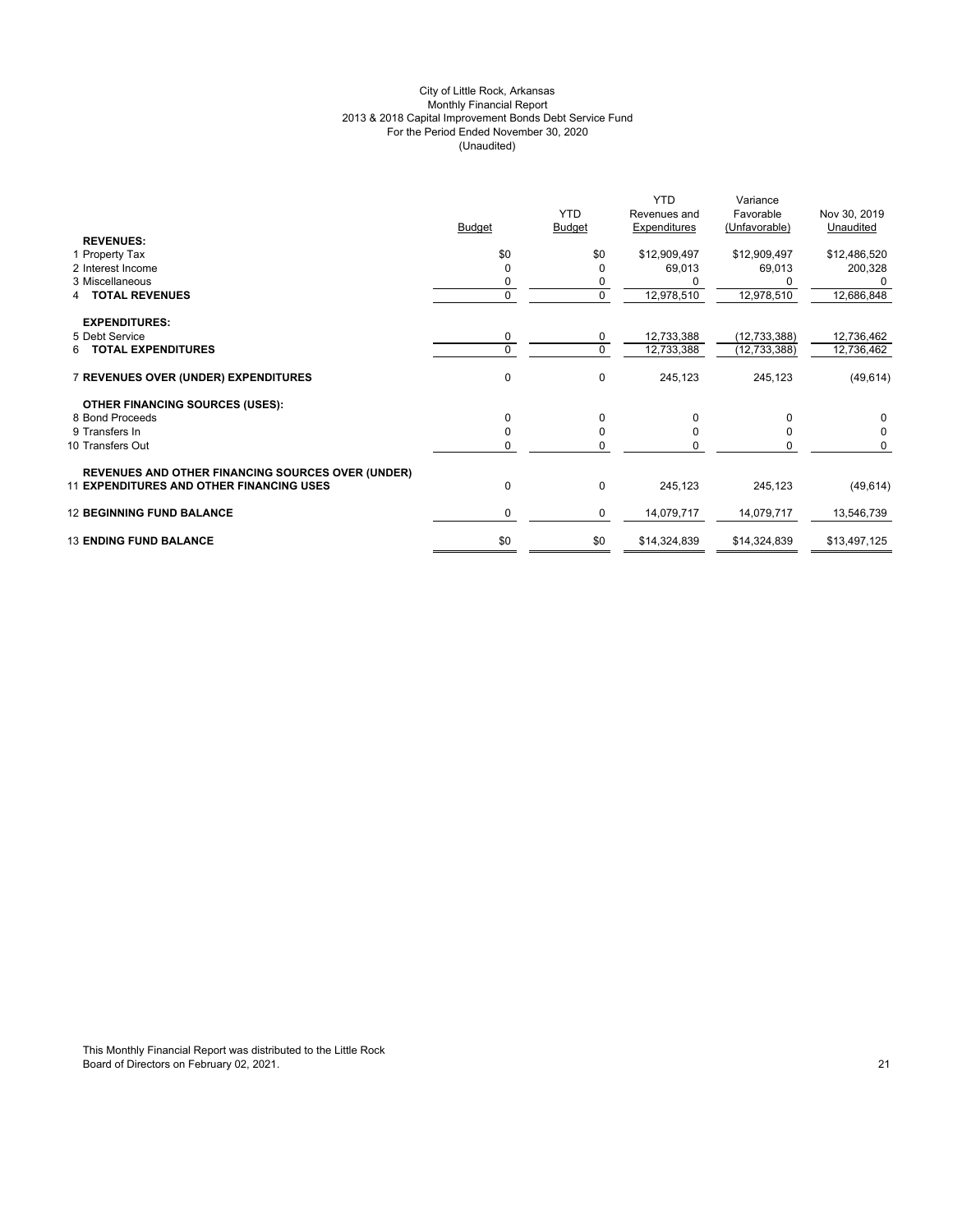#### City of Little Rock, Arkansas Monthly Financial Report 2017 Capital Improvement Refunding Revenue Bond For the Period Ended November 30, 2020 (Unaudited)

|                                                          |               |            | <b>YTD</b>   | Variance      |              |
|----------------------------------------------------------|---------------|------------|--------------|---------------|--------------|
|                                                          |               | <b>YTD</b> | Revenues and | Favorable     | Nov 30, 2019 |
|                                                          | <b>Budget</b> | Budget     | Expenditures | (Unfavorable) | Unaudited    |
| <b>REVENUES:</b>                                         |               |            |              |               |              |
| 1 Franchise Fees                                         | \$0           | \$0        | \$1,504,750  | \$1,504,750   | \$1,505,850  |
| 2 Charges for Services                                   | O             |            | n            | O             |              |
| 3 Interest income                                        |               |            | 1,421        | 1,421         | 8,248        |
| 4 Miscellaneous Revenue                                  | 0             | 0          |              |               | 569          |
| <b>TOTAL REVENUES</b><br>5                               | $\Omega$      | 0          | 1,506,171    | 1,506,171     | 1,514,667    |
| <b>EXPENDITURES:</b>                                     |               |            |              |               |              |
| 6 Issuance Cost                                          | $\Omega$      | 0          | n            | O             |              |
| 7 Debt Service                                           | 0             | 0          | 1,507,750    | (1,507,750)   | 1,508,850    |
| <b>TOTAL EXPENDITURES</b><br>8                           | $\Omega$      | $\Omega$   | 1,507,750    | (1,507,750)   | 1,508,850    |
| 9 REVENUES OVER (UNDER) EXPENDITURES                     | $\mathbf 0$   | 0          | (1, 579)     | (1, 579)      | 5,817        |
| <b>OTHER FINANCING SOURCES (USES):</b>                   |               |            |              |               |              |
| 10 Bond Proceeds                                         | <sup>0</sup>  | 0          |              |               |              |
| 11 Bond Reoffering Premium                               |               |            |              |               | 0            |
| 12 Discount on Bonds Issued                              |               |            |              |               | 0            |
| 13 Payment to Refunded Bond Escrow Agent                 |               |            |              |               | 0            |
| 14 Transfer In                                           |               | 0          |              |               | $\Omega$     |
| 15 Transfers Out                                         | $\Omega$      | O          |              | U             |              |
| <b>REVENUES AND OTHER FINANCING SOURCES OVER (UNDER)</b> |               |            |              |               |              |
| <b>16 EXPENDITURES AND OTHER FINANCING USES</b>          | 0             | 0          | (1,579)      | (1,579)       | 5,817        |
| <b>17 BEGINNING FUND BALANCE</b>                         | $\Omega$      | 0          | 20,909       | 20,909        | 15,072       |
| <b>18 ENDING FUND BALANCE</b>                            | \$0           | \$0        | \$19,329     | \$19,329      | \$20,889     |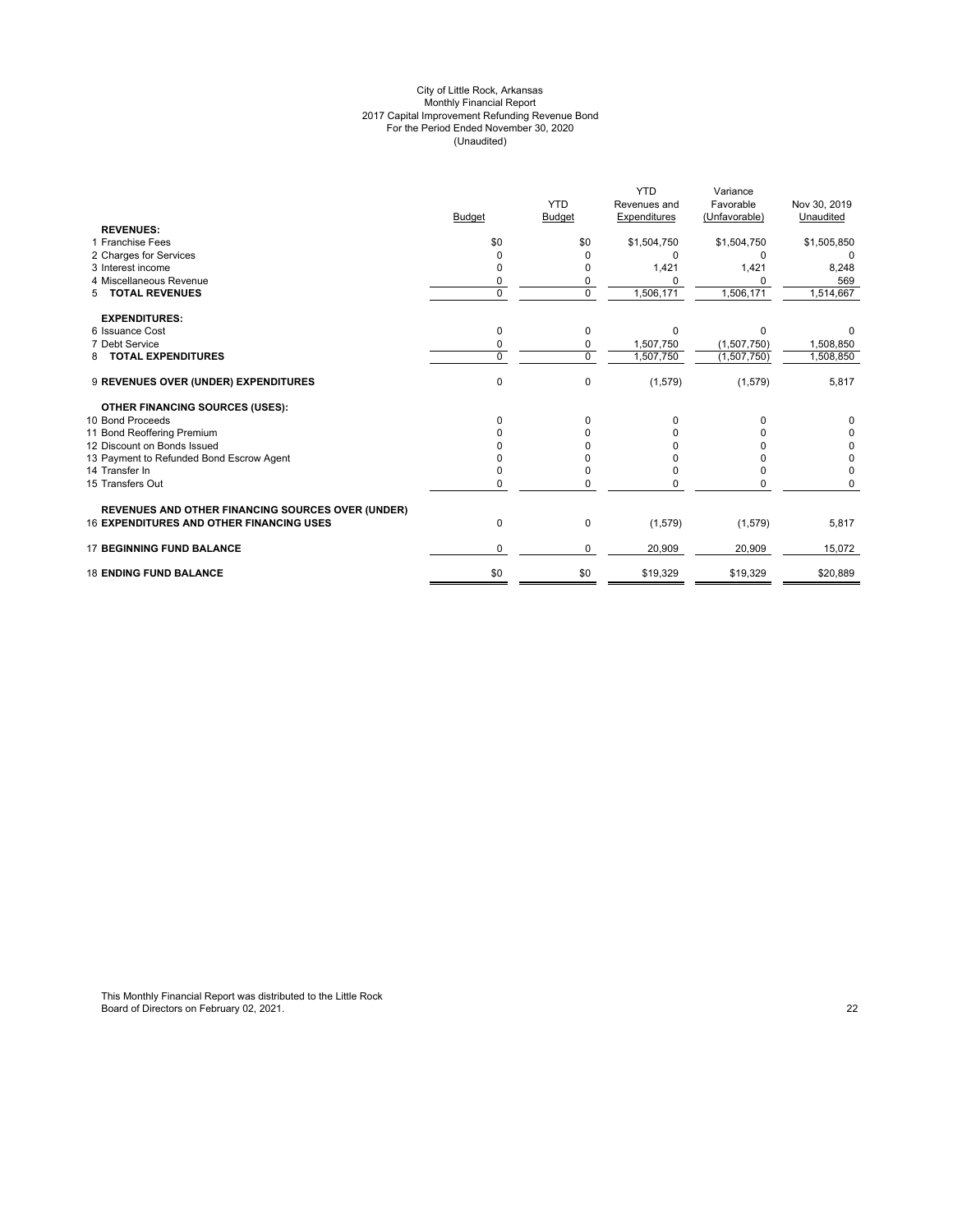## City of Little Rock, Arkansas Monthly Financial Report 2014 TIF #1 Capital Improvement Bonds Debt Service Fund For the Period Ended November 30, 2020 (Unaudited)

|                                                          |               | <b>YTD</b>    | <b>YTD</b><br>Revenues and | Variance<br>Favorable | Nov 30, 2019 |
|----------------------------------------------------------|---------------|---------------|----------------------------|-----------------------|--------------|
| <b>REVENUES:</b>                                         | <b>Budget</b> | <b>Budget</b> | Expenditures               | (Unfavorable)         | Unaudited    |
| 1 Property Tax                                           | \$0           | \$0           | \$556,660                  | \$556,660             | \$530,362    |
| 2 Interest Income                                        | 0             | 0             | 2,726                      | 2,726                 | 9,056        |
| 3 Miscellaneous                                          | 0             | 0             |                            |                       |              |
| <b>TOTAL REVENUES</b><br>4                               | $\mathbf{0}$  | 0             | 559,386                    | 559,386               | 539,418      |
| <b>EXPENDITURES:</b>                                     |               |               |                            |                       |              |
| 5 Debt Service                                           | 0             | 0             | 391,513                    | (391, 513)            | 473,413      |
| <b>6 TOTAL EXPENDITURES</b>                              | $\Omega$      | $\mathbf 0$   | 391,513                    | (391, 513)            | 473,413      |
| 7 REVENUES OVER (UNDER) EXPENDITURES                     | 0             | 0             | 167,873                    | 167,873               | 66,005       |
| <b>OTHER FINANCING SOURCES (USES):</b>                   |               |               |                            |                       |              |
| 8 Bond Proceeds                                          | 0             | 0             | 0                          | $\Omega$              | 0            |
| 9 Transfers In                                           | $\Omega$      | $\mathbf 0$   | $\Omega$                   | $\Omega$              | $\mathbf 0$  |
| 10 Transfers Out                                         | 0             | 0             | O                          | $\Omega$              | $\Omega$     |
| <b>REVENUES AND OTHER FINANCING SOURCES OVER (UNDER)</b> |               |               |                            |                       |              |
| <b>11 EXPENDITURES AND OTHER FINANCING USES</b>          | 0             | $\pmb{0}$     | 167,873                    | 167,873               | 66,005       |
| <b>12 BEGINNING FUND BALANCE</b>                         | $\mathbf 0$   | 0             | 713,562                    | 713,562               | 627,629      |
| <b>13 ENDING FUND BALANCE</b>                            | \$0           | \$0           | \$881,435                  | \$881,435             | \$693,634    |
|                                                          |               |               |                            |                       |              |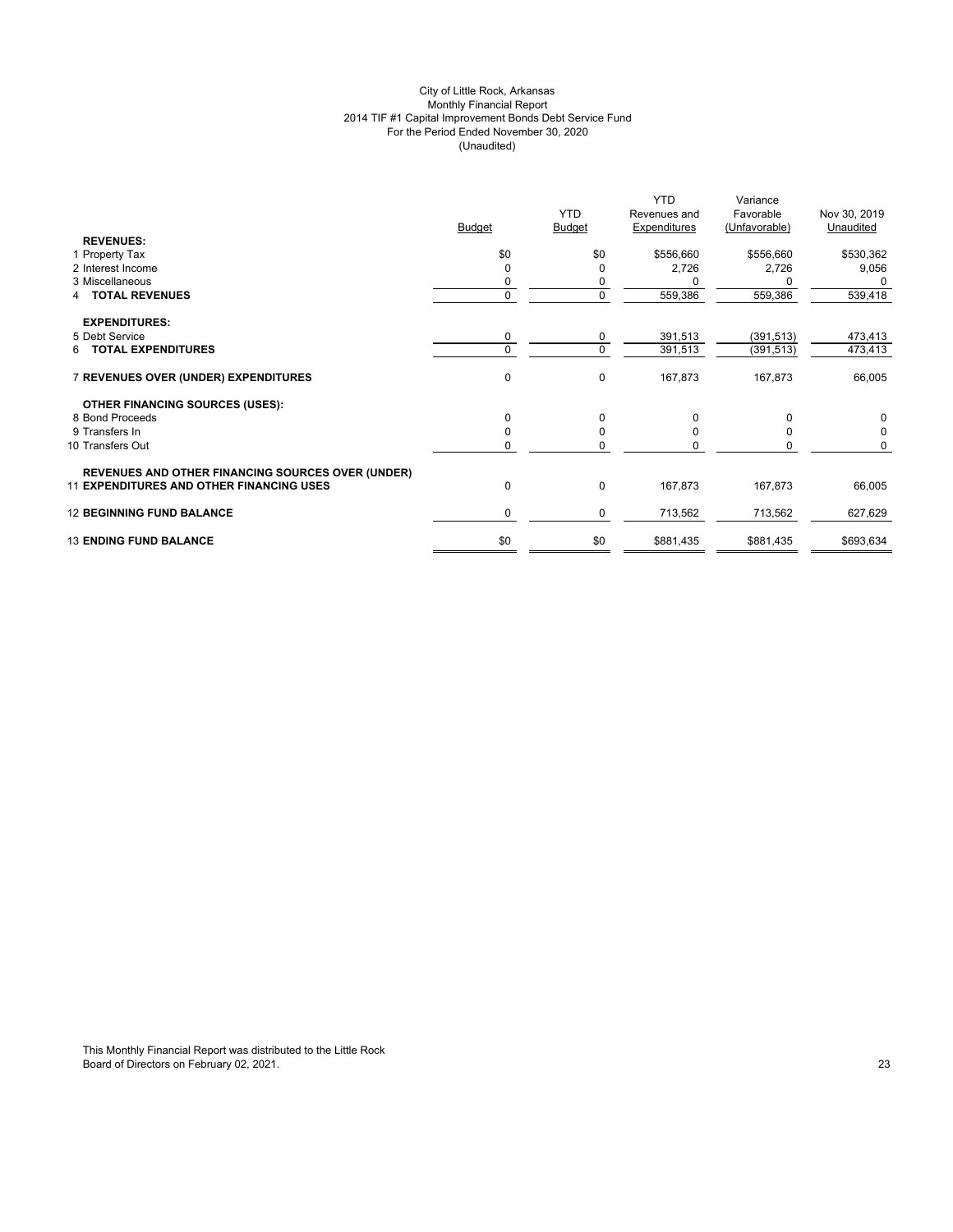#### City of Little Rock, Arkansas Monthly Financial Report 2017 Library Refunding Bond Fund For the Period Ended November 30, 2020 (Unaudited)

|                                                                                                             |               | <b>YTD</b>    | <b>YTD</b><br>Revenues and | Variance<br>Favorable | Nov 30, 2019 |
|-------------------------------------------------------------------------------------------------------------|---------------|---------------|----------------------------|-----------------------|--------------|
|                                                                                                             | <b>Budget</b> | <b>Budget</b> | <b>Expenditures</b>        | (Unfavorable)         | Unaudited    |
| <b>REVENUES:</b>                                                                                            |               |               |                            |                       |              |
| 1 Property Tax                                                                                              | \$0           | \$0           | \$3,872,835                | \$3,872,835           | \$3,745,954  |
| 2 Interest income                                                                                           |               | 0             | 17,625                     | 17,625                | 47,170       |
| 3 Miscellaneous                                                                                             |               |               |                            |                       |              |
| <b>TOTAL REVENUES</b>                                                                                       | 0             | $\mathbf 0$   | 3,890,460                  | 3,890,460             | 3,793,124    |
| <b>EXPENDITURES:</b>                                                                                        |               |               |                            |                       |              |
| 5 Issuance Cost                                                                                             |               | 0             | <sup>0</sup>               | $\Omega$              |              |
| 6 Debt Service                                                                                              |               | 0             | 3,856,388                  | (3,856,388)           | 3,439,838    |
| <b>TOTAL EXPENDITURES</b>                                                                                   | $\Omega$      | $\mathbf 0$   | 3,856,388                  | (3,856,388)           | 3,439,838    |
| 8 REVENUES OVER (UNDER) EXPENDITURES                                                                        | $\mathbf 0$   | $\mathbf 0$   | 34,072                     | 34,072                | 353,286      |
| <b>OTHER FINANCING SOURCES (USES):</b>                                                                      |               |               |                            |                       |              |
| 9 Transfer In                                                                                               | $\Omega$      | 0             | $\Omega$                   | $\Omega$              | $\Omega$     |
| 10 Transfers Out                                                                                            | 0             | $\Omega$      |                            |                       | $\Omega$     |
|                                                                                                             |               |               |                            |                       |              |
| <b>REVENUES AND OTHER FINANCING SOURCES OVER (UNDER)</b><br><b>11 EXPENDITURES AND OTHER FINANCING USES</b> | $\mathbf 0$   | $\mathbf 0$   | 34,072                     | 34,072                | 353,286      |
| <b>12 BEGINNING FUND BALANCE</b>                                                                            | $\Omega$      | 0             | 4,436,100                  | 4,436,100             | 3,909,049    |
| <b>13 ENDING FUND BALANCE</b>                                                                               | \$0           | \$0           | \$4,470,172                | \$4,470,172           | \$4,262,335  |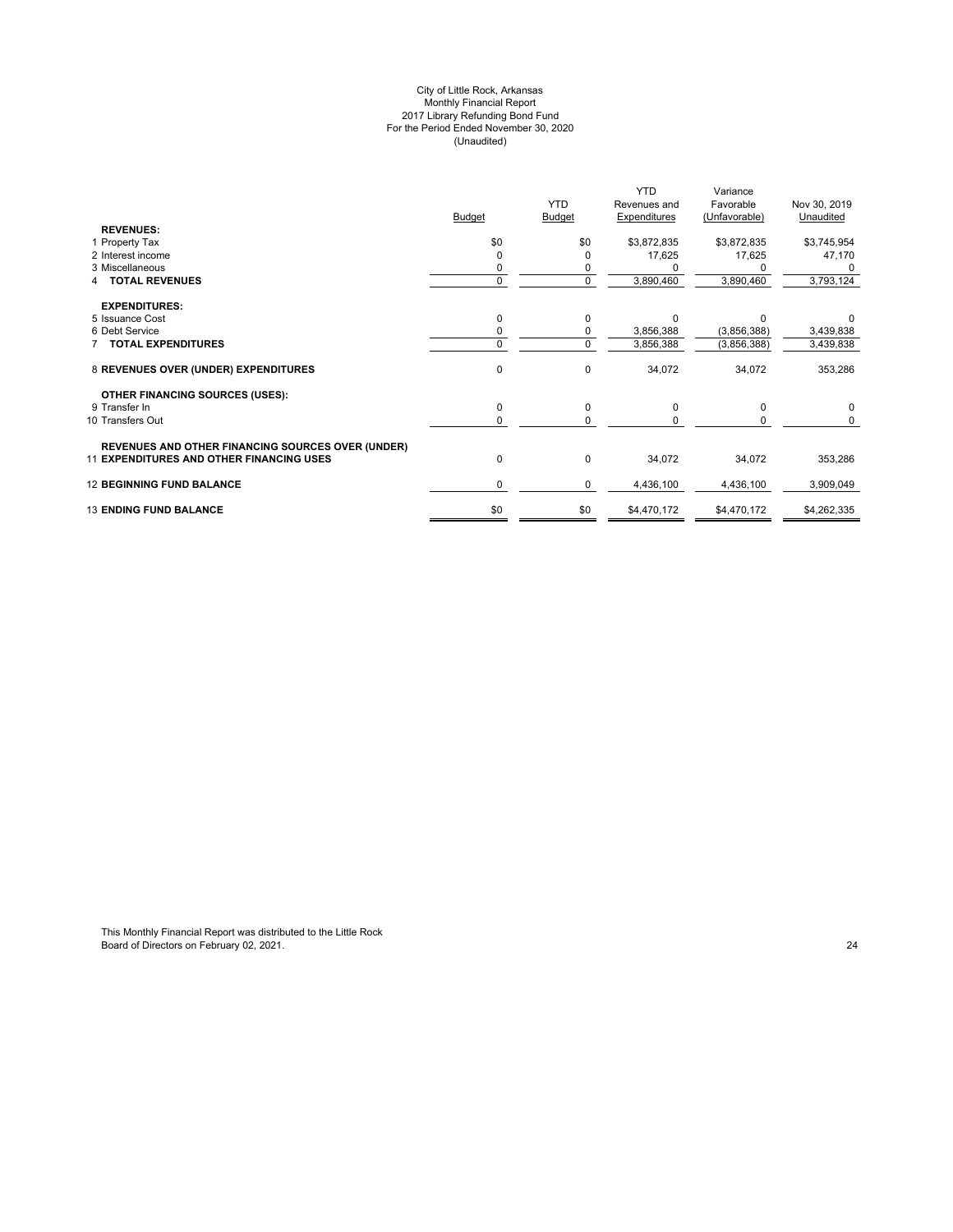## City of Little Rock, Arkansas Monthly Financial Report Hotel Tax Revenue For the Period Ended November 30, 2020 (Unaudited)

|                                                          |          |               | <b>YTD</b>   | Variance      |              |
|----------------------------------------------------------|----------|---------------|--------------|---------------|--------------|
|                                                          |          | <b>YTD</b>    | Revenues and | Favorable     | Nov 30, 2019 |
|                                                          | Budget   | <b>Budget</b> | Expenditures | (Unfavorable) | Unaudited    |
| <b>REVENUES:</b>                                         |          |               |              |               |              |
| 1 Hotel Gross Receipts Tax                               | \$0      | \$0           | \$722,325    | \$722,325     | \$2,324,953  |
| 2 Interest Income                                        | 0        | O             | 2,349        | 2,349         | 10,618       |
| 3 Miscellaneous                                          |          | 0             | 172,809      | 172,809       |              |
| <b>TOTAL REVENUES</b>                                    | 0        | $\mathbf 0$   | 897,483      | 897,483       | 2,335,571    |
| <b>EXPENDITURES:</b>                                     |          |               |              |               |              |
| 5 Interest Expense                                       | 0        | 0             | 689,472      | (689, 472)    | 649,684      |
| 6 TOTAL EXPENDITURES                                     | $\Omega$ | 0             | 689,472      | (689, 472)    | 649,684      |
| 7 REVENUES OVER (UNDER) EXPENDITURES                     | 0        | $\mathbf 0$   | 208,012      | 208,012       | 1,685,887    |
| <b>OTHER FINANCING SOURCES (USES):</b>                   |          |               |              |               |              |
| 8 Bond Proceeds                                          | 0        | 0             |              | $\Omega$      | 0            |
| 9 Payment to Refunded Bond Escrow Agent                  |          | 0             |              |               | 0            |
| 10 Transfers In                                          |          | 0             |              |               | 0            |
| 11 Transfers Out                                         | 0        | $\Omega$      |              | n             | 0            |
| <b>REVENUES AND OTHER FINANCING SOURCES OVER (UNDER)</b> |          |               |              |               |              |
| <b>11 EXPENDITURES AND OTHER FINANCING USES</b>          | 0        | $\mathbf 0$   | 208,012      | 208,012       | 1,685,887    |
| <b>12 BEGINNING FUND BALANCE</b>                         | 0        | 0             | 617,919      | 617,919       | 0            |
| <b>13 ENDING FUND BALANCE</b>                            | \$0      | \$0           | \$825,930    | \$825,930     | \$1,685,887  |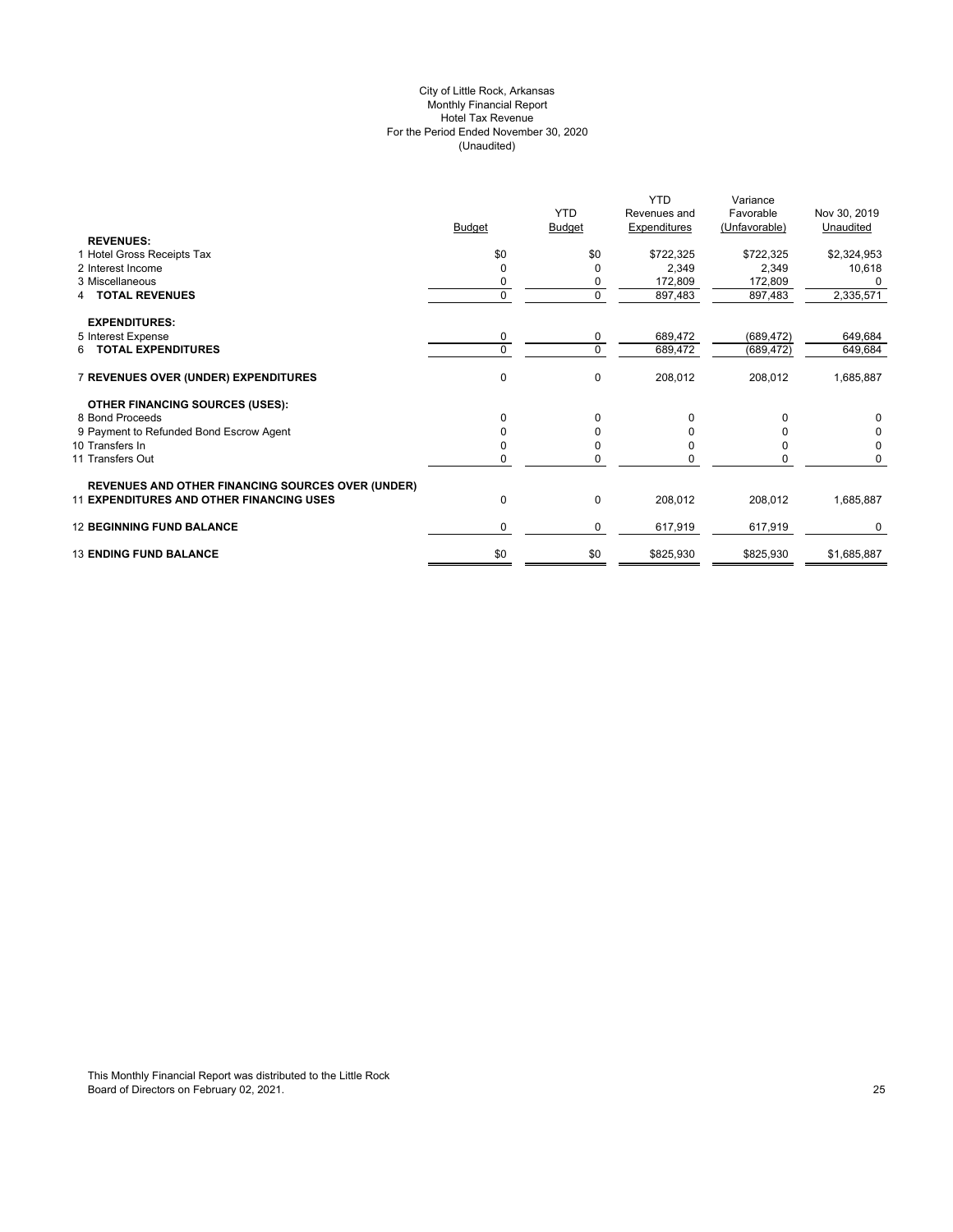## (Unaudited) City of Little Rock, Arkansas Monthly Financial Report Fleet Services Fund For the Period Ended November 30, 2020

| <b>OPERATING REVENUES:</b>                                                                    |              |
|-----------------------------------------------------------------------------------------------|--------------|
| 1 Charges for services<br>\$13,822,291<br>12,670,433<br>\$10,690,578<br>(\$1,979,855)         | \$12,004,059 |
| 2 Interest Income<br>10,750<br>9,854<br>21,519<br>11,665                                      | 34,797       |
| 13,833,041<br>12,680,288<br>10,712,097<br>(1,968,191)<br><b>TOTAL OPERATING REVENUES</b><br>3 | 12,038,856   |
| <b>OPERATING EXPENSES:</b>                                                                    |              |
| 4 Personnel Services<br>3,626,179<br>3,135,674<br>3,955,832<br>490,505                        | 3,145,575    |
| 5 Supplies and materials<br>4,788,914<br>4,389,838<br>3,117,706<br>1,272,131                  | 4,058,526    |
| 6 Services and other expenses<br>3,759,817<br>3,446,499<br>2,683,826<br>762,673               | 3,059,921    |
| 7 Repairs and maintenance<br>892,251<br>694.813<br>973,365<br>197,438                         | 602,648      |
| 8 Depreciation and amortization<br>330,303<br>302,778<br>324,334<br>(21, 556)                 | 300,227      |
| <b>TOTAL OPERATING EXPENSES</b><br>13,808,231<br>12,657,545<br>9,956,353<br>2,701,192<br>9    | 11,166,897   |
| 24,810<br>10 OPERATING INCOME/(LOSS)<br>22,743<br>755,744<br>733,002                          | 871,959      |
| <b>NONOPERATING REVENUES/(EXPENSES):</b>                                                      |              |
| 11 Investment income<br>0<br>0<br>0<br>0                                                      | 0            |
| 12 Gain (loss) on disposal of fixed assets<br>0<br>0<br>O                                     | 0            |
| 13 Other, net<br>3,640<br>0<br>(3,640)<br>O                                                   | $\Omega$     |
| 14 INCOME (LOSS) BEFORE OPERATING TRANSFERS<br>22,743<br>755,744<br>28,450<br>729,362         | 871,959      |
| <b>OPERATING TRANSFERS:</b>                                                                   |              |
| 15 Operating transfers in<br>0<br>0<br>$\Omega$<br>0                                          | <sup>0</sup> |
| 16 Operating transfers out<br>(682, 450)<br>(654,000)<br>(625, 579)<br>(28, 421)              | (750,000)    |
| 17 NET INCOME/(LOSS)<br>700,941<br>(654,000)<br>(602, 837)<br>101,744                         | 121,959      |
| <b>18 BEGINNING NET POSITION</b><br>5,622,697<br>5,622,697<br>5,622,697<br>0                  | 5,628,689    |
| <b>19 ENDING NET POSITION</b><br>\$4,968,697<br>\$700,941<br>\$5,019,860<br>\$5,724,441       | \$5,750,648  |

|                          | Analysis of Net Position |  |  |
|--------------------------|--------------------------|--|--|
| Cash                     | \$2,710,133              |  |  |
| Receivable               | 3,658                    |  |  |
| Inventory                | 385,814                  |  |  |
| Capital Assets, net      | 3,207,669                |  |  |
| <b>Other Assets</b>      | 91,444                   |  |  |
| <b>Deferred Outflows</b> | 54.001                   |  |  |
| Liabilities              | (569, 715)               |  |  |
| Deferred Inflows         | (158,563)                |  |  |
| <b>Net Position</b>      | \$5.724.441              |  |  |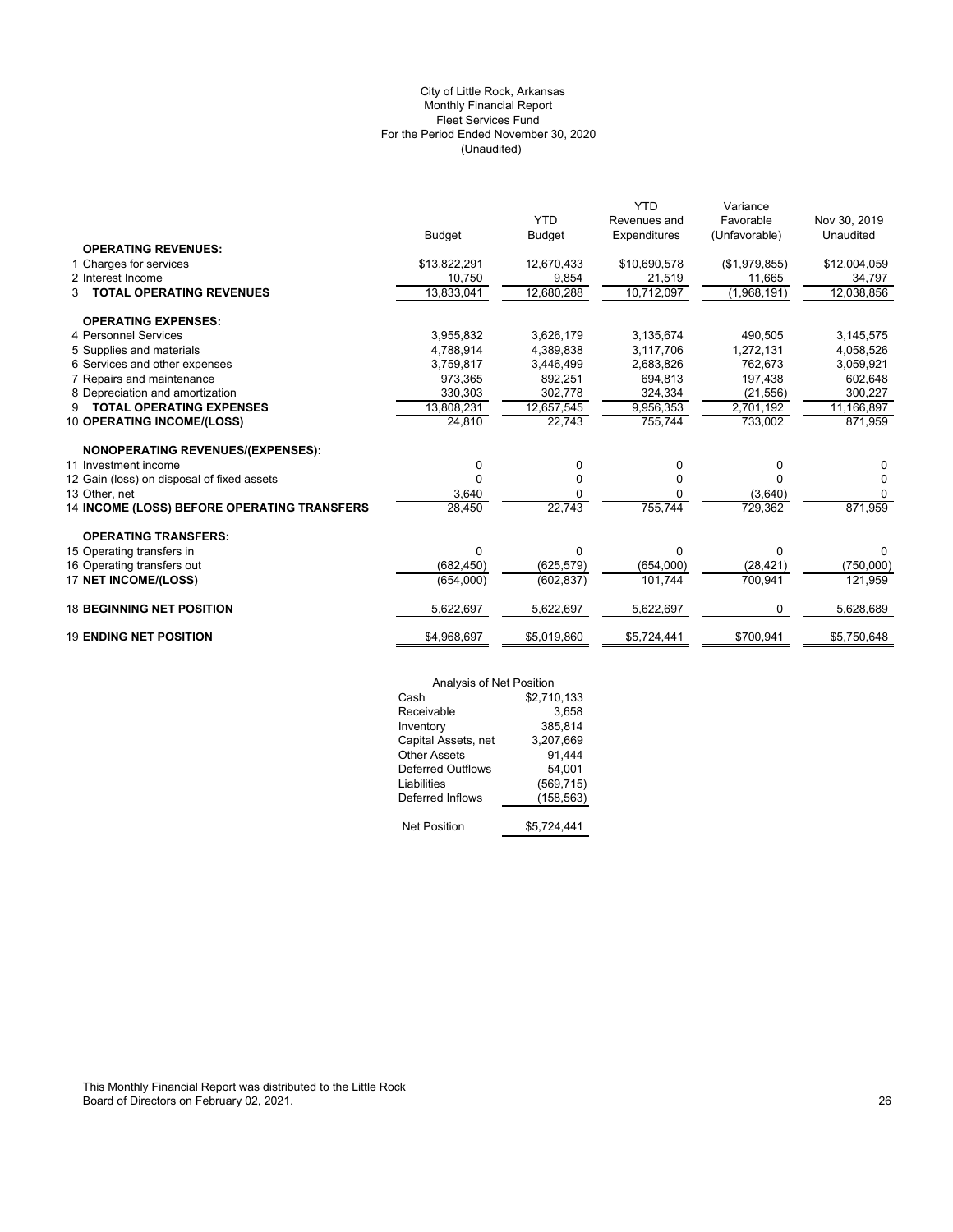## (Unaudited) City of Little Rock, Arkansas Monthly Financial Report Vehicle Storage Facility Fund For the Period Ended November 30, 2020

|                                             |               |               | <b>YTD</b>   | Variance      |              |
|---------------------------------------------|---------------|---------------|--------------|---------------|--------------|
|                                             |               | <b>YTD</b>    | Revenues and | Favorable     | Nov 30, 2019 |
|                                             | <b>Budget</b> | <b>Budget</b> | Expenditures | (Unfavorable) | Unaudited    |
| <b>OPERATING REVENUES:</b>                  |               |               |              |               |              |
| 1 Licenses and permits                      | \$16,600      | \$15,217      | \$12,430     | (\$2,787)     | \$16,095     |
| 2 Charges for services                      | 1,694,154     | 1,552,975     | 1,710,276    | 157,301       | 1,744,817    |
| 3 Other                                     | 0             | 0             | 0            | 0             | 0            |
| <b>TOTAL OPERATING REVENUES</b>             | 1,710,754     | 1,568,191     | 1,722,706    | 154,515       | 1,760,912    |
| <b>OPERATING EXPENSES:</b>                  |               |               |              |               |              |
| 5 Personnel Services                        | 732,335       | 671,307       | 642,567      | 28,740        | 668,702      |
| 6 Supplies and materials                    | 54.573        | 50.025        | 37,218       | 12,807        | 38,652       |
| 7 Services and other expenses               | 678,755       | 622,192       | 552,429      | 69,764        | 608,673      |
| 8 Repairs and maintenance                   | 67,641        | 62,004        | 26,957       | 35,047        | 39,172       |
| 9 Depreciation and amortization             | 21,799        | 19,982        | 14,603       | 5,380         | 14,603       |
| 10 Refunds                                  | 0             | 0             | 2,362        | (2, 362)      | 23,011       |
| <b>TOTAL OPERATING EXPENSES</b><br>11       | 1,555,103     | 1,425,511     | 1,276,137    | 151,737       | 1,392,812    |
| 12 OPERATING INCOME/(LOSS)                  | 155,651       | 142,680       | 446,569      | 306,251       | 368,099      |
| <b>NONOPERATING REVENUES/(EXPENSES):</b>    |               |               |              |               |              |
| 13 Investment income                        | 800           | 733           | 1,742        | (1,009)       | 1,056        |
| 14 Gain (loss) on disposal of fixed assets  | 0             | 0             | $\Omega$     | O             | $\Omega$     |
| 15 Other, net                               | 724           | 664           | 0            | 664           | 0            |
| 16 INCOME (LOSS) BEFORE OPERATING TRANSFERS | 157,175       | 144,077       | 448,311      | 305,906       | 369,155      |
| <b>OPERATING TRANSFERS:</b>                 |               |               |              |               |              |
| 17 Operating transfers in                   | 0             | 0             | 0            | $\Omega$      | 0            |
| 18 Operating transfers out                  | (6, 248)      | (5, 727)      | $\Omega$     | 5,727         | $\Omega$     |
| 19 NET INCOME/(LOSS)                        | 150,927       | 138,350       | 448,311      | 311,633       | 369,155      |
| <b>20 BEGINNING NET POSITION</b>            | (157, 298)    | (157, 298)    | (157, 298)   | 0             | (446, 731)   |
| <b>21 ENDING NET POSITION</b>               | (\$6,371)     | (\$18,948)    | \$291,014    | \$311,633     | (\$77,576)   |

| Analysis of Net Position |            |
|--------------------------|------------|
| Cash                     | \$439,745  |
| Receivable               | ŋ          |
| Inventory                | 0          |
| Capital Assets, net      | 47.917     |
| Other Assets             | ŋ          |
| Deferred Outflows        | 9.000      |
| Liabilities              | (179, 221) |
| Deferred Inflows         | (26, 427)  |
|                          |            |
| <b>Net Position</b>      | \$291,014  |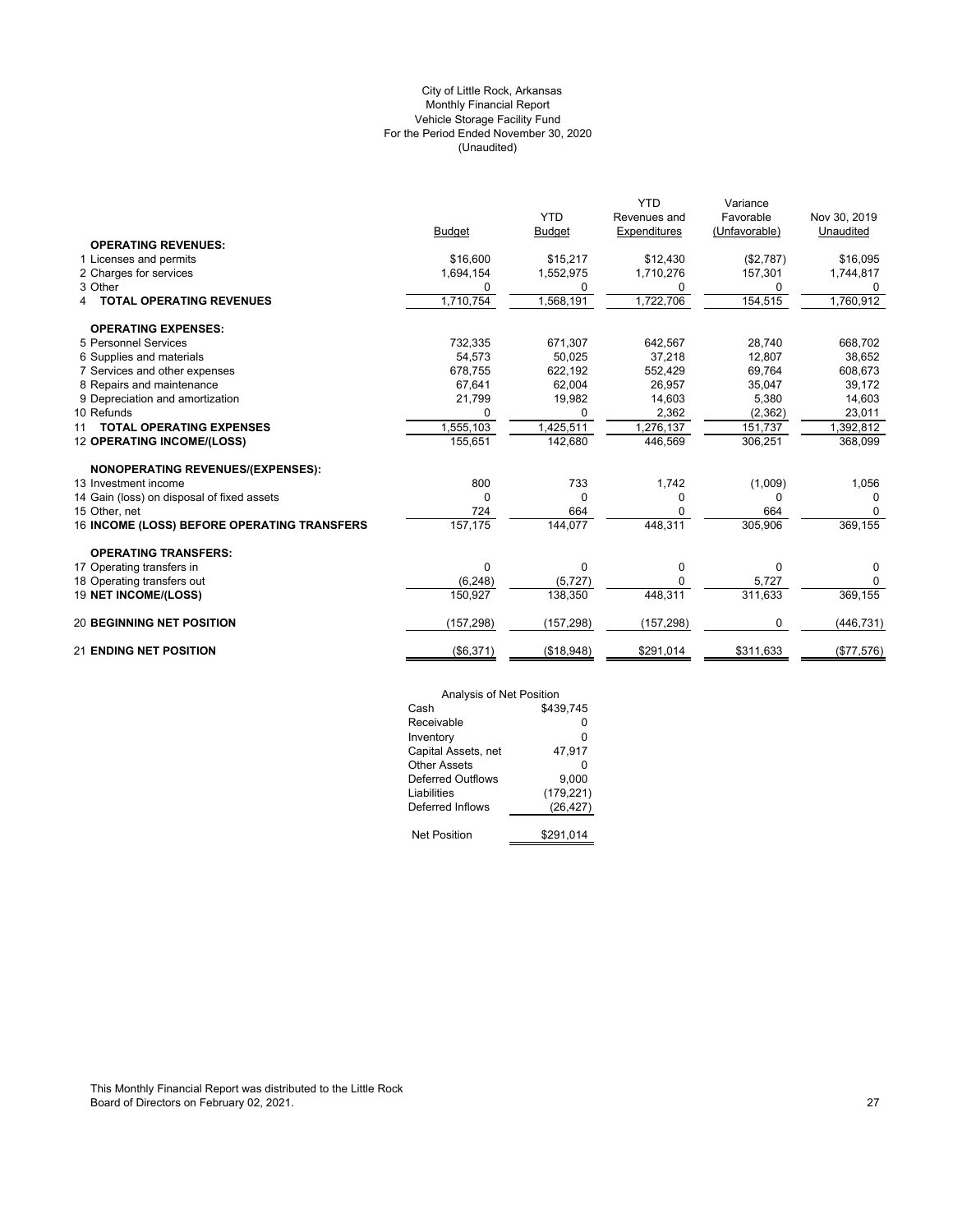## (Unaudited) City of Little Rock, Arkansas Monthly Financial Report Waste Disposal Fund For the Period Ended November 30, 2020

|                                             |               |                          | <b>YTD</b>   | Variance      |              |
|---------------------------------------------|---------------|--------------------------|--------------|---------------|--------------|
|                                             |               | <b>YTD</b>               | Revenues and | Favorable     | Nov 30, 2019 |
|                                             | <b>Budget</b> | <b>Budget</b>            | Expenditures | (Unfavorable) | Unaudited    |
| <b>OPERATING REVENUES:</b>                  |               |                          |              |               |              |
| 1 Charges for services                      | \$22,487,705  | \$20,613,730             | \$20,805,312 | \$191,582     | \$16,960,993 |
| 2 Other                                     | 2,500         | 2,292                    | 4,854        | 2,562         |              |
| <b>3 TOTAL OPERATING REVENUES</b>           | 22,490,205    | $\overline{20,61}$ 6,021 | 20,810,165   | 194,144       | 16,960,993   |
| <b>OPERATING EXPENSES:</b>                  |               |                          |              |               |              |
| 4 Personnel Services                        | 7,435,164     | 6,815,567                | 6,877,226    | (61, 659)     | 5,558,271    |
| 5 Supplies and materials                    | 1,223,847     | 1,121,860                | 852.976      | 268,884       | 1,027,554    |
| 6 Services and other expenses               | 4,130,683     | 3,786,459                | 3,933,384    | (146, 925)    | 3,384,453    |
| 7 Repairs and maintenance                   | 4,612,257     | 4,227,902                | 3,562,440    | 665.462       | 3,697,012    |
| 8 Closure & Postclosure Costs               | 444,500       | 407,458                  | 176,039      | 231,419       | 240,401      |
| 9 Depreciation and amortization             | 3,809,522     | 3,492,062                | 2,821,143    | 670,919       | 2,430,388    |
| 10 TOTAL OPERATING EXPENSES                 | 21,655,973    | 19,851,309               | 18,223,209   | 1,628,100     | 16,338,078   |
| 11 OPERATING INCOME/(LOSS)                  | 834,232       | 764,713                  | 2,586,957    | 1,822,244     | 622,915      |
| NONOPERATING REVENUES/(EXPENSES):           |               |                          |              |               |              |
| 12 Investment income                        | 123,580       | 113,282                  | 105,611      | (7,671)       | 373,882      |
| 13 Interest expense                         | (44, 783)     | (41, 051)                | (41, 713)    | (662)         | (56, 884)    |
| 14 Gain (loss) on disposal of fixed assets  | 0             | 0                        | 0            | 0             | 81,771       |
| 15 Other, net                               | 990,522       | 907,979                  | 1,058,783    | 150,805       | 377          |
| 16 INCOME (LOSS) BEFORE OPERATING TRANSFERS | 1,903,551     | 1,744,922                | 3,709,638    | 1,964,716     | 1,022,061    |
| <b>OPERATING TRANSFERS:</b>                 |               |                          |              |               |              |
| 17 Operating transfers in                   | $\Omega$      | 0                        | 0            | $\Omega$      | 0            |
| 18 Operating transfers out                  | (1,903,551)   | (1,744,922)              | (1,844,211)  | (99, 289)     | (1,784,335)  |
| 19 NET INCOME/(LOSS)                        | $\Omega$      | 0                        | 1.865.427    | 1,865,427     | (762, 274)   |
| <b>20 BEGINNING NET POSITION</b>            | 24,732,266    | 24,732,266               | 24,732,266   | 0             | 26,358,008   |
| <b>21 ENDING NET POSITION</b>               | \$24,732,266  | \$24,732,266             | \$26,597,693 | \$1,865,427   | \$25,595,734 |

# Analysis of Net Position

| Alialysis UI NCLF USILIUII |              |
|----------------------------|--------------|
| Cash                       |              |
| Operating                  | \$5.548.631  |
| Debt Reserve               | 1,223,890    |
| Receivable                 | 3,772,376    |
| Inventory                  |              |
| Capital Assets, net        | 23,808,310   |
| Other Assets               | 166,127      |
| Deferred Outflows          | 72,001       |
| Liabilities                | (7,782,224)  |
| Deferred Inflows           | (211, 418)   |
|                            |              |
| <b>Net Position</b>        | \$26.597.693 |

This Monthly Financial Report was distributed to the Little Rock Board of Directors on February 02, 2021. 28 April 2020 12: 28 April 2020 12: 28 April 2020 12: 28 April 2020 12: 28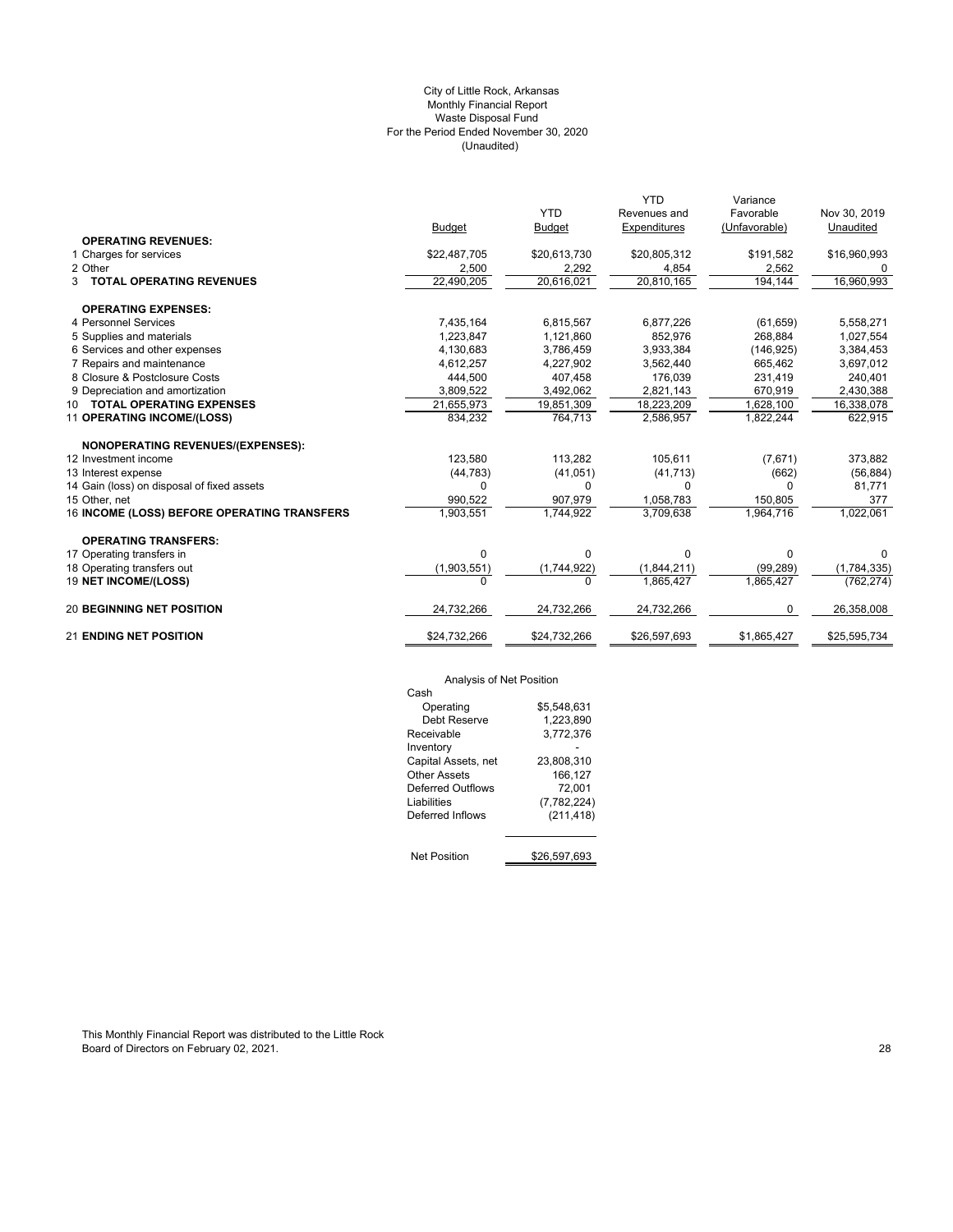## (Unaudited) City of Little Rock, Arkansas Monthly Financial Report Rivermarket Garage Fund For the Period Ended November 30, 2020

|               |                                            | <b>YTD</b>                                                       | Variance                                                         |                                                             |
|---------------|--------------------------------------------|------------------------------------------------------------------|------------------------------------------------------------------|-------------------------------------------------------------|
|               | <b>YTD</b>                                 | Revenues and                                                     | Favorable                                                        | Nov 30, 2019                                                |
| <b>Budget</b> | <b>Budget</b>                              | <b>Expenditures</b>                                              | (Unfavorable)                                                    | Unaudited                                                   |
|               |                                            |                                                                  |                                                                  |                                                             |
| \$671,939     | \$615,944                                  | \$648,603                                                        | \$32,659                                                         | \$855,728                                                   |
| 528.999       | 484.916                                    | 503.719                                                          | 18.803                                                           | 720,379                                                     |
| 332,385       | 304,686                                    | 332,385                                                          | 27,699                                                           | 312,099                                                     |
| 700,000       | 641,667                                    | 715,953                                                          | 74,286                                                           | 631,798                                                     |
|               |                                            |                                                                  |                                                                  | 378,782                                                     |
| $\mathbf 0$   | 0                                          | $\Omega$                                                         | 0                                                                | 0                                                           |
| 2,410,923     | 2,210,013                                  | 2,366,555                                                        | 156,542                                                          | 2,898,785                                                   |
|               |                                            |                                                                  |                                                                  |                                                             |
| 458.092       |                                            |                                                                  |                                                                  | 548,139                                                     |
|               |                                            |                                                                  |                                                                  | 559,970                                                     |
| $\Omega$      | $\Omega$                                   | $\Omega$                                                         | $\Omega$                                                         | $\Omega$                                                    |
| 158.613       |                                            |                                                                  |                                                                  | 151,365                                                     |
|               |                                            |                                                                  |                                                                  | 234,209                                                     |
|               |                                            |                                                                  |                                                                  | 1,493,682                                                   |
| 1,089,158     | 998,395                                    | 1,277,852                                                        | 279,457                                                          | 1,405,103                                                   |
|               |                                            |                                                                  |                                                                  |                                                             |
| 27.250        | 24,979                                     | 23,385                                                           | (1,594)                                                          | 57.287                                                      |
| (29, 289)     | (26, 848)                                  | (27,091)                                                         | (242)                                                            | (27,053)                                                    |
| (317, 979)    | (291, 481)                                 | (289, 611)                                                       | 1,870                                                            | (320, 856)                                                  |
| 0             | 0                                          | 0                                                                | 0                                                                | $\Omega$                                                    |
| $\Omega$      | 0                                          |                                                                  | 0                                                                |                                                             |
| 769,140       | 705,045                                    | 984,536                                                          | 279,491                                                          | 1,114,482                                                   |
|               |                                            |                                                                  |                                                                  |                                                             |
| 0             | 0                                          | 0                                                                | 0                                                                | 0                                                           |
| $\Omega$      | $\Omega$                                   | $\Omega$                                                         | 0                                                                | 0                                                           |
| 769,140       | 705,045                                    | 984,536                                                          | 279,491                                                          | 1,114,482                                                   |
| 2,920,597     | 2,920,597                                  | 2,920,597                                                        | 0                                                                | 1,806,038                                                   |
| \$3,689,738   | \$3,625,643                                | \$3,905,133                                                      | \$279,491                                                        | \$2,920,520                                                 |
|               | 177,600<br>435,964<br>269,096<br>1,321,765 | 162,800<br>419,918<br>399,634<br>145,395<br>246,671<br>1,211,618 | 165,895<br>339,840<br>363,162<br>158,613<br>227,088<br>1,088,703 | 3,095<br>80,078<br>36,472<br>(13, 218)<br>19,584<br>122,915 |

# Analysis of Net Position

| Cash                |             |
|---------------------|-------------|
| Operating           | \$2,471,737 |
| Debt Reserve        | 1.383.952   |
| Receivable          | 207.195     |
| Inventory           |             |
| Capital Assets, net | 5,695,745   |
| Other Assets        | 187.783     |
| Liabilities         | (9,946,413) |
|                     |             |
| Net Position        |             |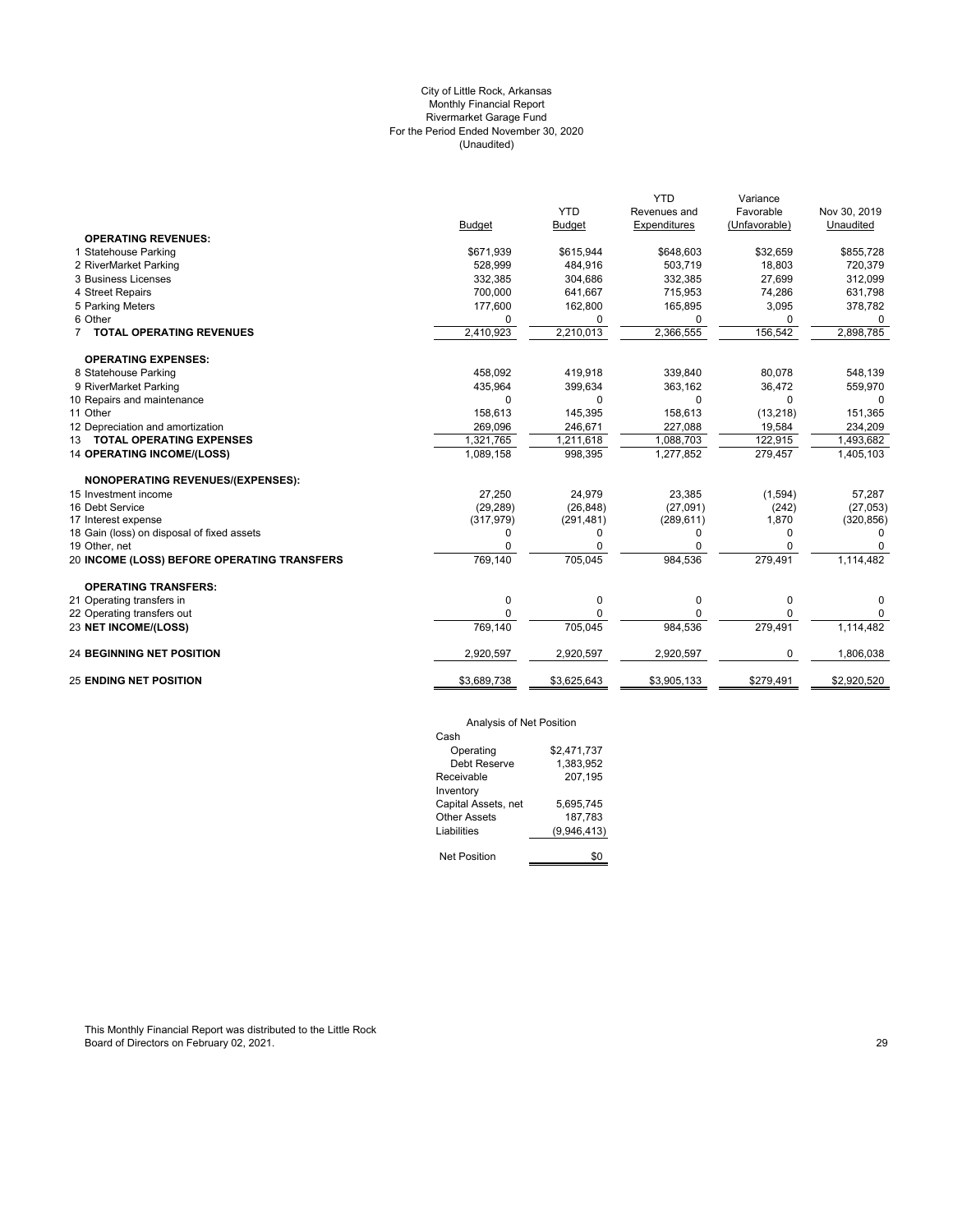#### (Unaudited) City of Little Rock, Arkansas Monthly Financial Report Police Pension and Relief Fund For the Period Ended November 30, 2020

|                |                                                               | Budget         | <b>YTD</b><br>Budget | <b>YTD</b><br>Revenues and<br>Expenditures | Variance<br>Favorable<br>(Unfavorable) | Nov 30, 2019<br>Unaudited |
|----------------|---------------------------------------------------------------|----------------|----------------------|--------------------------------------------|----------------------------------------|---------------------------|
|                | <b>ADDITIONS:</b>                                             |                |                      |                                            |                                        |                           |
|                | Contributions:                                                |                |                      |                                            |                                        |                           |
| $\mathbf{1}$   | Employer                                                      | \$0            | \$0                  | \$0                                        | \$0                                    | \$0                       |
| 2              | Plan members                                                  |                |                      |                                            |                                        | $\Omega$                  |
| 3              | General property taxes                                        | n              |                      |                                            | n                                      |                           |
| $\overline{4}$ | State insurance turnback and guarantee fund                   |                |                      |                                            | o                                      | 0                         |
| 5              | Other                                                         | 0              | 0                    |                                            | 0                                      | 0                         |
| 6              | <b>Total Contributions</b>                                    | $\Omega$       | $\Omega$             | $\Omega$                                   | $\Omega$                               | $\Omega$                  |
|                | Investment income (loss):                                     |                |                      |                                            |                                        |                           |
| 7              | Net increase (decrease) in fair value of investments          | 0              |                      |                                            | 0                                      | O                         |
| 8              | Realized gain (loss) on the sale of investments               |                |                      |                                            | 0                                      | O                         |
| 9              | Interest and dividends                                        |                | ŋ                    |                                            | 0                                      | 0                         |
| 10             |                                                               | $\Omega$       | $\Omega$             |                                            | $\Omega$                               | 0                         |
| 11             | Less investment expense                                       | 0              | 0                    |                                            | 0                                      | 0                         |
| 12             | Net investment income (loss)                                  | $\mathbf 0$    | $\mathbf 0$          | $\mathbf 0$                                | $\mathbf 0$                            | 0                         |
| 13             | <b>TOTAL ADDITIONS</b>                                        | $\overline{0}$ | $\overline{0}$       | $\overline{0}$                             | $\overline{0}$                         | $\overline{0}$            |
|                | <b>DEDUCTIONS:</b>                                            |                |                      |                                            |                                        |                           |
| 14             | Benefits paid directly to participants                        | 0              | $\Omega$             | <sup>0</sup>                               | 0                                      |                           |
| 15<br>16       | Administrative expenses                                       | $\Omega$       | $\Omega$             | $\Omega$                                   | $\Omega$                               | $\Omega$                  |
|                | 17 INCOME (LOSS) BEFORE OPERATING TRANSFERS                   | $\Omega$       | $\Omega$             | $\Omega$                                   | $\mathbf 0$                            | $\Omega$                  |
|                | <b>OPERATING TRANSFERS:</b>                                   |                |                      |                                            |                                        |                           |
|                | 18 Operating transfers in                                     | $\Omega$       | $\Omega$             | $\Omega$                                   | 0                                      | 0                         |
|                | 19 Operating transfers out                                    | 0              | 0                    |                                            | $\Omega$                               | (98, 831)                 |
|                | 20 NET INCOME/(LOSS)                                          | $\Omega$       | $\Omega$             | <sup>n</sup>                               | $\Omega$                               | (98, 831)                 |
|                | 21 NET POSITION HELD IN TRUST FOR PENSION BENEFITS, BEGINNING | $\Omega$       | $\Omega$             | 1.196.503                                  | 1,196,503                              | 1,378,699                 |
|                | 22 NET POSITION HELD IN TRUST FOR PENSION BENEFITS, ENDING    | \$0            | \$0                  | \$1,196,503                                | \$1,196,503                            | \$1,279,868               |
|                |                                                               |                |                      |                                            |                                        |                           |

Note 1: Administration of the Police Pension and Relief Fund was transferred to LOPFI in December 2013.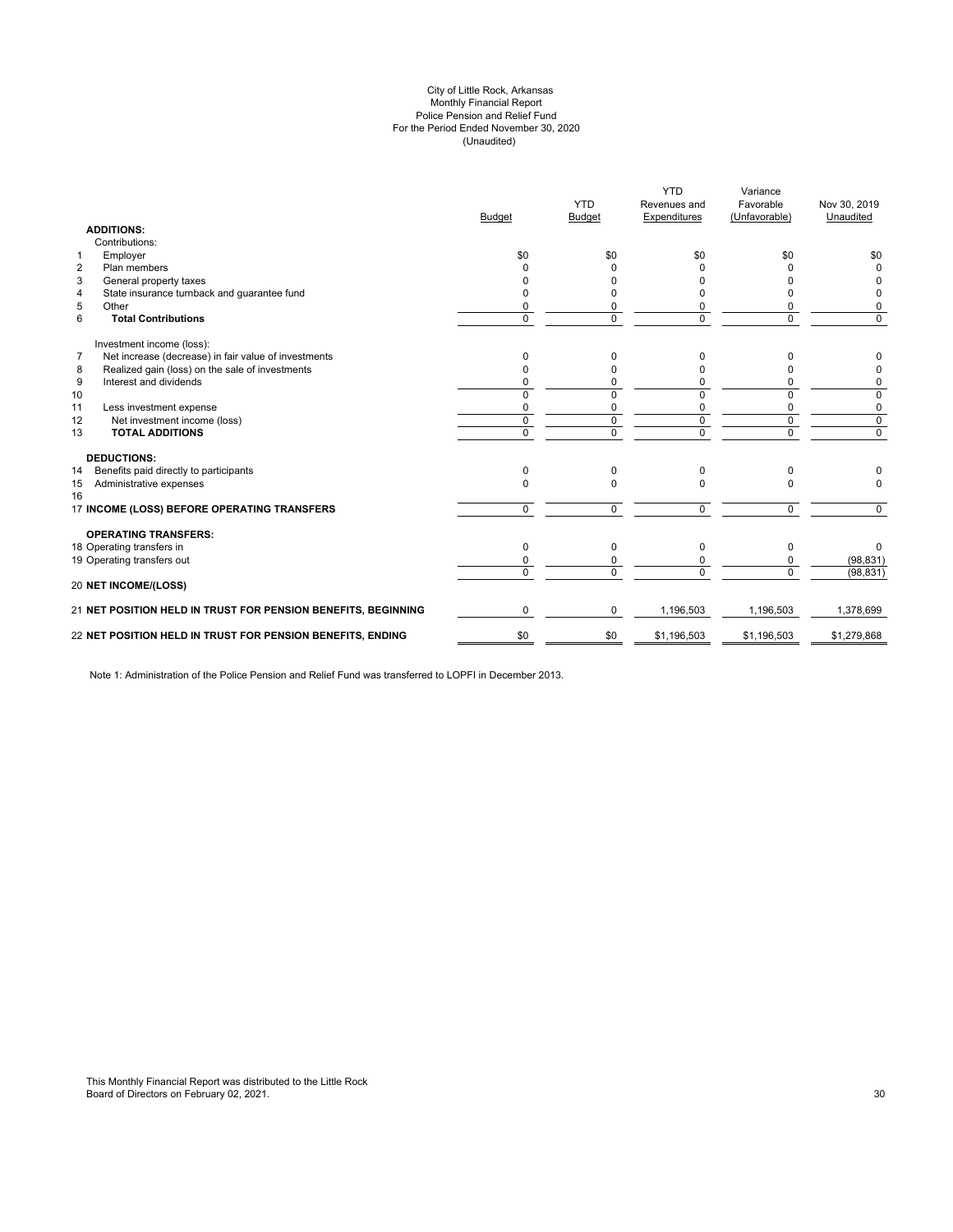#### (Unaudited) City of Little Rock, Arkansas Monthly Financial Report Fire Relief and Pension Fund For the Period Ended November 30, 2020

|                | <b>ADDITIONS:</b>                                             | <b>Budget</b> | <b>YTD</b><br><b>Budget</b> | <b>YTD</b><br>Revenues and<br>Expenditures | Variance<br>Favorable<br>(Unfavorable) | Nov 30, 2019<br>Unaudited |
|----------------|---------------------------------------------------------------|---------------|-----------------------------|--------------------------------------------|----------------------------------------|---------------------------|
|                | Contributions:                                                |               |                             |                                            |                                        |                           |
| $\mathbf{1}$   | Employer                                                      | \$0           | \$0                         | \$0                                        | \$0                                    | \$0                       |
| $\overline{2}$ | Plan members                                                  |               | <sup>0</sup>                | <sup>0</sup>                               |                                        | <sup>0</sup>              |
| 3              | General property taxes                                        |               | <sup>0</sup>                | $\Omega$                                   |                                        |                           |
| 4              | State insurance turnback and guarantee fund                   |               | n                           |                                            |                                        | 0                         |
| 5              | Other                                                         |               | 0                           | $\Omega$                                   |                                        | 0                         |
| 6              | <b>Total Contributions</b>                                    | $\Omega$      | $\Omega$                    | $\Omega$                                   | $\Omega$                               | $\Omega$                  |
|                | Investment income (loss):                                     |               |                             |                                            |                                        |                           |
| $\overline{7}$ | Net increase (decrease) in fair value of investments          | O             | 0                           | $\Omega$                                   |                                        | ŋ                         |
| 8              | Realized gain (loss) on the sale of investments               |               |                             |                                            |                                        |                           |
| 9              | Interest and dividends                                        |               | n                           | $\Omega$                                   |                                        | 0                         |
| 10             |                                                               |               | 0                           | $\Omega$                                   |                                        | $\Omega$                  |
| 11             | Less investment expense                                       |               | 0                           | 0                                          |                                        | 0                         |
| 12             | Net investment income (loss)                                  | $\mathbf 0$   | 0                           | $\mathbf 0$                                | $\Omega$                               | 0                         |
| 13             | <b>TOTAL ADDITIONS</b>                                        | $\Omega$      | $\Omega$                    | $\Omega$                                   | $\Omega$                               | 0                         |
|                | <b>DEDUCTIONS:</b>                                            |               |                             |                                            |                                        |                           |
| 14             | Benefits paid directly to participants                        | $\Omega$      | $\Omega$                    | $\Omega$                                   | <sup>0</sup>                           | 0                         |
| 15             | Administrative expenses                                       |               |                             | 0                                          |                                        | 0                         |
| 16             |                                                               | $\Omega$      | 0                           | $\mathbf 0$                                | $\Omega$                               | $\overline{0}$            |
|                | 17 INCOME (LOSS) BEFORE OPERATING TRANSFERS                   | $\Omega$      | $\Omega$                    | $\Omega$                                   | $\Omega$                               | $\overline{0}$            |
|                | <b>OPERATING TRANSFERS:</b>                                   |               |                             |                                            |                                        |                           |
|                | 18 Operating transfers in                                     | $\Omega$      | $\Omega$                    | $\Omega$                                   |                                        | 0                         |
|                | 19 Operating transfers out                                    |               | 0                           | $\Omega$                                   |                                        | (98, 831)                 |
|                | 20 Transfer of assets to LOPFI                                |               | 0                           | 0                                          | 0                                      | O                         |
|                | <b>21 NET INCOME/(LOSS)</b>                                   | $\Omega$      | $\Omega$                    | $\Omega$                                   | $\Omega$                               | (98, 831)                 |
|                | 22 NET POSITION HELD IN TRUST FOR PENSION BENEFITS, BEGINNING | $\Omega$      | 0                           | 1,207,730                                  | 1,207,730                              | 1,621,227                 |
|                | 23 NET POSITION HELD IN TRUST FOR PENSION BENEFITS, ENDING    | \$0           | \$0                         | \$1,207,730                                | \$1,207,730                            | \$1,522,396               |
|                |                                                               |               |                             |                                            |                                        |                           |

Note 1: Administration of the Fire Relief and Pension Fund was transferred to LOPFI in December 2018.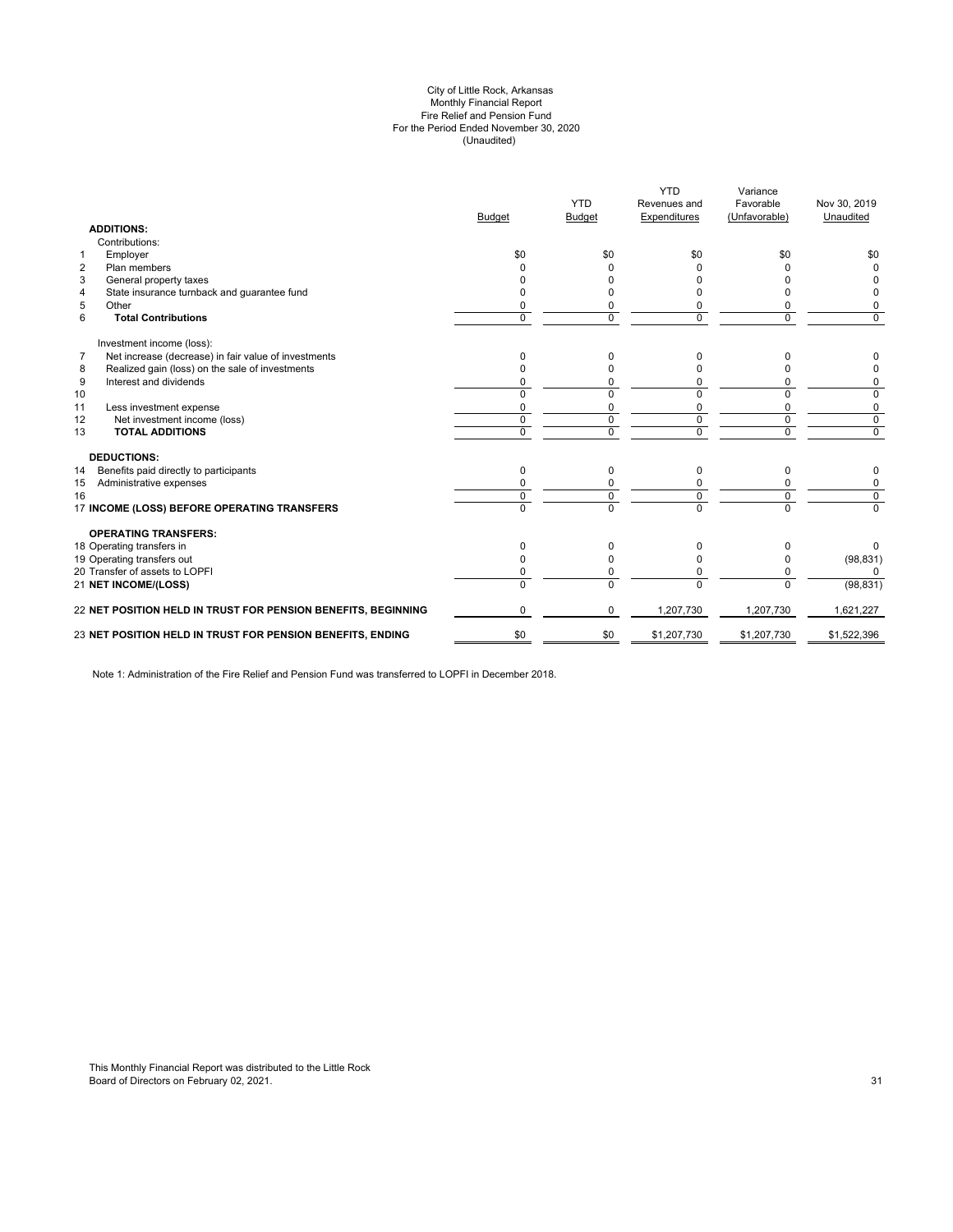#### (Unaudited) For the Period Ended November 30, 2020 City of Little Rock, Arkansas Monthly Financial Report Non-Uniform Defined Benefit Fund

|                                                  |                                                               | <b>Budget</b> | <b>YTD</b><br><b>Budget</b> | <b>YTD</b><br>Revenues and<br>Expenditures | Variance<br>Favorable<br>(Unfavorable) | Nov 30, 2019<br>Unaudited |
|--------------------------------------------------|---------------------------------------------------------------|---------------|-----------------------------|--------------------------------------------|----------------------------------------|---------------------------|
| <b>ADDITIONS:</b>                                |                                                               |               |                             |                                            |                                        |                           |
| Contributions:                                   |                                                               |               |                             |                                            |                                        |                           |
| Employer<br>$\mathbf 1$                          |                                                               | \$0           | \$0                         | \$476.368                                  | \$476.368                              | \$563,400                 |
| $\overline{2}$<br>Plan members                   |                                                               |               | $\Omega$                    | 515,872                                    | 515.872                                | 5,619                     |
| 3<br>General property taxes                      |                                                               |               |                             |                                            |                                        |                           |
| State insurance turnback and guarantee fund<br>4 |                                                               |               |                             |                                            |                                        |                           |
| 5<br>Other                                       |                                                               |               | 0                           | 287                                        | 287                                    |                           |
| 6<br><b>Total Contributions</b>                  |                                                               | $\mathbf 0$   | $\mathbf 0$                 | 992,527                                    | 992,527                                | 569,019                   |
| Investment income (loss):                        |                                                               |               |                             |                                            |                                        |                           |
| $\overline{7}$                                   | Net increase (decrease) in fair value of investments          | O             | $\Omega$                    | 388.640                                    | 388.640                                | 756,435                   |
| 8                                                | Realized gain (loss) on the sale of investments               |               | $\Omega$                    | (171, 158)                                 | (171, 158)                             | 380,276                   |
| 9<br>Interest and dividends                      |                                                               | ŋ             | 0                           | 170,156                                    | 170,156                                | 257,318                   |
| 10                                               |                                                               | U             | 0                           | 387,638                                    | 387,638                                | 1,394,030                 |
| 11<br>Less investment expense                    |                                                               | 0             | 0                           | (15, 830)                                  | (15, 830)                              | (52, 623)                 |
| Net investment income (loss)<br>12               |                                                               | $\Omega$      | $\mathbf 0$                 | 371,808                                    | 371,808                                | ,341,407                  |
| <b>TOTAL ADDITIONS</b><br>13                     |                                                               | $\Omega$      | $\Omega$                    | ,364,334                                   | 1,364,334                              | 1,910,426                 |
| <b>DEDUCTIONS:</b>                               |                                                               |               |                             |                                            |                                        |                           |
| 14<br>Benefits paid directly to participants     |                                                               | $\mathbf 0$   | 0                           | 1,560,734                                  | (1,560,734)                            | 1,594,068                 |
| Administrative expenses<br>15                    |                                                               | $\Omega$      | 0                           | 38.081                                     | (38,081)                               | $\Omega$                  |
| <b>TOTAL DEDUCTIONS</b><br>16                    |                                                               | 0             | $\mathbf 0$                 | 1,598,815                                  | (1,598,815)                            | 1,594,068                 |
| 17 NET INCREASE (DECREASE)                       |                                                               |               | 0                           | (234, 481)                                 | (234, 481)                             | 316,359                   |
|                                                  | 18 NET POSITION HELD IN TRUST FOR PENSION BENEFITS, BEGINNING | 0             | 0                           | 12,472,209                                 | 12,472,209                             | 11,314,900                |
|                                                  | 19 NET POSITION HELD IN TRUST FOR PENSION BENEFITS. ENDING    | \$0           | \$0                         | \$12,237,728                               | \$12,237,728                           | \$11,631,259              |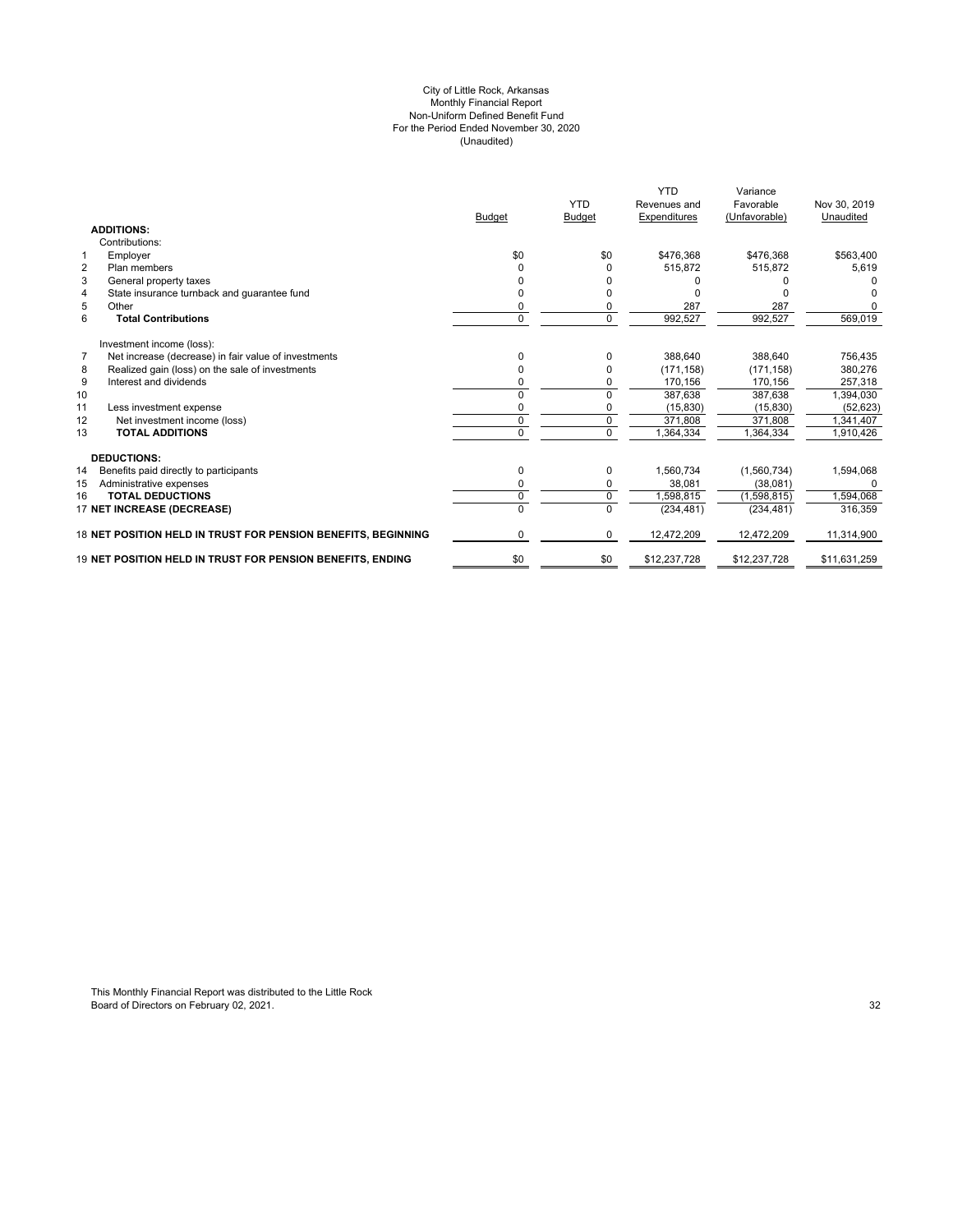#### City of Little Rock, Arkansas (Unaudited) For the Period Ended November 30, 2020 Non-Uniform Defined Contribution Fund Monthly Financial Report

|                |                                                                   | <b>Budget</b>  | <b>YTD</b><br><b>Budget</b> | <b>YTD</b><br>Revenues and<br>Expenditures | Variance<br>Favorable<br>(Unfavorable) | Nov 30, 2019<br>Unaudited |
|----------------|-------------------------------------------------------------------|----------------|-----------------------------|--------------------------------------------|----------------------------------------|---------------------------|
|                | <b>ADDITIONS:</b>                                                 |                |                             |                                            |                                        |                           |
|                | Contributions:                                                    |                |                             |                                            |                                        |                           |
| 1              | Employer                                                          | \$0            | \$0                         | \$43,867                                   | \$43,867                               | \$94,691                  |
| $\overline{2}$ | Plan members                                                      |                |                             | 24,197                                     | 24,197                                 | 140,659                   |
| 3              | General property taxes                                            |                |                             |                                            |                                        |                           |
| $\overline{4}$ | State insurance turnback and guarantee fund                       |                |                             |                                            |                                        |                           |
| 5              | Other                                                             | 0              |                             | 193                                        | 193                                    |                           |
| 6              | <b>Total Contributions</b>                                        | 0              | $\Omega$                    | 68,256                                     | 68,256                                 | 235,351                   |
|                | Investment income (loss):                                         |                |                             |                                            |                                        |                           |
| $\overline{7}$ | Net increase (decrease) in fair value of investments              | ŋ              |                             | 111.841                                    | 111.841                                | 2,252,049                 |
| 8              | Realized gain (loss) on the sale of investments                   | 0              |                             | 517.342                                    | 517,342                                | (56, 347)                 |
| 9              | Interest and dividends                                            |                |                             | 175,931                                    | 175,931                                | 365,583                   |
| 10             |                                                                   | $\Omega$       | $\Omega$                    | 805,114                                    | 805,114                                | 2,561,286                 |
| 11             | Less investment expense                                           | 0              |                             | (23, 638)                                  | (23, 638)                              | (99, 378)                 |
| 12             | Net investment income (loss)                                      | 0              | 0                           | 781,476                                    | 781,476                                | 2,461,907                 |
| 13             | <b>TOTAL ADDITIONS</b>                                            | $\Omega$       | $\Omega$                    | 849.732                                    | 849.732                                | 2,697,258                 |
|                | <b>DEDUCTIONS:</b>                                                |                |                             |                                            |                                        |                           |
| 14             | Benefits paid directly to participants                            | 0              | $\Omega$                    | 3,396,597                                  | (3,396,597)                            | 2,537,028                 |
| 15             | Administrative expenses                                           | 0              | 0                           | 50.188                                     | (50, 188)                              |                           |
| 16             | <b>TOTAL DEDUCTIONS</b>                                           | 0              | $\Omega$                    | 3,446,785                                  | (3,446,785)                            | 2,537,028                 |
|                | 17 NET INCREASE (DECREASE)                                        | $\overline{0}$ | $\Omega$                    | (2,597,052)                                | (2,597,052)                            | 160,230                   |
|                | 18 NET POSITION HELD IN TRUST FOR PENSION BENEFITS, BEGINNING     | 0              | 0                           | 15,773,186                                 | 15,773,186                             | 16,053,425                |
|                | <b>19 NET POSITION HELD IN TRUST FOR PENSION BENEFITS. ENDING</b> | \$0            | \$0                         | \$13,176,134                               | \$13,176,134                           | \$16,213,655              |

Note: The City implemented a new defined benefit plan for non-uniform employees in 2014. Employees were given the option to purchase prior service credit by rolling over assets from the Non-Uniform Defined Contribution Fund.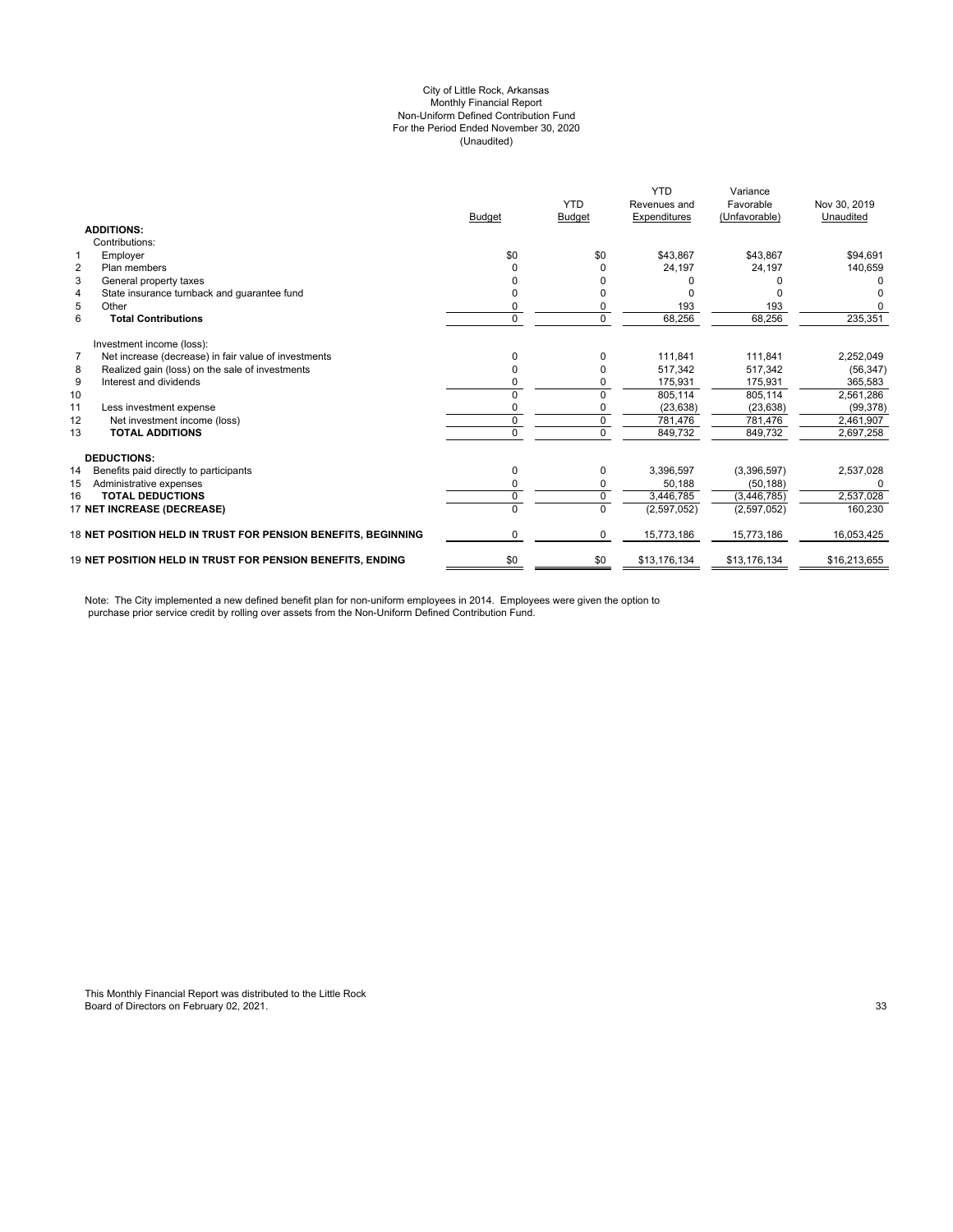#### (Unaudited) City of Little Rock, Arkansas Monthly Financial Report 401 (a) Pension Fund For the Period Ended November 30, 2020

|                |                                                               |               |                | <b>YTD</b>   | Variance      |              |
|----------------|---------------------------------------------------------------|---------------|----------------|--------------|---------------|--------------|
|                |                                                               |               | <b>YTD</b>     | Revenues and | Favorable     | Nov 30, 2019 |
|                |                                                               | <b>Budget</b> | Budget         | Expenditures | (Unfavorable) | Unaudited    |
|                | <b>ADDITIONS:</b>                                             |               |                |              |               |              |
|                | Contributions:                                                |               |                |              |               |              |
| $\mathbf{1}$   | Employer                                                      | \$0           | \$0            | \$203,582    | \$203,582     | \$232,338    |
| $\overline{2}$ | Plan members                                                  | U             | O              | 108,928      | 108.928       | 106,541      |
| 3              | General property taxes                                        |               |                |              |               |              |
| 4              | State insurance turnback and guarantee fund                   | 0             |                |              |               |              |
| 5              | Other                                                         | n             |                |              |               |              |
| 6              | <b>Total Contributions</b>                                    | 0             | $\Omega$       | 312,510      | 312,510       | 338,879      |
|                | Investment income (loss):                                     |               |                |              |               |              |
| $\overline{7}$ | Net increase (decrease) in fair value of investments          | n             | $\Omega$       | 615,140      | 615,140       | 1,029,061    |
| 8              | Realized gain (loss) on the sale of investments               | n             | O              |              |               |              |
| 9              | Interest and dividends                                        |               |                |              |               |              |
| 10             |                                                               | n             |                | 615,140      | 615,140       | 1,029,061    |
| 11             | Less investment expense                                       |               |                |              |               |              |
| 12             | Net investment income (loss)                                  | O             | $\Omega$       | 615,140      | 615,140       | 1,029,061    |
| 13             | <b>TOTAL ADDITIONS</b>                                        | n             | $\overline{0}$ | 927,650      | 927,650       | 1,367,940    |
|                | <b>DEDUCTIONS:</b>                                            |               |                |              |               |              |
| 14             | Benefits paid directly to participants                        | 0             | 0              | 319,918      | (319, 918)    | 292,639      |
| 15             | Administrative expenses                                       |               |                | 138          | (138)         |              |
| 16             | <b>TOTAL DEDUCTIONS</b>                                       | 0             | 0              | 320,055      | (320, 055)    | 292,639      |
|                | 17 NET INCREASE (DECREASE)                                    | 0             | $\Omega$       | 607,595      | 607.595       | 1,075,300    |
|                | 18 NET POSITION HELD IN TRUST FOR PENSION BENEFITS, BEGINNING | 0             | 0              | 8,047,445    | 8,047,445     | 6,526,344    |
|                | 19 NET POSITION HELD IN TRUST FOR PENSION BENEFITS, ENDING    | \$0           | \$0            | \$8,655,040  | \$8,655,040   | \$7,601,644  |

Note: The City implemented a new defined benefit plan for non-uniform employees in 2014. Employees were given the option to purchase prior service credit by rolling over assets from the 401 (a) Pension Fund.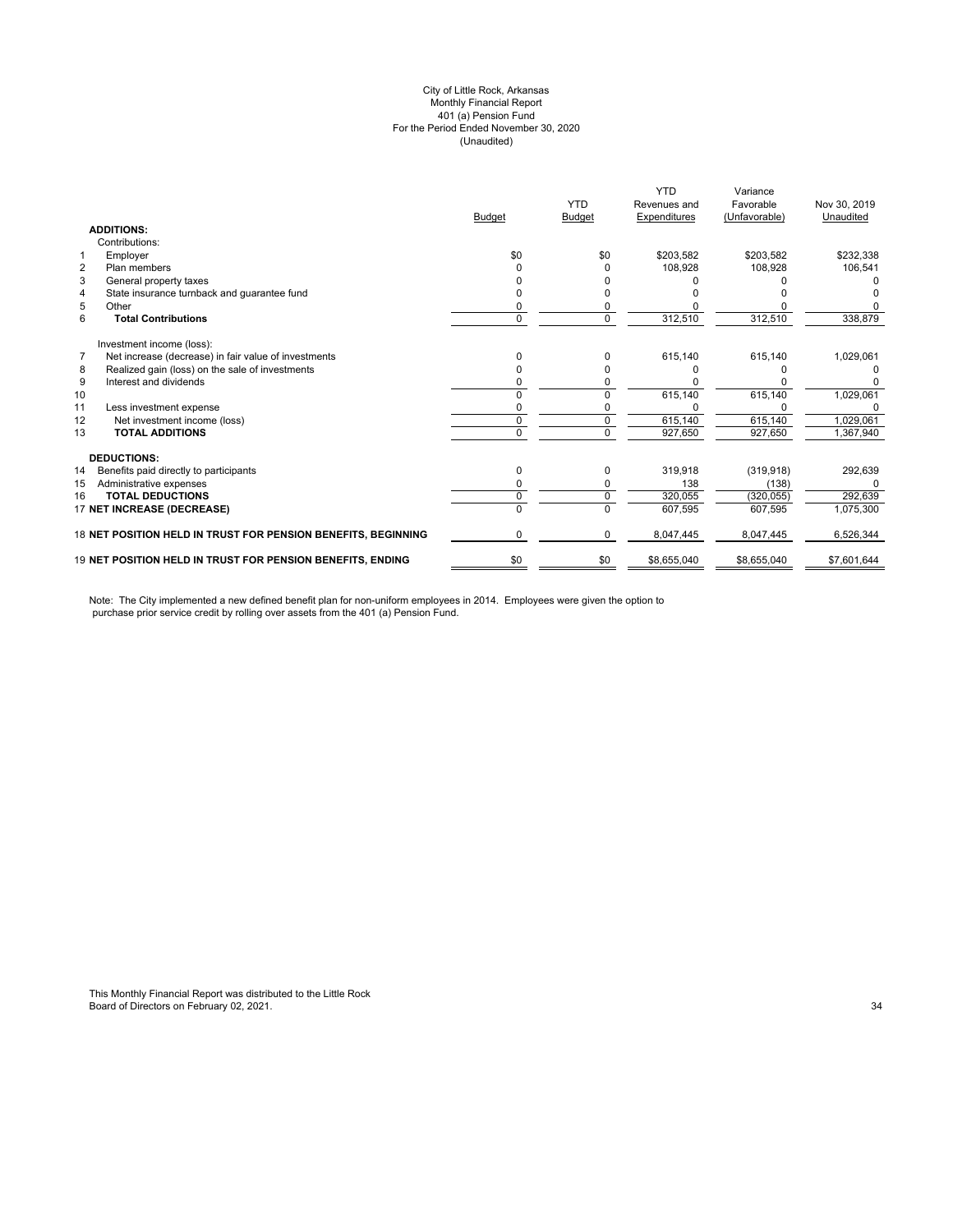#### City of Little Rock, Arkansas Monthly Financial Report 2014 Defined Benefit Plan For the Period Ended November 30, 2020 (Unaudited)

|                |                                                               | <b>Budget</b> | <b>YTD</b><br><b>Budget</b> | <b>YTD</b><br>Revenues and<br>Expenditures | Variance<br>Favorable<br>(Unfavorable) | Nov 30, 2019<br>Unaudited |
|----------------|---------------------------------------------------------------|---------------|-----------------------------|--------------------------------------------|----------------------------------------|---------------------------|
|                | <b>ADDITIONS:</b>                                             |               |                             |                                            |                                        |                           |
|                | Contributions:                                                |               |                             |                                            |                                        |                           |
| $\mathbf{1}$   | Employer                                                      | \$0           | \$0                         | \$3,811,312                                | \$3,811,312                            | \$3,673,183               |
| $\overline{2}$ | Plan members                                                  | n             | $\Omega$                    | 1,873,505                                  | 1,873,505                              | 1,829,196                 |
| 3              | <b>Participant Directed Transfer</b>                          |               |                             | 309,040                                    | 309,040                                | 165,752                   |
| 4              | General property taxes                                        |               |                             |                                            |                                        |                           |
| 5              | State insurance turnback and quarantee fund                   |               |                             |                                            |                                        |                           |
| 6              | Other                                                         | 0             | 0                           | 978                                        | 978                                    |                           |
| $\overline{7}$ | <b>Total Contributions</b>                                    | 0             | $\Omega$                    | 5,994,835                                  | 5,994,835                              | 5,668,131                 |
|                | Investment income (loss):                                     |               |                             |                                            |                                        |                           |
| 8              | Net increase (decrease) in fair value of investments          | 0             | $\Omega$                    | 4,288,419                                  | 4,288,419                              | 7,124,241                 |
| 9              | Realized gain (loss) on the sale of investments               |               | $\Omega$                    | (1, 102, 626)                              | (1, 102, 626)                          | (945, 666)                |
| 10             | Interest and dividends                                        |               | $\Omega$                    | 1,004,000                                  | 1,004,000                              | 1,378,557                 |
| 11             |                                                               |               | $\Omega$                    | 4,189,792                                  | 4.189.792                              | 7,557,132                 |
| 12             | Less investment expense                                       |               |                             | (398, 082)                                 | (398, 082)                             | (343, 583)                |
| 13             | Net investment income (loss)                                  | $\Omega$      | $\Omega$                    | 3,791,710                                  | 3,791,710                              | 7,213,549                 |
| 14             | <b>TOTAL ADDITIONS</b>                                        | U             | $\Omega$                    | 9,786,545                                  | 9,786,545                              | 12,881,680                |
|                | <b>DEDUCTIONS:</b>                                            |               |                             |                                            |                                        |                           |
| 15             | Benefits paid directly to participants                        | 0             | 0                           | 1,593,334                                  | (1,593,334)                            | 1,108,505                 |
| 16             | Administrative expenses                                       | O             | 0                           |                                            | n                                      |                           |
| 17             | <b>TOTAL DEDUCTIONS</b>                                       | 0             | $\mathbf 0$                 | 1.593.334                                  | (1,593,334)                            | 1,108,505                 |
|                | 18 NET INCREASE (DECREASE)                                    |               | $\Omega$                    | 8,193,211                                  | 8.193.211                              | 11,773,175                |
|                | 19 NET POSITION HELD IN TRUST FOR PENSION BENEFITS, BEGINNING | 0             | $\mathbf 0$                 | 69,856,901                                 | 69,856,901                             | 56,154,060                |
|                | 20 NET POSITION HELD IN TRUST FOR PENSION BENEFITS, ENDING    | \$0           | \$0                         | \$78,050,112                               | \$78,050,112                           | \$67,927,235              |
|                |                                                               |               |                             |                                            |                                        |                           |

Note: The City implemented a new defined benefit plan for non-uniform employees in 2014. Employees were given the option to purchase prior service credit by rolling over assets from the Non-Uniform Defined Contribution Fund, the 401(a) Pension Fund, and other available sources.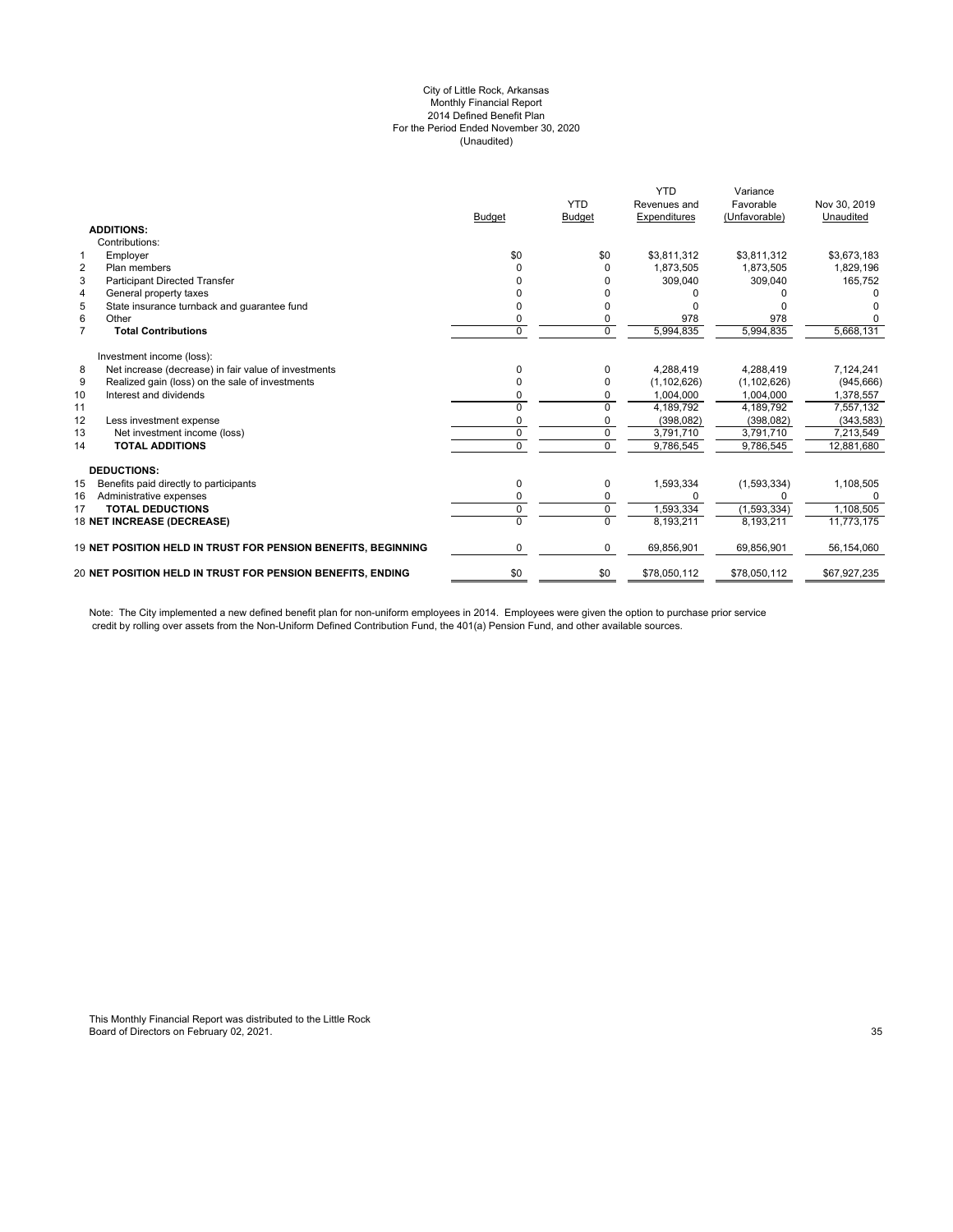#### City of Little Rock, Arkansas Monthly Financial Report Health Management Trust Fund For the Period Ended November 30, 2020 (Unaudited)

|                                                                        | <b>Budget</b> | <b>YTD</b><br><b>Budget</b> | <b>YTD</b><br>Revenues and<br>Expenditures | Variance<br>Favorable<br>(Unfavorable) | Nov 30, 2019<br>Unaudited |
|------------------------------------------------------------------------|---------------|-----------------------------|--------------------------------------------|----------------------------------------|---------------------------|
| <b>ADDITIONS:</b>                                                      |               |                             |                                            |                                        |                           |
| Contributions:                                                         |               |                             |                                            |                                        |                           |
| $\mathbf{1}$<br>Employer                                               | \$0           | \$0                         | \$1,155,175                                | \$1,155,175                            | \$1,127,000               |
| $\overline{2}$<br>Plan members                                         |               |                             |                                            |                                        |                           |
| 3<br>General property taxes                                            |               |                             |                                            |                                        |                           |
| State insurance turnback and guarantee fund<br>4                       |               |                             |                                            |                                        |                           |
| 5<br>Other                                                             |               |                             |                                            |                                        |                           |
| 6<br><b>Total Contributions</b>                                        | 0             | $\Omega$                    | 1,155,175                                  | 1,155,175                              | 1,127,000                 |
| Investment income (loss):                                              |               |                             |                                            |                                        |                           |
| $\overline{7}$<br>Net increase (decrease) in fair value of investments | ŋ             |                             | 633,210                                    | 633,210                                | 682,049                   |
| Realized gain (loss) on the sale of investments<br>8                   |               |                             |                                            |                                        | (82, 473)                 |
| 9<br>Interest and dividends                                            |               |                             | 98,509                                     | 98,509                                 | 98,826                    |
| 10                                                                     | ŋ             |                             | 731,719                                    | 731,719                                | 698,403                   |
| 11<br>Less investment expense                                          |               |                             |                                            |                                        | (49, 019)                 |
| 12<br>Net investment income (loss)                                     | O             | $\Omega$                    | 731,719                                    | 731,719                                | 649,383                   |
| <b>TOTAL ADDITIONS</b><br>13                                           | 0             | $\Omega$                    | 1,886,894                                  | 1,886,894                              | 1,776,383                 |
| <b>DEDUCTIONS:</b>                                                     |               |                             |                                            |                                        |                           |
| 14<br>Benefits paid directly to participants                           | 0             | O                           | $\Omega$                                   | U                                      | 0                         |
| 15<br>Administrative expenses                                          |               |                             | 64,066                                     | (64,066)                               | 0                         |
| <b>TOTAL DEDUCTIONS</b><br>16                                          | 0             |                             | 64.066                                     | (64,066)                               | $\Omega$                  |
| 17 NET INCREASE (DECREASE)                                             |               |                             | 1,822,828                                  | 1,822,828                              | 1,776,383                 |
| 18 NET POSITION HELD IN TRUST FOR PENSION BENEFITS, BEGINNING          | 0             | $\Omega$                    | 6,354,377                                  | 6,354,377                              | 4,475,179                 |
| 19 NET POSITION HELD IN TRUST FOR PENSION BENEFITS, ENDING             | \$0           | \$0                         | \$8,177,204                                | \$8,177,204                            | \$6,251,562               |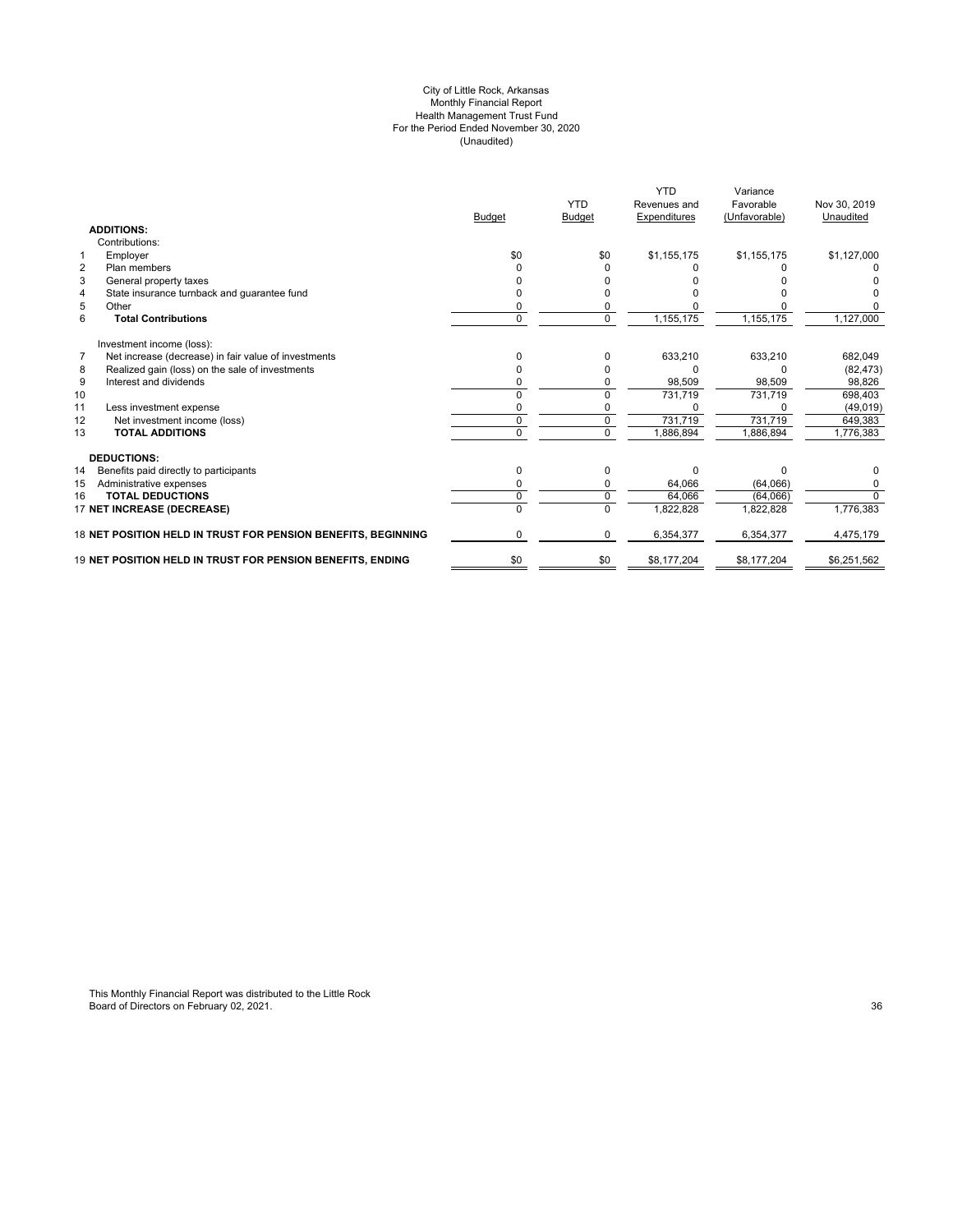# Accounts Payable, Bonds Payable and Other Payables For the Period Ended November 30, 2020

| Fund                                                                | Accounts<br>Payable | Wages and Benefits<br>Payable | Other<br>Payables | Deferred<br>Revenues | Deferred<br>Inflows | Revenue Bonds<br>Payable | <b>Total Payables</b><br>Total | Encumbrances     |
|---------------------------------------------------------------------|---------------------|-------------------------------|-------------------|----------------------|---------------------|--------------------------|--------------------------------|------------------|
| 100 General                                                         | \$1,373,937         | \$8,094,921                   | \$5,952,927       | \$25,060,953         |                     |                          | \$40,482,738                   | \$981,864        |
| 108 General - Special Projects                                      |                     |                               |                   | 544,963              |                     |                          | 544,963                        | 1,692,129        |
| 110 Seized Money                                                    |                     |                               | 363,384           |                      |                     |                          | 363,384                        | 42,736           |
| 140 Franchise Fee Collection                                        |                     |                               |                   |                      |                     |                          | $\overline{0}$                 | $\mathbf 0$      |
| 200 Street                                                          |                     |                               |                   | 3,721,844            |                     |                          | 3,721,844                      | 106,058          |
| 205 Street - Special Projects                                       |                     |                               |                   |                      |                     |                          | $\mathbf 0$                    | 926,578          |
| 210 Special Projects                                                |                     |                               |                   | 36,248               |                     |                          | 36,248                         | 444,720          |
| 220 911                                                             |                     |                               |                   |                      |                     |                          | $\mathbf 0$                    | $\Omega$         |
| 230 CDBG                                                            |                     |                               |                   |                      |                     |                          | $\Omega$                       | 126,062          |
| <b>240 HIPP</b>                                                     |                     |                               |                   |                      |                     |                          | $\Omega$                       | 175,425          |
| 250 NHSP                                                            |                     |                               |                   |                      |                     |                          | $\Omega$                       | 7,651            |
| 270 Grants                                                          |                     |                               |                   | 1,015,835            |                     |                          | 1,015,835                      | 1,890,006        |
| 310 Issuance and Reserve Fund                                       |                     |                               |                   |                      |                     |                          | $\mathbf 0$                    |                  |
| 323 2012 Library Improvement Bonds                                  |                     |                               |                   |                      |                     |                          | $\Omega$                       | $\mathbf 0$      |
| 324 2015 Library Improvement Bonds                                  |                     |                               |                   |                      |                     |                          | $\Omega$                       |                  |
| 325 Short Term Financing Capital Improvements                       |                     |                               |                   |                      |                     |                          | $\Omega$                       | 1,695,694        |
| 326 2012-2021 Capital Project Fund                                  |                     |                               |                   |                      |                     |                          | $\Omega$                       | 2,467,785        |
| 330 2013 Capital Improvement Bond                                   |                     |                               |                   |                      |                     |                          | $\Omega$                       |                  |
| 331 2018 Capital Improvement Bond                                   |                     |                               |                   |                      |                     |                          | $\Omega$                       | 12,867,200       |
| 351 TIF #1 2014 Capital Improvement Bond                            |                     |                               |                   |                      |                     |                          | $\Omega$                       |                  |
| 352 TIF - Port Authority                                            |                     |                               |                   | 122,158              |                     |                          | 122,158                        | $\Omega$         |
| 370 2018 Hotel Gross Receipts Tax                                   |                     |                               |                   |                      |                     |                          | $\Omega$                       | $\Omega$         |
| 505 2009 Parks & Rec Debt Service Fund                              |                     |                               |                   |                      |                     |                          | $\Omega$                       | $\Omega$         |
| 506 2007 Infrastructure Debt Service<br>509 2002 CIP Jr. Lien Bonds |                     |                               |                   |                      |                     |                          | $\Omega$<br>$\Omega$           | $\mathbf 0$<br>0 |
| 523 2012 Library Improvement Bonds Debt Service                     |                     |                               |                   |                      |                     |                          | $\Omega$                       | $\mathbf 0$      |
| 524 2015 Library Improvement Bonds Debt Service                     |                     |                               |                   | 2,328,548            |                     |                          | 2,328,548                      | $\mathbf 0$      |
| 530 2013 Improvement Bonds Debt Service Fund                        |                     |                               |                   | 7,740,369            |                     |                          | 7,740,369                      | $\mathbf 0$      |
| 540 2017 Capital Improvement Refunding Revenue Bond                 |                     |                               |                   |                      |                     |                          | $\Omega$                       | $\Omega$         |
| 551 TIF #1 2014 Cap Improvement Bond Debt Service                   |                     |                               |                   | 345,776              |                     |                          | 345,776                        | $\Omega$         |
| 560 2017 Library Refunding Bond Fund                                |                     |                               |                   | 2,328,548            |                     |                          | 2,328,548                      | $\mathbf 0$      |
| 570 2018 Hotel Gross Receipts Tax Debt Service                      |                     |                               |                   |                      |                     |                          | $\Omega$                       | $\mathbf 0$      |
| 600 Fleet                                                           |                     | 569,715                       |                   |                      | 158,563             |                          | 728,278                        | $\mathbf 0$      |
| 601 Vehicle Storage Facility                                        | (58)                | 122,504                       |                   | 56,776               | 26,427              |                          | 205,648                        | $\mathbf 0$      |
| 603 Waste Disposal                                                  | 89                  | 899,986                       | 6,252,149         |                      | 211,418             | 630,000                  | 7,993,642                      | $\Omega$         |
| 612 Rivermarket Garage Fund                                         |                     |                               | 124,603           | 256,676              |                     | 5,660,000                | 6,041,279                      | $\mathbf 0$      |
| 800 Police Pension                                                  |                     |                               |                   |                      |                     |                          | $\Omega$                       | $\mathbf 0$      |
| 801 Fire Pension                                                    |                     |                               |                   |                      |                     |                          | $\Omega$                       | $\Omega$         |
| 803 Non-Uniform Defined Benefit                                     |                     |                               |                   |                      |                     |                          | $\Omega$                       | $\Omega$         |
| 804 Non-Uniform Defined Contribution                                |                     |                               |                   |                      |                     |                          | $\Omega$                       | $\Omega$         |
| 805 401 (a) Pensions                                                |                     |                               |                   |                      |                     |                          |                                | $\Omega$         |
| 806 Health Management Trust Fund                                    |                     |                               |                   |                      |                     |                          | $\Omega$                       | $\Omega$         |
| 807 2014 DB Plan                                                    |                     |                               |                   |                      |                     |                          | $\Omega$                       | $\Omega$         |
| 940 Accounts Payable Clearing Fund                                  | 751,604             |                               |                   |                      |                     |                          | 751,604                        | 0                |
| Totals                                                              | \$2,125,572         | \$9,687,126                   | \$12,693,064      | \$43,558,694         | \$396.408           | \$6,290,000              | \$74,750,864                   | \$23,423,907     |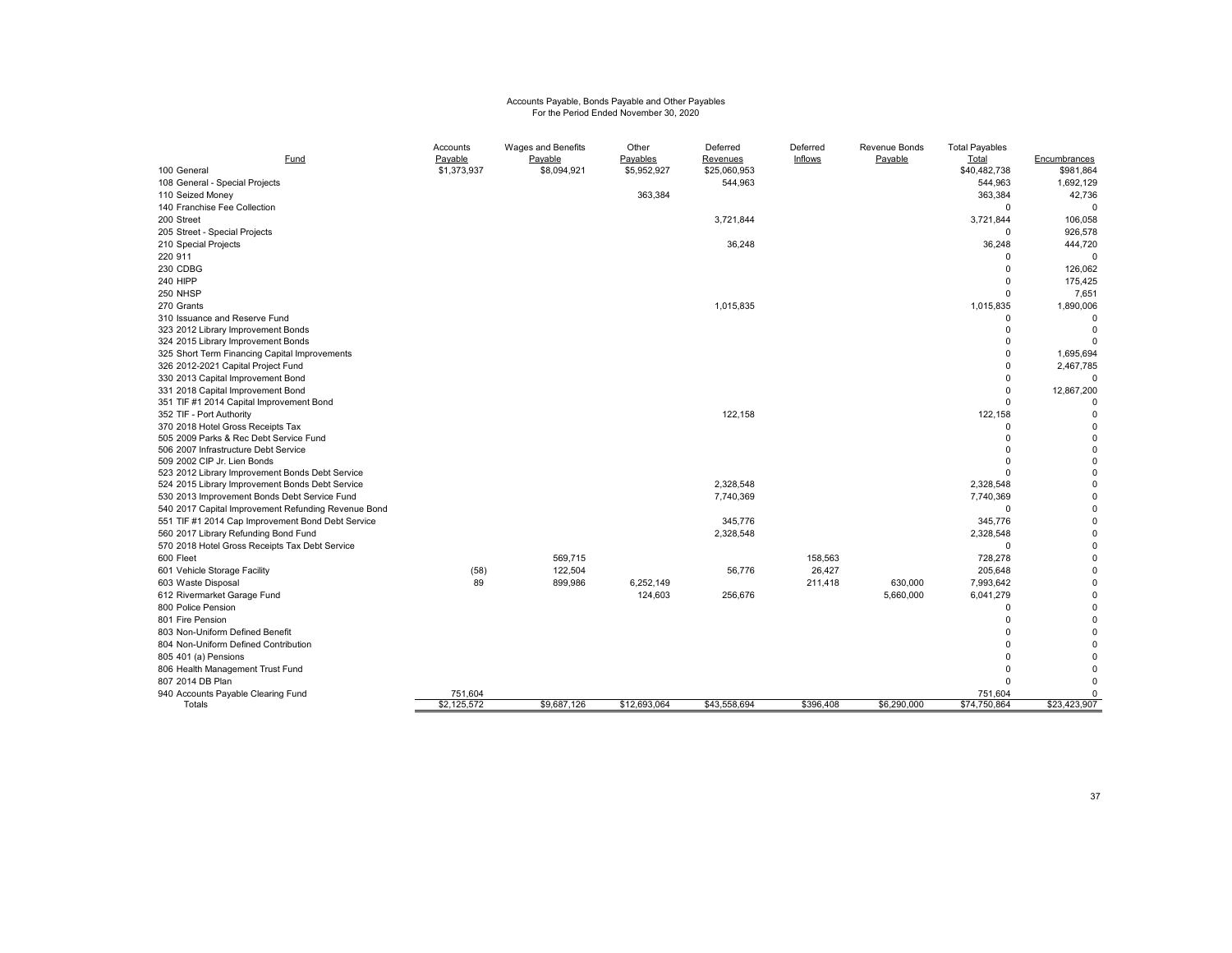#### **SUMMARY OF BOND INDEBTEDNESSFor the Period Ended November 30, 2020**

| <b>GENERAL OBLIGATION DEBT</b>                                              | <b>TRUSTEE</b>                                 | ORIGINAL<br><b>AMOUNT</b> | <b>MATURITY</b><br><b>DATE</b> | <b>INTEREST</b><br><b>RATE</b> | <b>PRINCIPAL</b><br><b>BALANCE AT</b><br>12/31/2019 | <b>BONDS</b><br><b>ISSUED</b><br>2020 | <b>PRINCIPAL</b><br><b>PAID IN</b><br>2020 | <b>BONDS</b><br><b>RETIRED</b><br>2020 | <b>PRINCIPAL</b><br><b>BALANCE AT</b><br>11/30/2020 | <b>INTEREST</b><br>PAID IN<br>2020 |
|-----------------------------------------------------------------------------|------------------------------------------------|---------------------------|--------------------------------|--------------------------------|-----------------------------------------------------|---------------------------------------|--------------------------------------------|----------------------------------------|-----------------------------------------------------|------------------------------------|
| 2013 Limited Tax Capital Improvement                                        | First Security Bank (Paying Agent & Registrar) | \$58,105,000              | 4/1/2033                       | $1.00\% - 5.00\%$              | \$4,290,000                                         | S <sub>0</sub>                        | \$2,190,000                                | \$775,000                              | \$1,325,000                                         | \$140,375                          |
| 2014 Tax Increment Improvement Bonds (Redevelopment District NoRegions Bank |                                                | 2,615,000                 | 3/1/2036                       | 6.00%                          | 2,295,000                                           |                                       |                                            | 260,000                                | 2,035,000                                           | 129,900                            |
| 2015 Library Construction and Refunding Bonds                               | Regions Bank (Paying Agent & Registrar)        | 36,620,000                | 3/1/2038                       | $2.05\% - 4.00\%$              | 29,290,000                                          |                                       | 1,285,000                                  | 1,695,000                              | 26,310,000                                          | 862,356                            |
| 2017 Library Construction and Refunding Bonds                               | Regions Bank (Paying Agent & Registrar)        | 15,925,000                | 3/1/2027                       | $1.50\% - 5.00\%$              | 12,690,000                                          |                                       | 1.570.000                                  | 1,920,000                              | 9.200.000                                           | 366,388                            |
| 2018 Limited Tax Capital Improvement                                        | First Security Bank (Paying Agent & Registrar) | 43,475,000                | 4/1/2028                       | 2.375% - 5.00%                 | 35,070,000                                          |                                       | 2,275,000                                  | 6,260,000                              | 26,535,000                                          | 1,086,213                          |
| <b>REVENUE BONDS</b>                                                        |                                                |                           |                                |                                |                                                     |                                       |                                            |                                        |                                                     |                                    |
| 2003 Capital Improvement and Refunding-Parking Project:                     | U.S. Bank                                      | 11,855,000                | 7/1/2028                       | $1.50\% - 5.30\%$              | 6,220,000                                           |                                       | 560,000                                    |                                        | 5,660,000                                           | 328,448                            |
| 2007 Waste Disposal Revenue Bond                                            | Citizens Bank                                  | 3,400,000                 | 5/1/2022                       | $5.30\% - 5.87\%$              | 920,000                                             |                                       | 290,000                                    |                                        | 630,000                                             | 44,563                             |
| 2017 Capital Improvement and Refunding Revenue Bond:                        | <b>First Security Bank</b>                     | 17,875,000                | 10/1/2033                      | $2.00\% - 5.00\%$              | 16,075,000                                          |                                       | 895,000                                    |                                        | 15,180,000                                          | 609,750                            |
| 2018 Hotel Gross Receipts Tax Bonds (Arts Center Bonds)                     | First Security Bank (Paying Agent & Registrar) | 32,570,000                | 12/1/2048                      | $3.00\% - 5.00\%$              | 32,145,000                                          |                                       |                                            |                                        | 32,145,000                                          | 686,072                            |
| <b>TEMPORARY NOTE</b>                                                       |                                                |                           |                                |                                |                                                     |                                       |                                            |                                        |                                                     |                                    |
| 2015 Temporary Note                                                         | First Security Bank                            | 5,910,000                 | 6/24/2020                      | 1.81%                          | 1,224,721                                           |                                       | 1,224,721                                  |                                        |                                                     | 22,167                             |
| 2016 1st Temporary Note                                                     | Banc of America Public Capital Corp.           | 4,525,000                 | 6/10/2021                      | 1.54%                          | 1,851,312                                           |                                       | 918,578                                    |                                        | 932,734                                             | 28,529                             |
| 2016 2nd Temporary Note                                                     | Relyance Bank                                  | 4,603,000                 | 12/22/2021                     | 1.85%                          | 1,891,969                                           |                                       |                                            |                                        | 1,891,969                                           | 0                                  |
| 2017 Temporary Note                                                         | Signature Public Funding                       | 5,250,000                 | 8/8/2022                       | 1.81%                          | 3,206,263                                           |                                       | 1,049,536                                  |                                        | 2,156,727                                           | 58,192                             |
| 2019 Temporary Note                                                         | Centennial Bank                                | 5,650,000                 | 8/24/2024                      | 2.25%                          | 5,650,000                                           | $\theta$                              | 1,080,020                                  |                                        | 4,569,980                                           | 127,473                            |
| <b>Grand Total</b>                                                          |                                                | \$248,378,000             |                                |                                | \$152,819,265                                       | S <sub>0</sub>                        | \$13,337,855                               | \$10,910,000                           | \$128,571,410                                       | \$4,490,426                        |